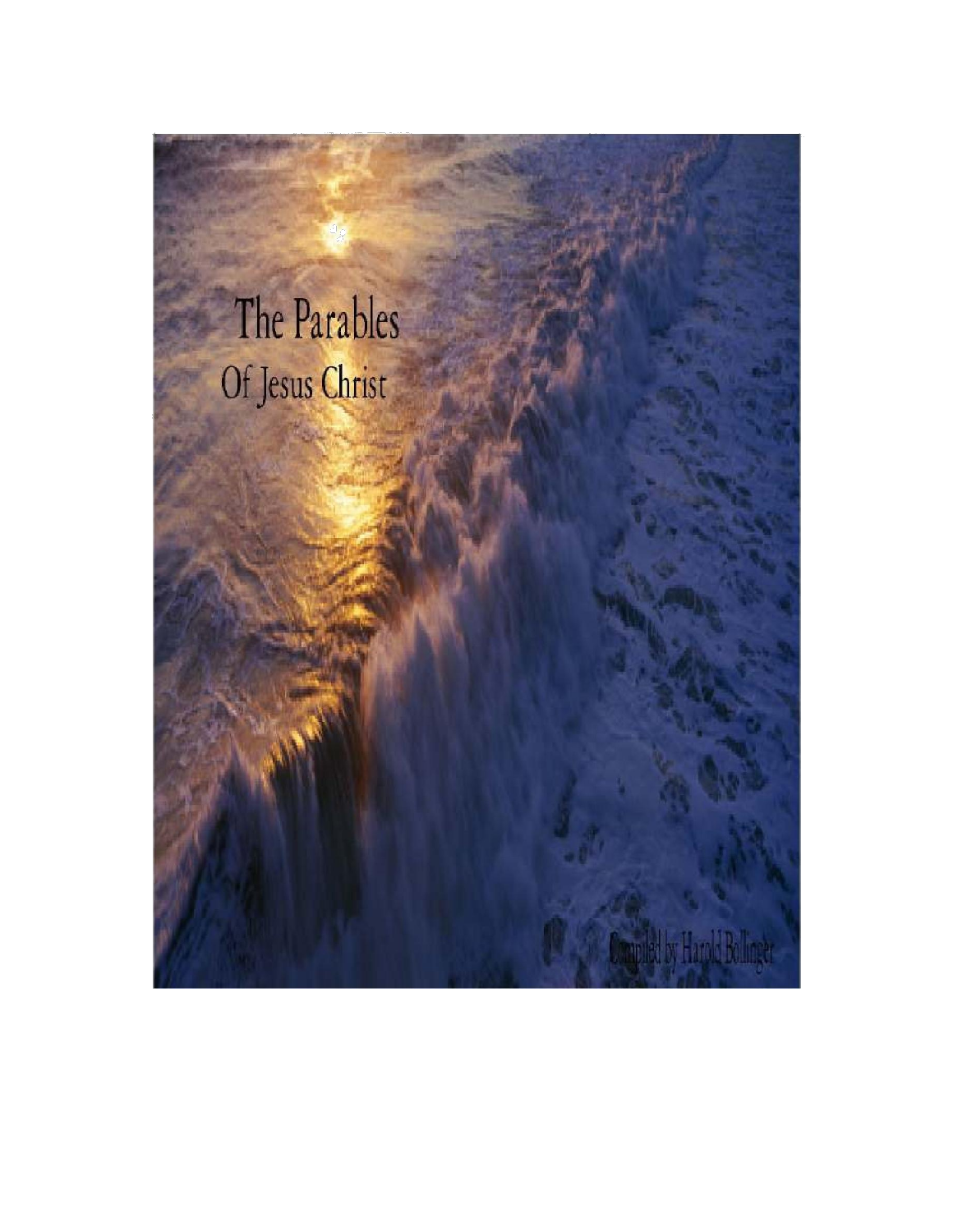# **Parables Index**

| The Sower and the Seeds                             | 6  |
|-----------------------------------------------------|----|
| <b>The Grain of Wheat</b>                           | 7  |
| The Weeds with the Grain and the Tares              | 8  |
| <b>The Net</b>                                      | 9  |
| <b>The Seed Growing Secretly</b>                    | 10 |
| <b>The Mustard Seed</b>                             | 11 |
| <b>The Leaven</b>                                   | 12 |
| <b>The Birds of Heaven</b>                          | 13 |
| The Budding of the Fig Tree                         | 14 |
| The Flowers of the Field                            | 15 |
| The Vultures and the Carcass                        | 16 |
| The Tree and it's Fruits                            | 17 |
| <b>OPEN AND CLOSED DOORS</b>                        |    |
| <b>The Weather Signs</b>                            | 18 |
| <b>The Closed Door</b>                              | 19 |
| <b>The Door Keeper</b>                              | 20 |
| <b>The Faithful Servants</b>                        | 21 |
| <b>The Strong Man Bound</b>                         | 22 |
| <b>The Divided Realm</b>                            | 23 |
| <b>The Demon's Invasion</b>                         | 24 |
| The Thief in the Night                              | 25 |
| <b>The Importunate Neighbor</b>                     | 26 |
| <b>The Sons Request</b>                             | 27 |
| <b>The Unjust Judge</b>                             | 28 |
| The Pharisee and the Publican                       | 29 |
| <b>WORK AND WAGES</b>                               |    |
| The Master and the Servant's Wages                  | 30 |
| The Servant Entrusted with Authority                | 31 |
| <b>The Waiting Servant</b>                          | 32 |
| The Laborers in the Vineyard                        | 33 |
| The Money Entrusted to the Servants, or The Talents | 34 |
| The Lamp or City set on a Hill                      | 36 |
| The Body's Lamp                                     | 37 |
| The Discarded Salt has lost it Flavor               | 38 |
| The Patch and the Wineskins                         | 39 |
| The Householder's Treasure                          | 40 |
| <b>The Dishonest Steward</b>                        | 41 |
| <b>The Defendant</b>                                | 42 |
| <b>The Unforgiving Official</b>                     | 43 |
| <b>The Rich Fool</b>                                | 44 |
| <b>The Wicked Vinedresser</b>                       | 45 |
| <b>The Two Builders</b>                             | 46 |
| <b>The Two Debtors</b>                              | 47 |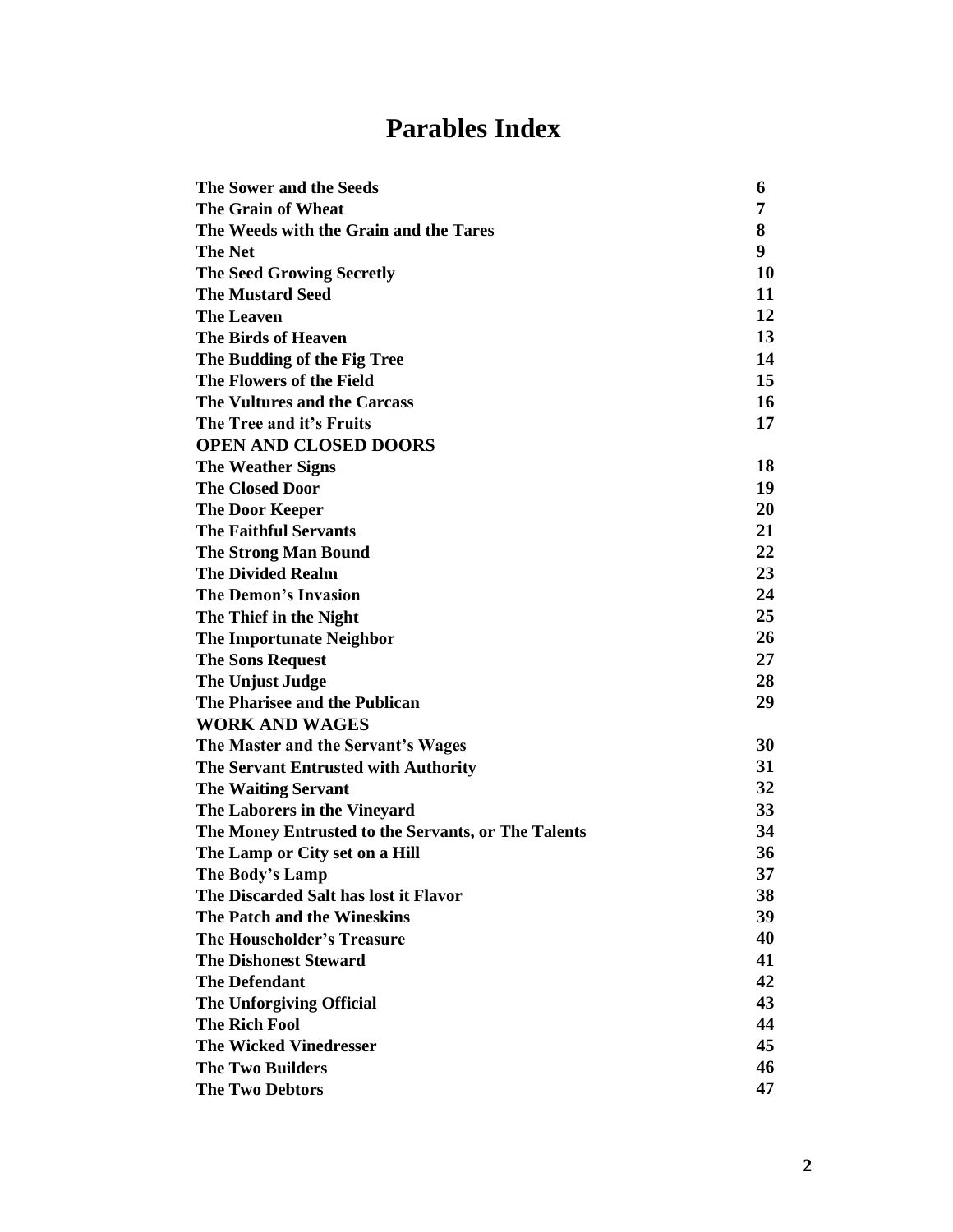| The Hidden Treasure                          | 48 |
|----------------------------------------------|----|
| The Pearl of Great Price                     | 49 |
| <b>LOST AND FOUND</b>                        |    |
| <b>The Good Samaritan</b>                    | 50 |
| <b>The Prodigal Son</b>                      | 52 |
| The Two Sons, Apprentice and Slave           | 55 |
| <b>The Lost Coin</b>                         | 56 |
| The Lost Sheep                               | 57 |
| The Shepherd, The Thief, and the Door Keeper | 58 |
| <b>The Doctor and the Sick</b>               | 60 |
| The Sheep and the Goats                      | 61 |
| <b>WEDDINGS AND FEASTS</b>                   |    |
| The Children in the Marketplace              | 63 |
| The Arrogant Guest                           | 64 |
| The Bridgegroom's Attendants                 | 65 |
| The Ten Virgins                              | 66 |
| <b>The Tower Builder</b>                     | 67 |
| <b>The Uninvited Guests</b>                  | 68 |
| <b>The Wedding Garment</b>                   | 69 |
| The Parable of Rich Man and Lazarus          | 70 |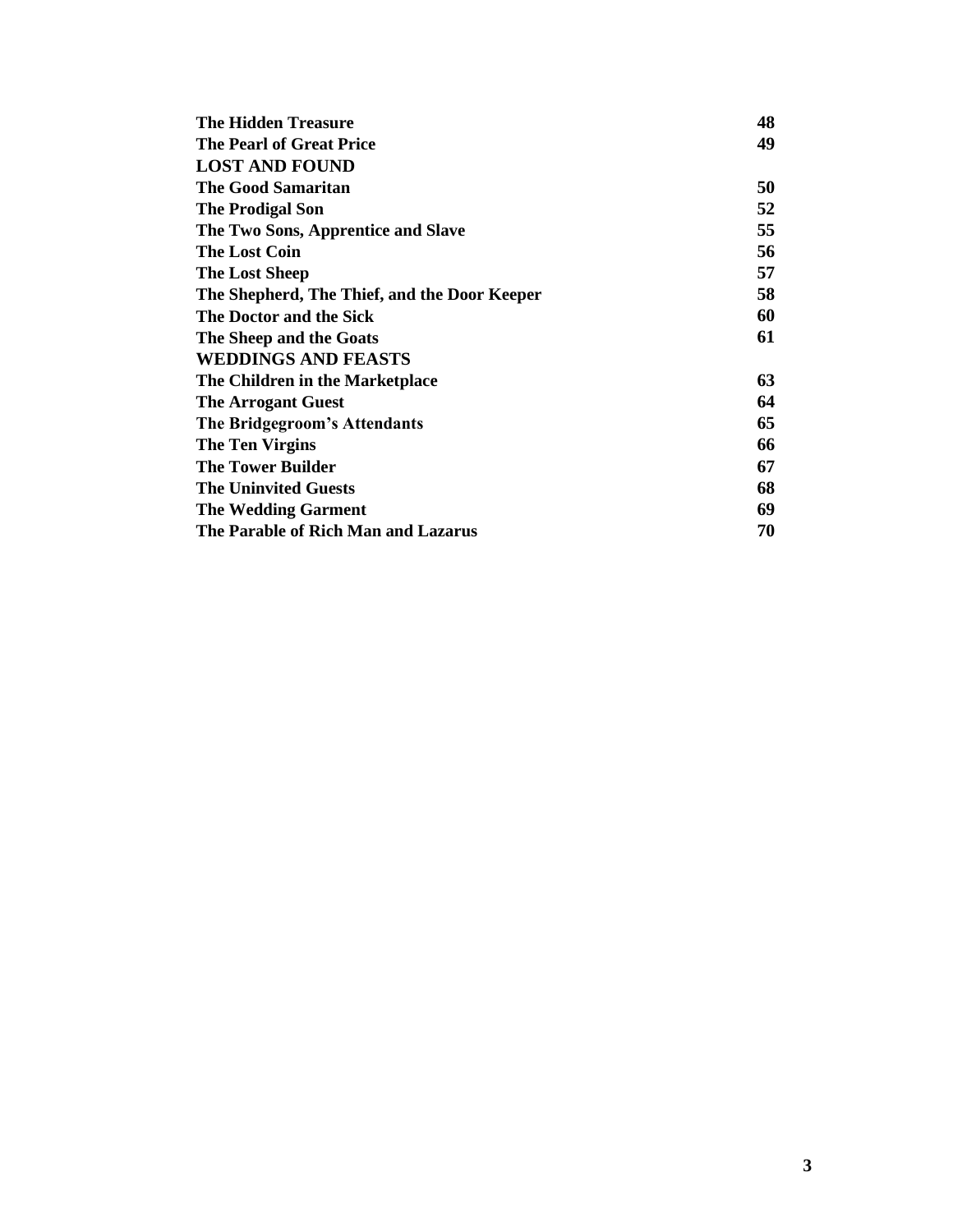## **JESUS TEACHES THROUGH PARABLES**

**A parable is a comparison between a familiar fact and a spiritual truth. As used in the Scripture, the parable involves the idea of comparison.**

**Jesus used simple word-pictures to help people understand who God is and what his kingdom or reign is like. Jesus used images and characters taken from everyday life to create a miniature play or drama to illustrate his message. This was Jesus most common way of teaching. His stories appealed to the young and old, poor and rich, and to the learned and unlearned as well. Over a third of the Gospels by Matthew, Mark, and Luke contain parables told by Jesus. Jesus loved to use illustrations to reach the heart of his listeners through their imagination. These word-pictures challenged the mind to discover anew what God is like and moved the heart to make a response to God's love and truth**

**Our Lord achieved lasting renown through the use of teaching through parables. History states that during the time of Jesus on earth, parables were often used to demonstrate a point. The parables of Jesus are superb in their aptness, conciseness, and appeal. Although He did not create this type of teaching, He endowed it with high originality and gave it a deeper spiritual import and dimension hither to unknown. Today, the story telling method of teaching is commonly practiced in many cultures. Let us be advised as to what Jesus is conveying to us through the use of parables.**

#### **Matthew 13:35**

**That it might be fulfilled which was spoken by the prophet, saying, I will open my mouth in parables; I will utter things which have been kept secret from the foundation of the world. Jesus' parables have a double meaning. First, there is the literal meaning, apparent to anyone who has experience with the subject matter. But beyond the literal meaning lies a deeper meaning -- a beneath-the-surface lesson about God's truth and his kingdom. Jesus told his disciples that not everyone would understand his parables.**

**"To you it has been given to know the secrets of the kingdom of God; but for others they are in parables, so that seeing they may not see, and hearing they may not hear." (Luke 8:10).**

**Did Jesus mean to say that he was deliberately confusing his listeners? Very likely not. Jesus was speaking from experience. He was aware that some who heard his parables refused to understand them.**

**Jesus meant for his parables to provoke a response. If we listen with faith and humility then each will understand as he or she is able to receive what Jesus wishes to speak to each of our hearts.**

**Parables are a storage of truths waiting to ignite those who wish to know the truths of Jesus.**

**Parables of Jesus can be divided into five categories: "Nature", Work and Wages", "Open and Closed Doors", "Weddings and Feasts", "Lost and Found, Father and Son".**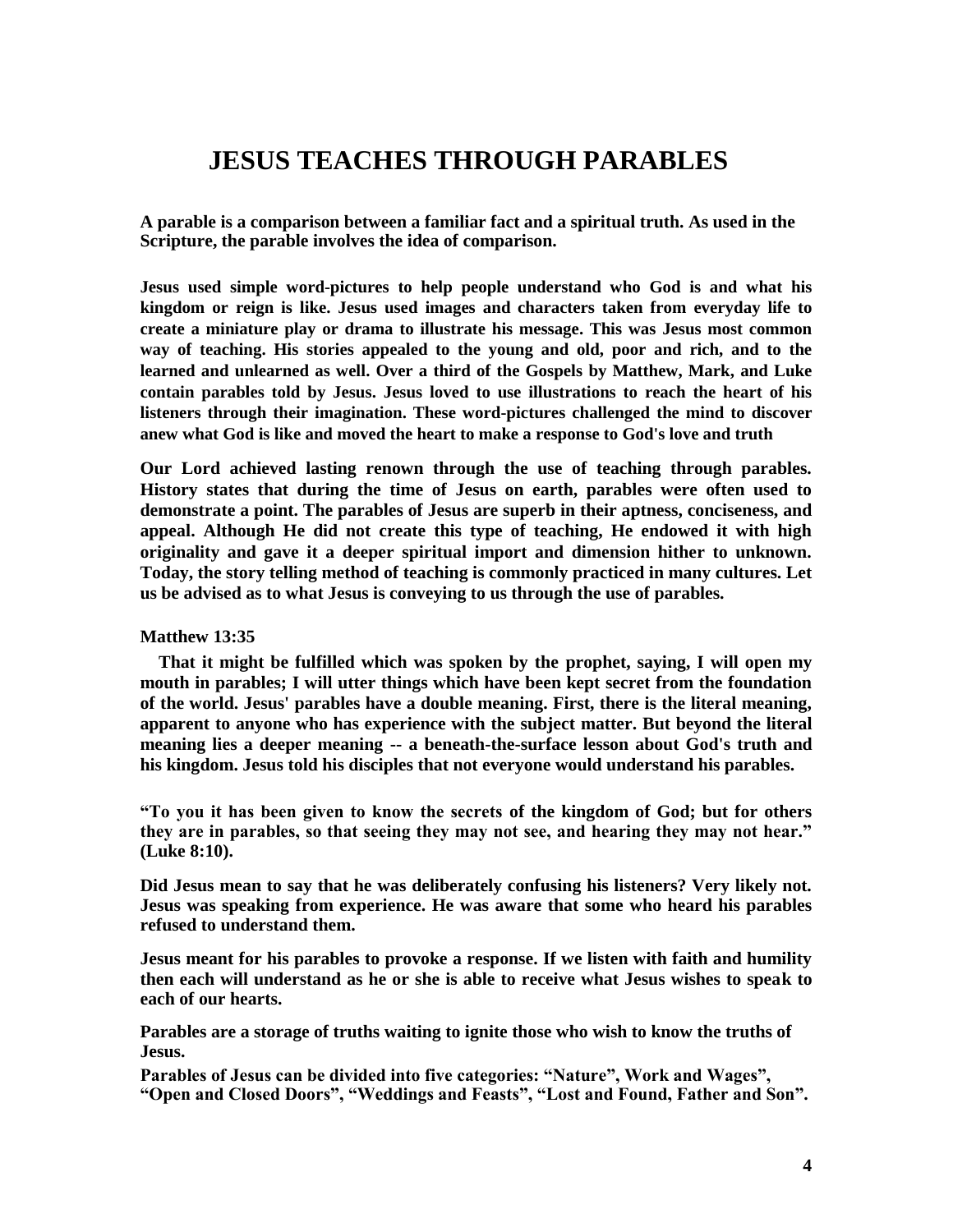## **The Parables of Jesus**

**"I will open my mouth in parables, I will utter what has been hidden since the foundation of the world." (Matthew 13:35)**

## **PARABLES FROM NATURE**

# **Nature**

**By Harold Bollinger**

**The sounding of the trumpet, the ringing of the bell The pulsating heart resounding as sounds begin to swell The nighttime cries alerting all those who long for rest Within the forest curtain attuned to natures best.**

**Where then can I find this peace if not the forest splendor? Is peace and still the same, Or does sound allure the more?**

**The bird, the tree, the squirrel, they too look for peace. Unshackled, the right to move, to live, to breath, to love.**

**I see the mountains tall, the oceans deep and wide. The moving elk and goat, the porpoise, seal and fish Oh where do I belong, and how then should I feel? In God's likeness I'll reside, His nature to fulfill.**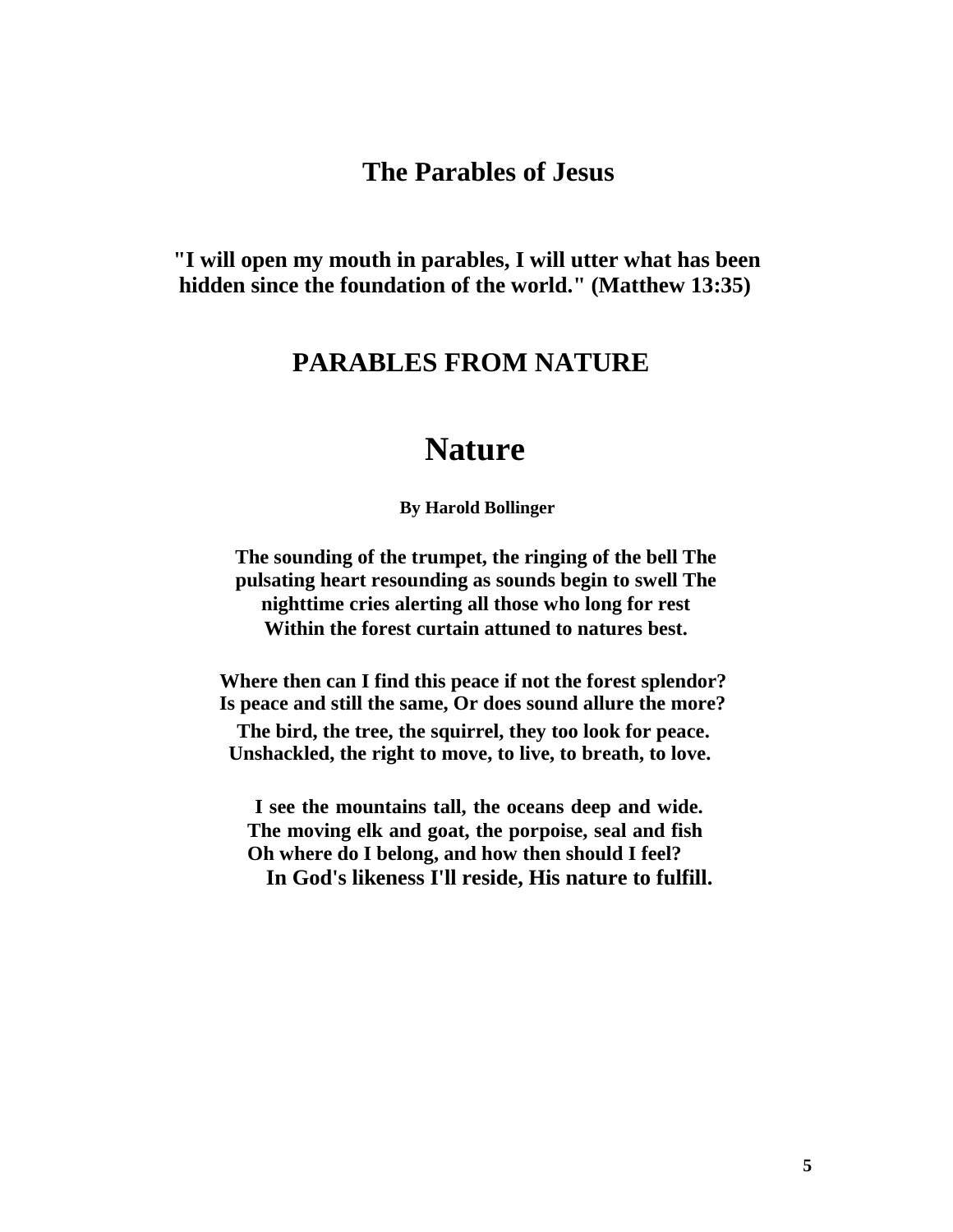## **The Sower and the Seeds**

### **(Mark 4:3-9; Matt 13:3-9; Luke 8:5-8)**

### **Matthew 13:3-9**

**And he spake many things unto them in parables, saying, Behold, a sower went forth to sow; [4] And when he sowed, some seeds fell by the way side, and the fowls came and devoured them up: [5] Some fell upon stony places, where they had not much earth: and forthwith they sprung up, because they had no deepness of earth: [6] And when the sun was up, they were scorched; and because they had no root, they withered away. [7] And some fell among thorns; and the thorns sprung up, and choked them: [8] But other fell into good ground, and brought forth fruit, some an hundredfold, some sixty fold, some thirty fold. [9] Who hath ears to hear, let him hear.**

**Jesus used many illustrations, or parables, when speaking to the crowds. A parable compares something familiar to something unfamiliar. It helps us understand spiritual truth by using everyday objects and relationships. Parables compel listeners to discover truth, while at the same time concealing the truth from those too lazy or too stubborn to see it. To those who are honestly searching, the truth becomes clear. We must be careful not to read too much into parables, forcing them to say what they don't mean. All parables have one meaning unless otherwise specified by Jesus.**

**This parable should encourage spiritual "sowers"—those who teach, preach, and lead others. The farmer sowed good seed, but not all the seed sprouted, and even the plants that grew had varying yields. Don't be discouraged if you do not always see results as you faithfully teach the Word. Belief cannot be forced to follow a mathematical formula (i.e., a Matthew 4:1 ratio of seeds planted to seeds sprouted). Rather, it is a miracle of God's Holy Spirit as he uses your words to lead others to him.**

**Why would a farmer allow precious seed to land on the path, on rocks, or among thorns? This is not an irresponsible farmer scattering seeds at random. He is using the acceptable method of hand-seeding a large field—tossing it by handfuls as he walks through the field. His goal is to get as much seed as possible to take root in good soil, but there is inevitable waste as some falls or is blown into less productive areas. That some of the seed produced no crop was not the fault of the faithful farmer or of the seed. The yield depended on the condition of the soil where the seed fell. It is our responsibility to spread the seed (God's message), but we should not give up when some of our efforts fail. Remember, not every seed falls on good soil.**

**Human ears hear many sounds, but there is a deeper kind of listening that results in spiritual understanding. If you honestly seek God's will, you have spiritual hearing, and these parables will give you new perspectives.**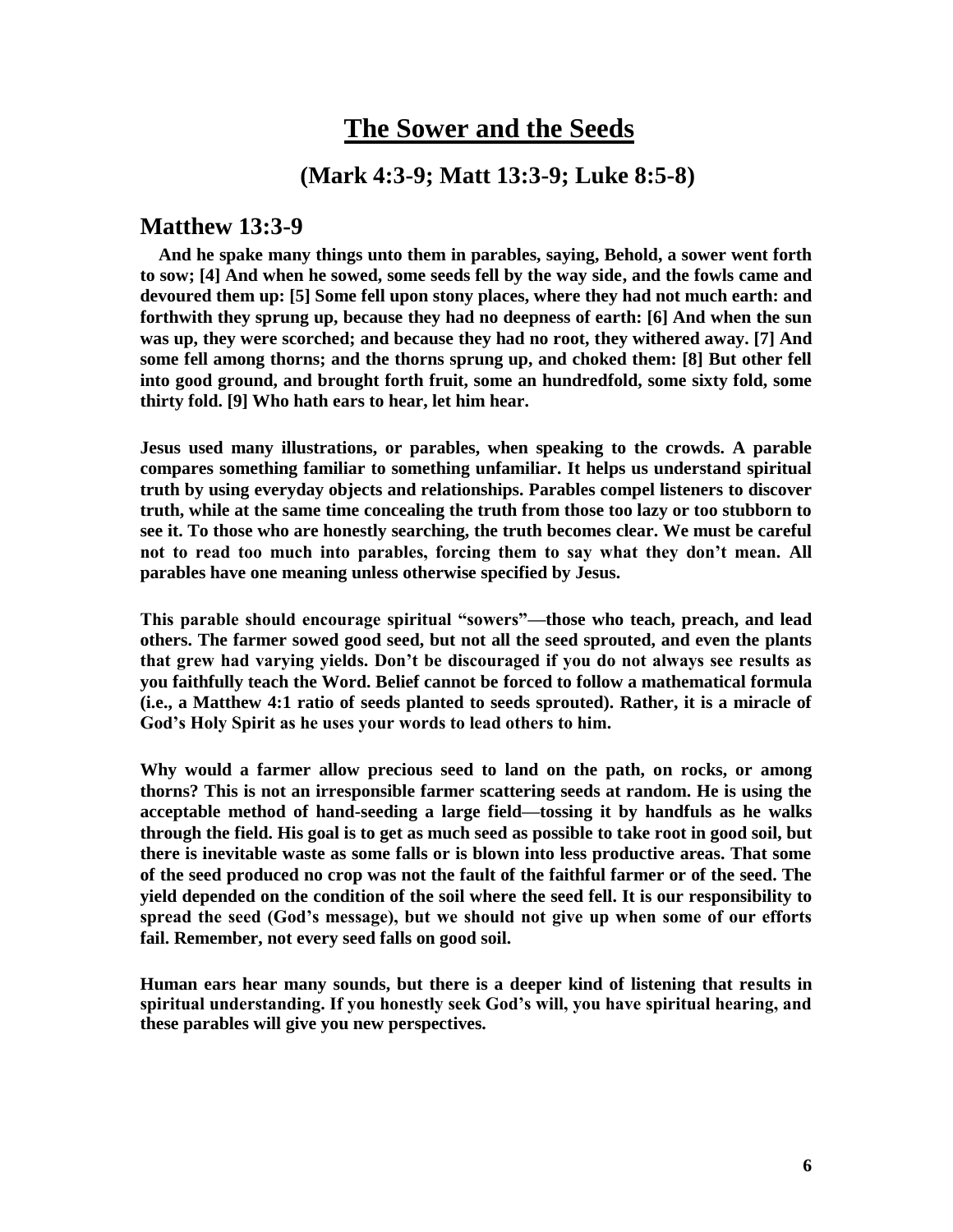## **The Grain of Wheat**

### **(John 12:23-25)**

### **John 12:23-25**

**Jesus replied, "The time has come for the Son of Man to enter into his glory. [24] The truth is, a kernel of wheat must be planted in the soil. Unless it dies it will be alone—a single seed. But its death will produce many new kernels—a plentiful harvest of new lives. [25] Those who love their life in this world will lose it. Those who despise their life in this world will keep it for eternal life.**

**This is a beautiful picture of the necessary sacrifice of Jesus. Unless a kernel of wheat is buried in the ground, it will not become a blade of wheat producing many more seeds. Jesus had to die to pay the penalty for our sin, but also to show his power over death. His resurrection proves he has eternal life. Because Jesus is God, Jesus can give this same eternal life to all who believe in him.**

**12:25 We must be so committed to living for Christ that we "hate" our lives by comparison. This does not mean that we long to die or that we are careless or destructive with the life God has given, but that we are willing to die if doing so will glorify Christ. We must disown the tyrannical rule of our own self-centeredness. By laying aside our striving for advantage, security, and pleasure, we can serve God lovingly and freely. Releasing control of our lives and transferring control to Christ bring eternal life and genuine joy.**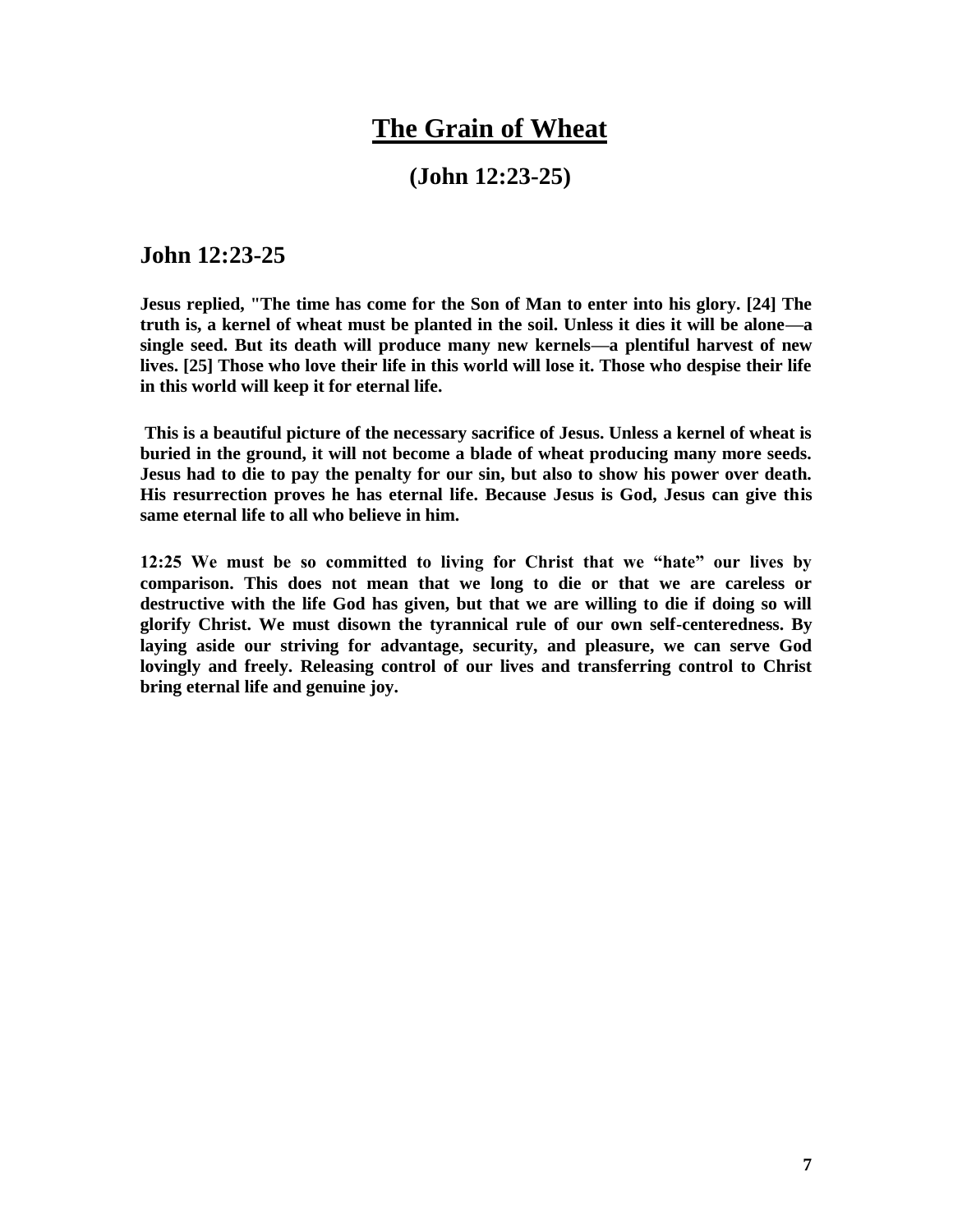## **The Weeds in the Grain or the Tares**

### **(Matt 13:24-30)**

#### **Matthew 13:24-30**

**Here is another story Jesus told: "The Kingdom of Heaven is like a farmer who planted good seed in his field. [25] But that night as everyone slept, his enemy came and planted weeds among the wheat. [26] When the crop began to grow and produce grain, the weeds also grew. [27] The farmer's servants came and told him, 'Sir, the field where you planted that good seed is full of weeds!'**

**[28] " 'An enemy has done it!' the farmer exclaimed. " 'Shall we pull out the weeds?' they asked.** 

**[29] "He replied, 'No, you'll hurt the wheat if you do. [30] Let both grow together until the harvest. Then I will tell the harvesters to sort out the weeds and burn them and to put the wheat in the barn.' "** 

**The young weeds and the young blades of wheat look the same and can't be distinguished until they are grown and ready for harvest. Weeds (unbelievers) and wheat (believers) must live side by side in this world. God allows unbelievers to remain for a while, just as a farmer allows weeds to remain in his field so the surrounding wheat isn't uprooted with them. At the harvest, however, the weeds will be uprooted and thrown away. God's harvest (judgment) of all people is coming. We are to make ourselves ready by making sure that our faith is sincere.**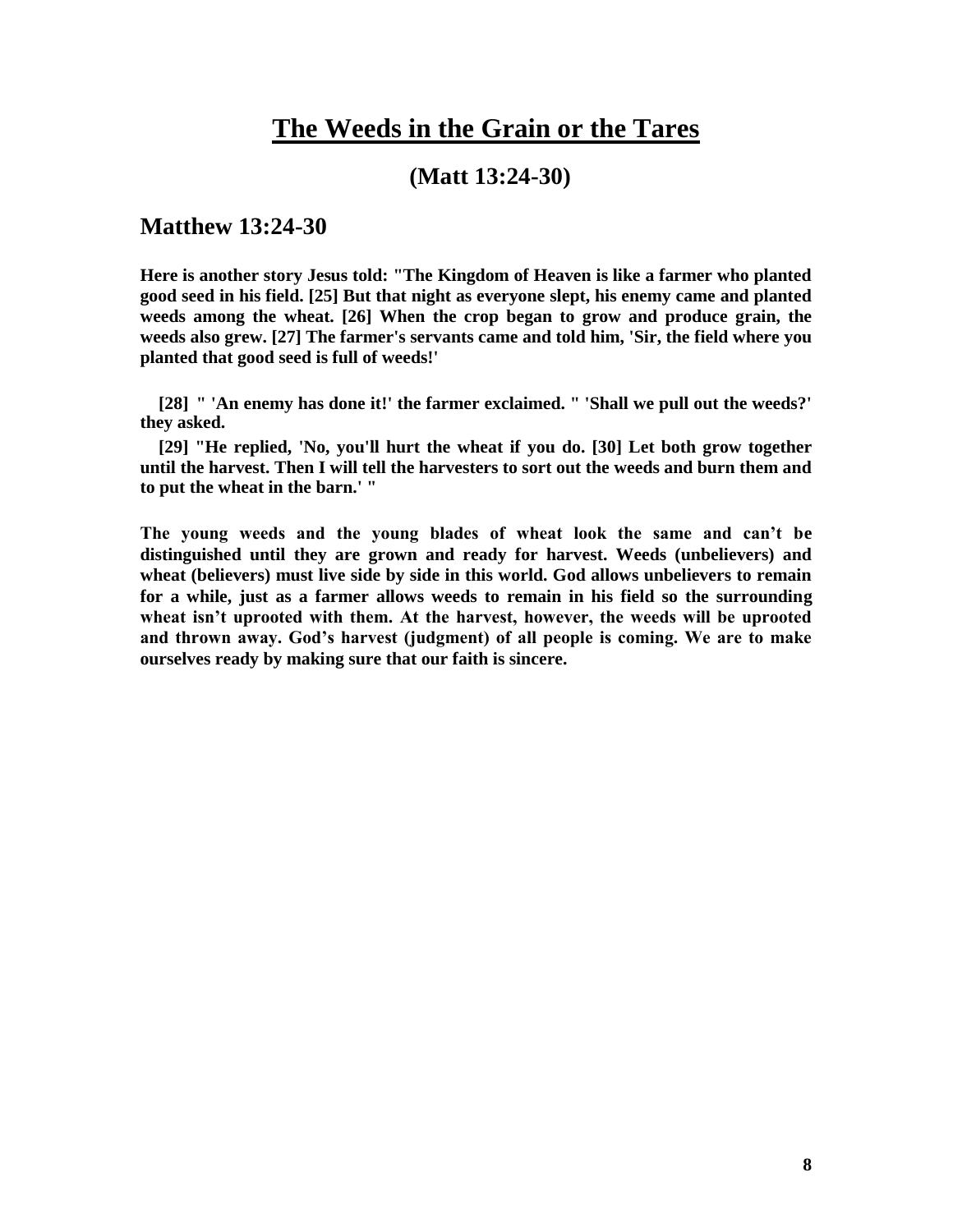## **The Net**

### **Matthew 13:47-50**

**"Again, the Kingdom of Heaven is like a fishing net that is thrown into the water and gathers fish of every kind. [48] When the net is full, they drag it up onto the shore, sit down, sort the good fish into crates, and throw the bad ones away. [49] That is the way it will be at the end of the world. The angels will come and separate the wicked people from the godly, [50] throwing the wicked into the fire. There will be weeping and gnashing of teeth.**

**The parable of the fishing net has the same meaning as the parable of the wheat and weeds. We are to obey God and tell others about his grace and goodness, but we cannot dictate who is part of the kingdom of heaven and who is not. This sorting will be done at the last judgment by those infinitely more qualified than we.**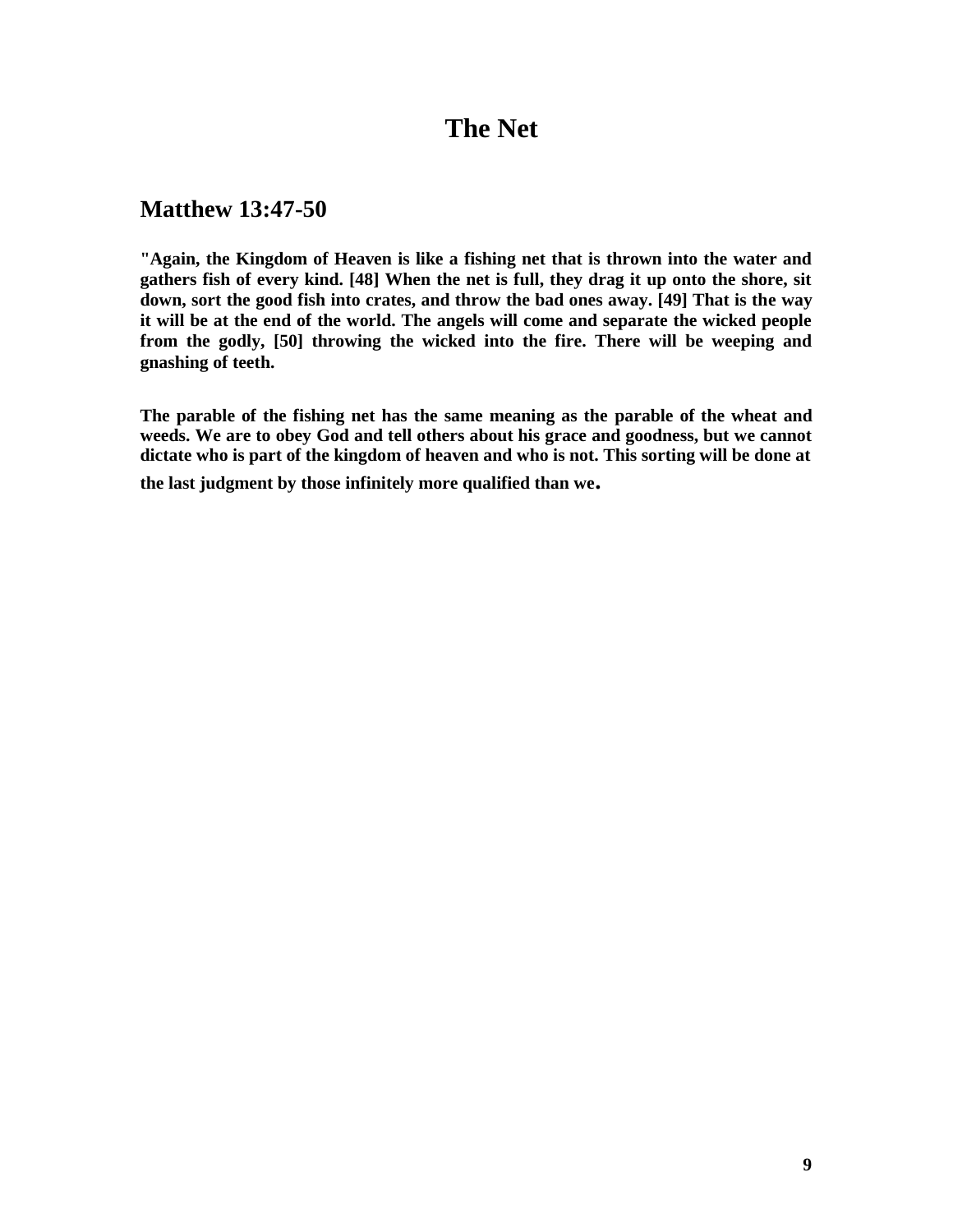## **The Seed Growing Secretly**

### **Mark 4:26-29**

**Jesus also said, "Here is another illustration of what the Kingdom of God is like: A farmer planted seeds in a field, [27] and then he went on with his other activities. As the days went by, the seeds sprouted and grew without the farmer's help, [28] because the earth produces crops on its own. First a leaf blade pushes through, then the heads of wheat are formed, and finally the grain ripens. [29] And as soon as the grain is ready, the farmer comes and harvests it with a sickle."**

**This parable about the kingdom of God, recorded only by Mark, reveals that spiritual growth is a continual, gradual process that is finally consummated in a harvest of spiritual maturity. We can understand the process of spiritual growth by comparing it to the slow but certain growth of a plant.**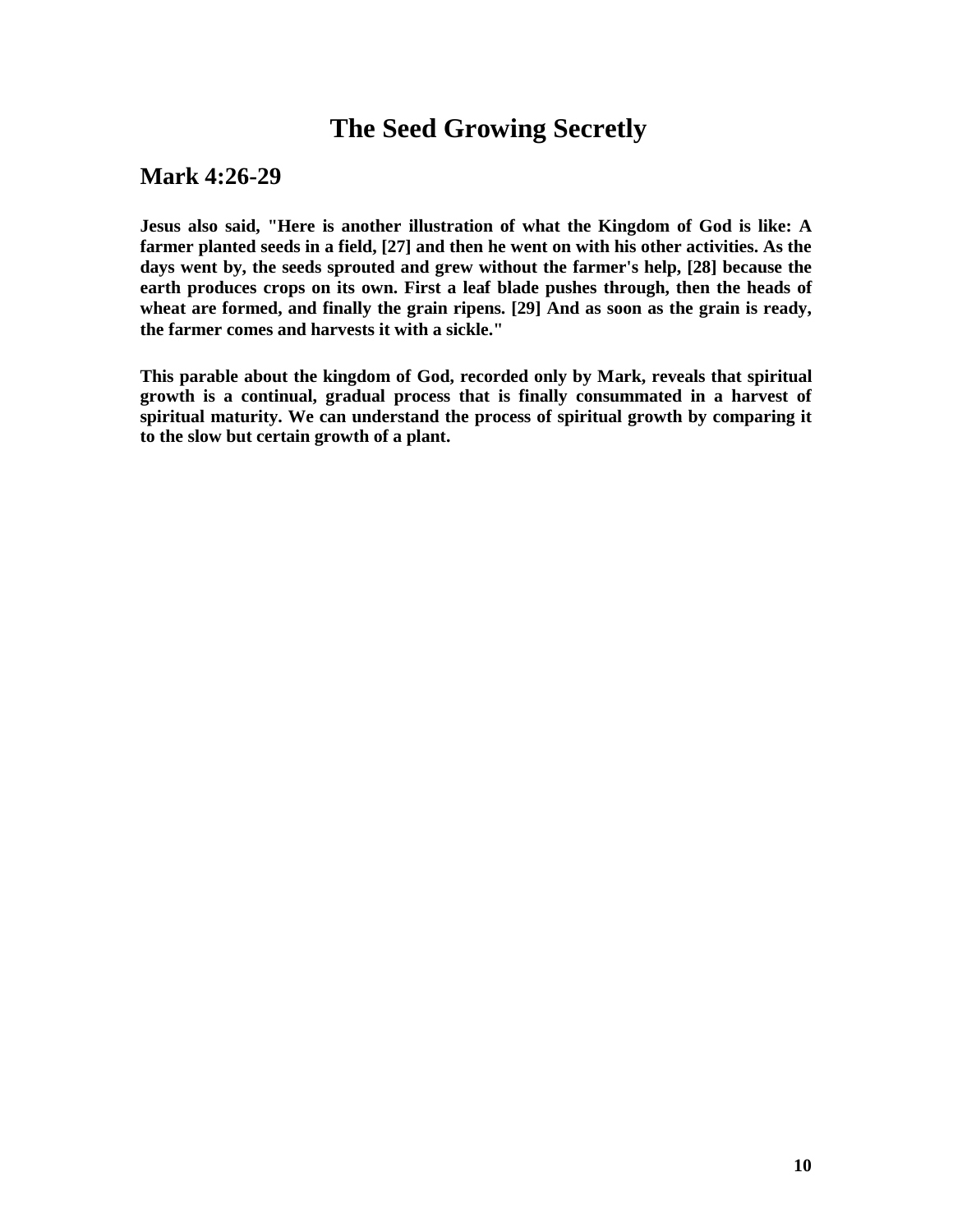## **The Mustard Seed**

### **Matt13:31 ; Mark 4:30-32; Luke 13:18**

#### **Mark 4:30-32**

**Jesus asked, "How can I describe the Kingdom of God? What story should I use to illustrate it? [31] It is like a tiny mustard seed. Though this is one of the smallest of seeds, [32] it grows to become one of the largest of plants, with long branches where birds can come and find shelter."**

**Jesus used this parable to explain that although Christianity had very small beginnings, it would grow into a worldwide community of believers. When you feel alone in your stand for Christ, realize that God is building a worldwide kingdom. He has faithful followers in every part of the world, and your faith, no matter how small, can join with that of others to accomplish great things**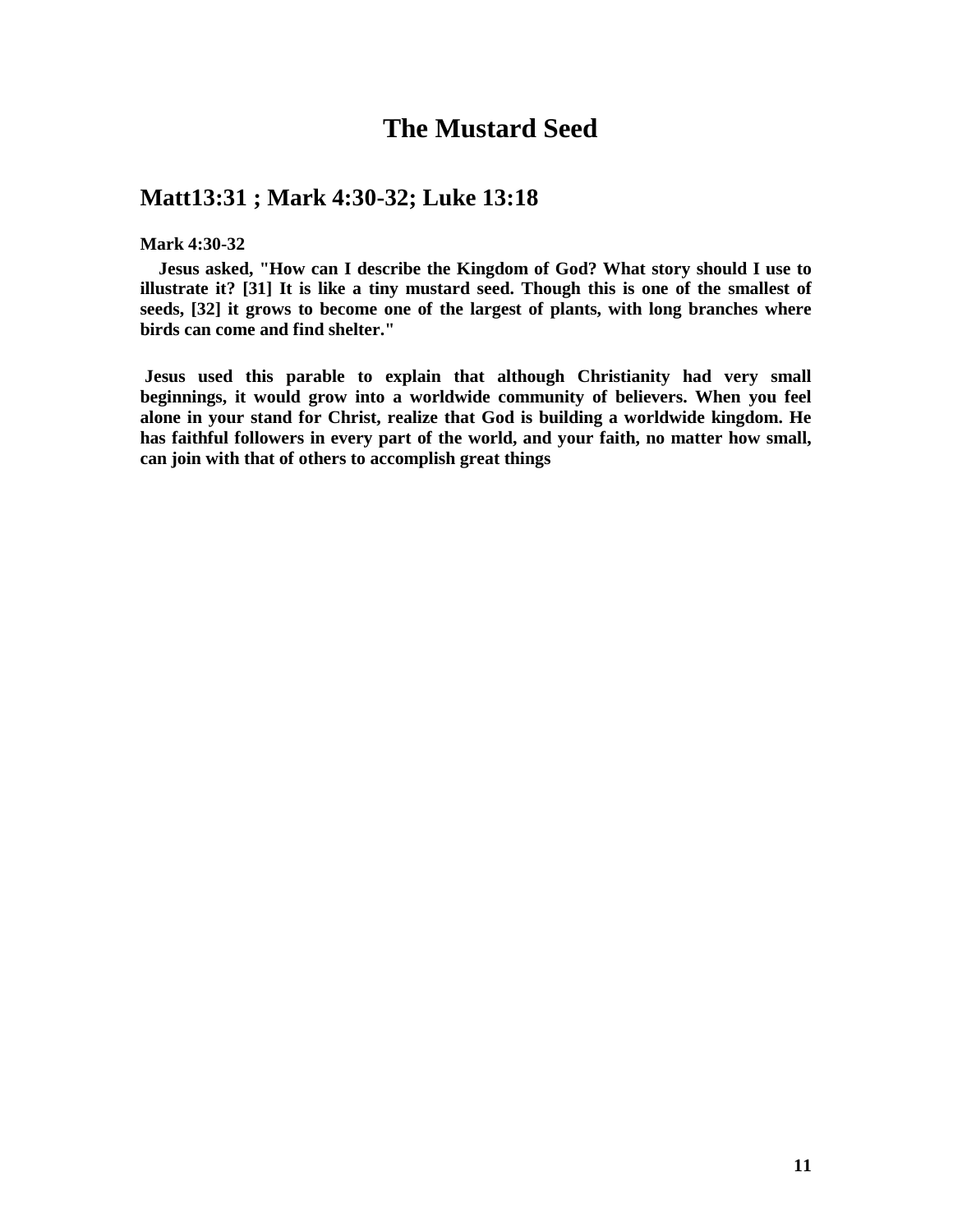## **The Leaven**

### **Matthew 13:33; Luke 13:20**

#### **Matthew 13:33**

**Jesus also used this illustration: "The Kingdom of Heaven is like yeast used by a woman making bread. Even though she used a large amount of flour, the yeast permeated every part of the dough."**

**Jesus adapted his methods to his audience's ability and desire to understand. He didn't speak in parables to confuse people, but to challenge sincere seekers to discover the meaning of his words. Much of Jesus' teaching was against hypocrisy and impure motives—characteristics of the religious leaders. Had Jesus spoken against the leaders directly, his public ministry would have been hampered. Those who listened carefully to Jesus knew what he was talking about.**

**The general expectation among Jesus' hearers was that the Messiah would come as a great king and leader, freeing the nation from Rome and restoring Israel's former glory. But Jesus said his kingdom was beginning quietly. Like the tiny mustard seed that grows into an enormous tree, or the spoonful of yeast that makes the bread dough double in size, the kingdom of God would eventually push outward until the whole world was changed.**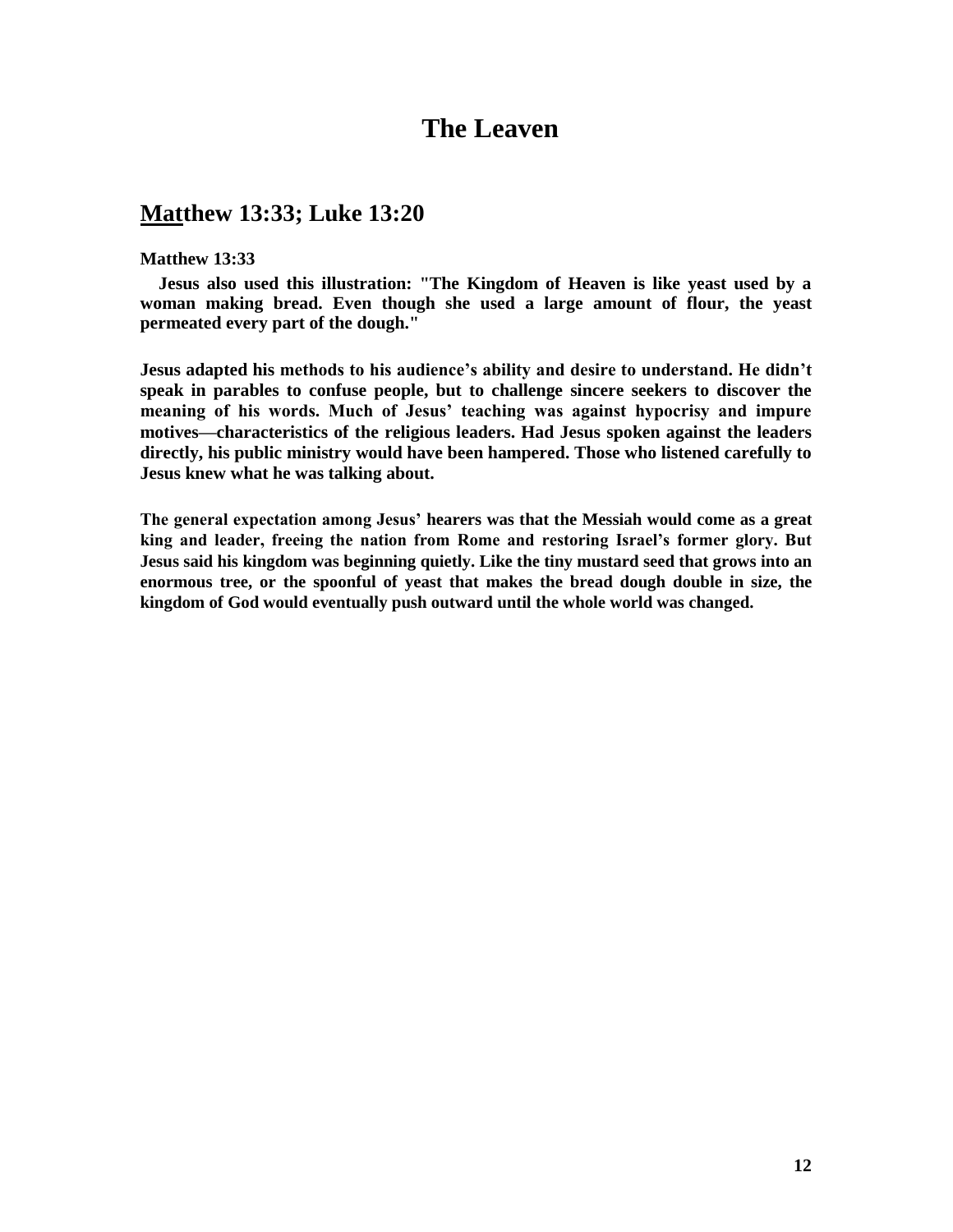## **The Birds of Heaven**

#### **Luke 13:6-9**

**Then Jesus used this illustration: "A man planted a fig tree in his garden and came again and again to see if there was any fruit on it, but he was always disappointed. [7] Finally, he said to his gardener, 'I've waited three years, and there hasn't been a single fig! Cut it down. It's taking up space we can use for something else.' [8] "The gardener answered, 'Give it one more chance. Leave it another year, and I'll give it special attention and plenty of fertilizer. [9] If we get figs next year, fine. If not, you can cut it down.' "**

**In the Old Testament, a fruitful tree was often used as a symbol of godly living (see, for example, Psalm 1:3 and Jeremiah 17:7-8). Jesus pointed out what would happen to the other kind of tree—the kind that took valuable time and space and still produced nothing for the patient gardener. This was one way Jesus warned his listeners that God would not tolerate forever their lack of productivity. (Luke 3:9 records John the Baptist's version of the same message.) Have you been enjoying God's special treatment without giving anything in return? If so, respond to the Gardener's patient care, and begin to bear the fruit God has created you to produce.**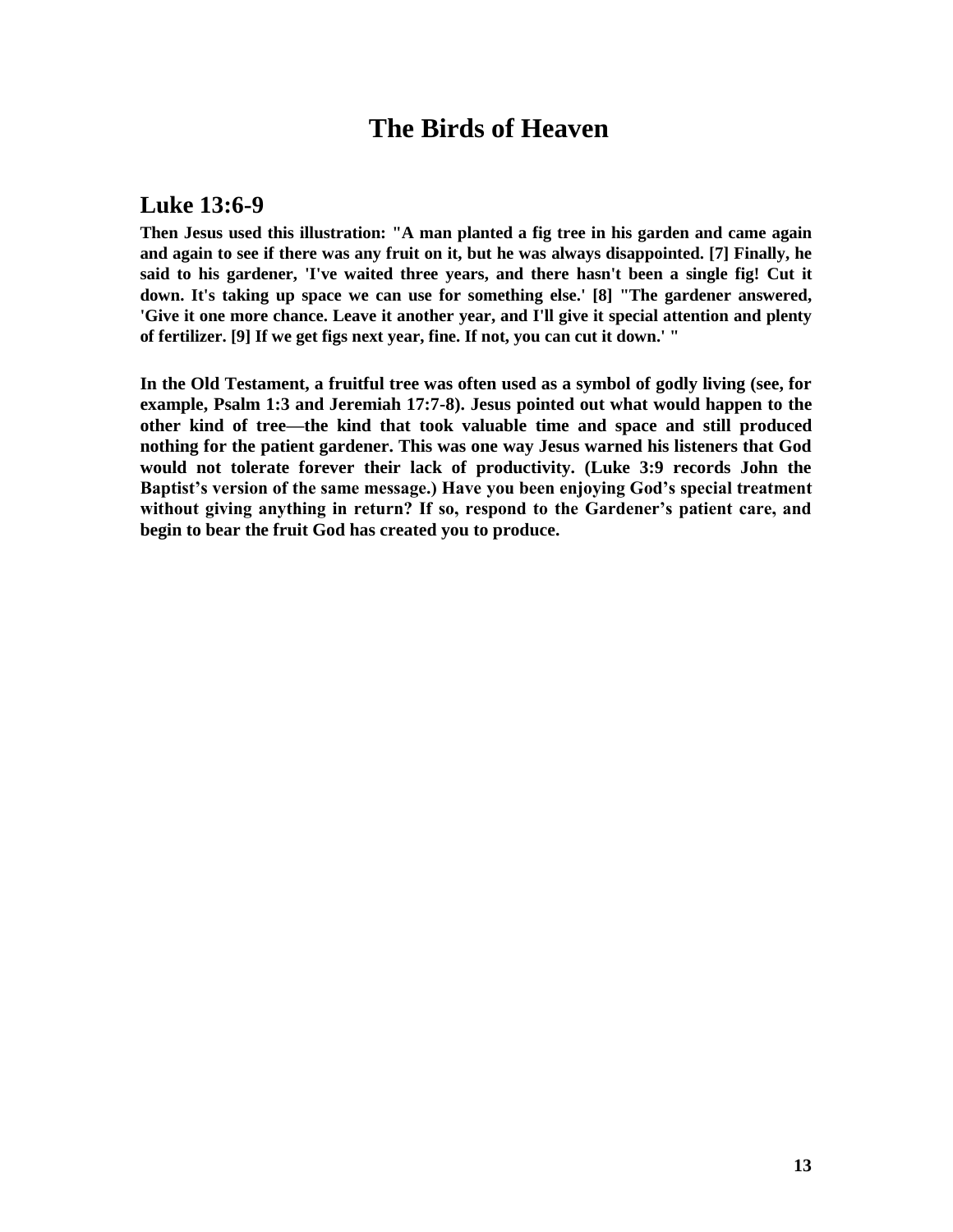## **The Budding Fig Tree**

#### **Matt 24:32 f.; Mark 13:28 f.; Luke 21:19-31**

#### **Luke 21:19-31**

**By standing firm, you will win your souls. [20] "And when you see Jerusalem surrounded by armies, then you will know that the time of its destruction has arrived. [21] Then those in Judea must flee to the hills. Let those in Jerusalem escape, and those outside the city should not enter it for shelter. [22] For those will be days of God's vengeance, and the prophetic words of the Scriptures will be fulfilled. [23] How terrible it will be for pregnant women and for mothers nursing their babies. For there will be great distress in the land and wrath upon this people. [24] They will be brutally killed by the sword or sent away as captives to all the nations of the world. And Jerusalem will be conquered and trampled down by the Gentiles until the age of the Gentiles comes to an end. [25] "And there will be strange events in the skies—signs in the sun, moon, and stars. And down here on earth the nations will be in turmoil, perplexed by the roaring seas and strange tides. [26] The courage of many people will falter because of the fearful fate they see coming upon the earth, because the stability of the very heavens will be broken up. [27] Then everyone will see the Son of Man arrive on the clouds with power and great glory. [28] So when all these things begin to happen, stand straight and look up, for your salvation is near!" [29] Then he gave them this illustration: "Notice the fig tree, or any other tree. [30] When the leaves come out, you know without being told that summer is near. [31] Just so, when you see the events I've described taking place, you can be sure that the Kingdom of God is near.**

**The picture of the coming persecutions and natural disasters is gloomy, but ultimately it is a cause not for worry but for great joy. When believers see these events happening, they will know that the return of their Messiah is near, and they can look forward to his reign of justice and peace. Rather than being terrified by what is happening in our world, we should confidently await Christ's return to bring justice and restoration to his people.**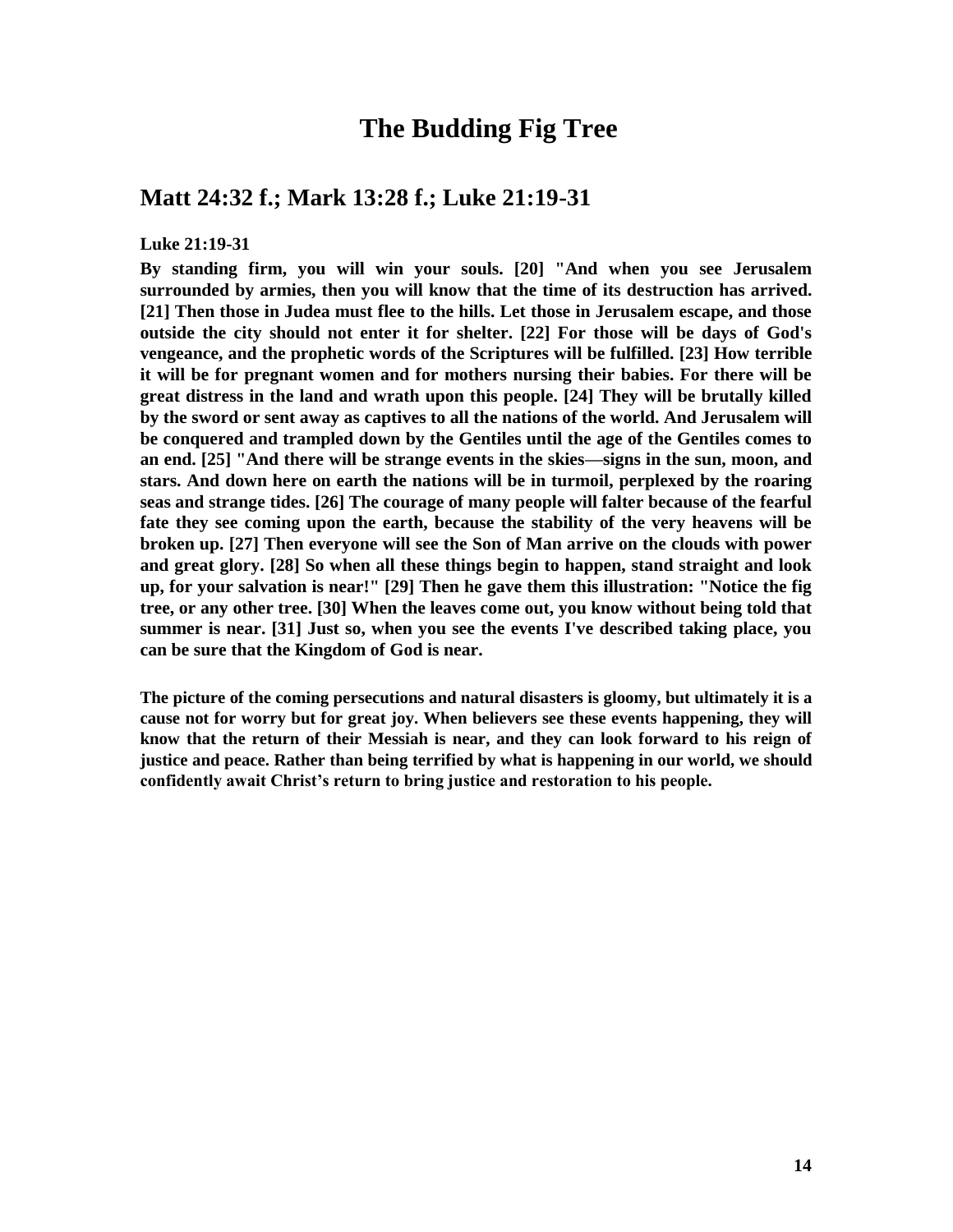## **The Flowers of the Field**

### **Matt 6:28-30; Luke 12:27**

#### **Matthew 6:28-30**

**"And why worry about your clothes? Look at the lilies and how they grow. They don't work or make their clothing, [29] yet Solomon in all his glory was not dressed as beautifully as they are. [30] And if God cares so wonderfully for flowers that are here today and gone tomorrow, won't he more surely care for you? You have so little faith!**

**Planning for tomorrow is time well spent; worrying about tomorrow is time wasted. Sometimes it's difficult to tell the difference. Careful planning is thinking ahead about goals, steps, and schedules, and trusting in God's guidance. When done well, planning can help alleviate worry. Worriers, by contrast, are consumed by fear and find it difficult to trust God. They let their plans interfere with their relationship with God. Don't let worries about tomorrow affect your relationship with God today.**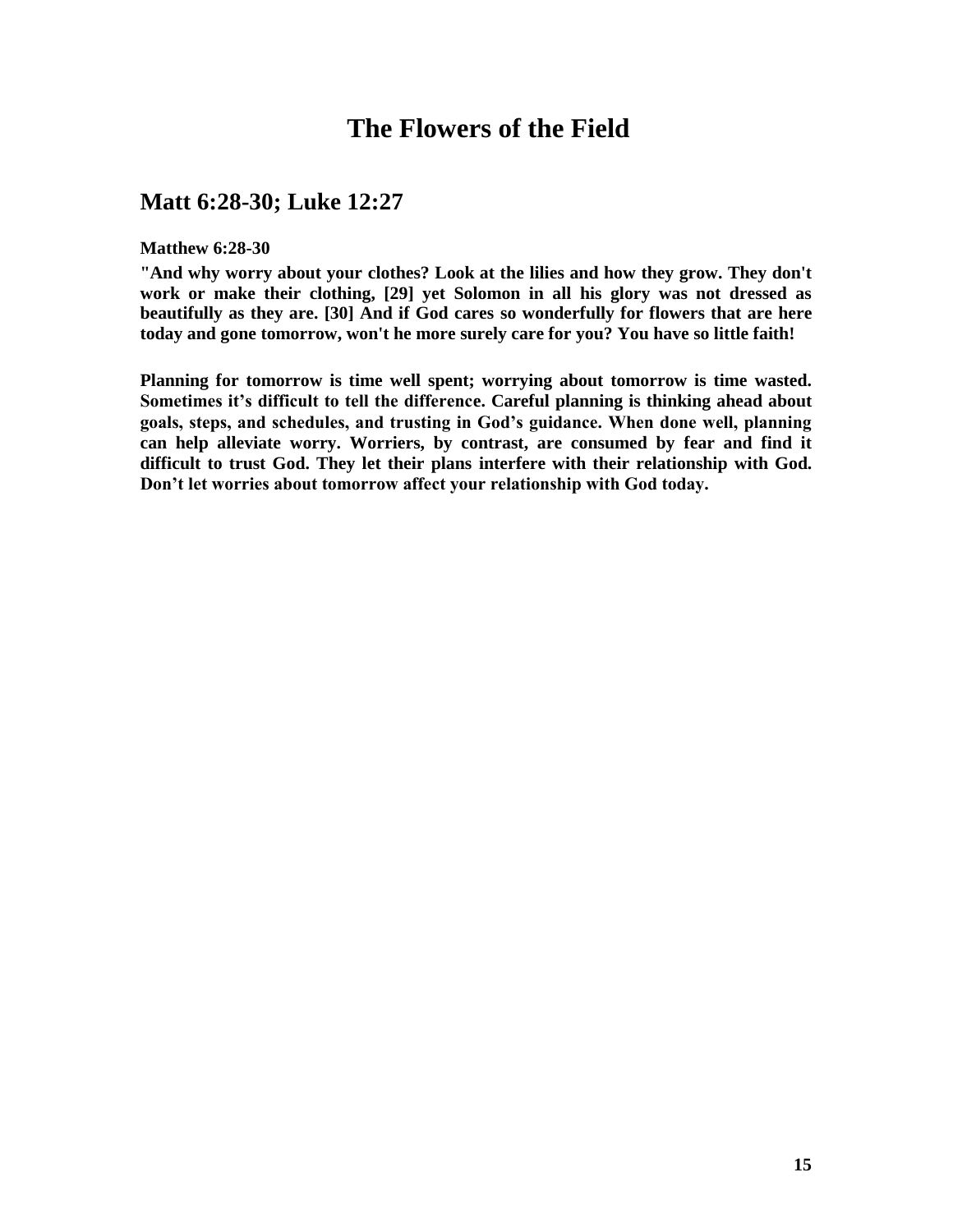## **The Vultures & the Carcass**

### **Matt 24:28; Luke 17:37**

**Matthew 24:28**

**Just as the gathering of vultures shows there is a carcass nearby, so these signs indicate that the end is near.**

**Luke 17:37**

**"Lord, where will this happen?" the disciples asked. Jesus replied, "Just as the gathering of vultures shows there is a carcass nearby, so these signs indicate that the end is near."**

**Jesus' warnings about false teachers still hold true. Upon close examination it becomes clear that many nice-sounding messages don't agree with God's message in the Bible. Only a solid foundation in God's Word can equip us to perceive the errors and distortions in false teaching.**

**In times of persecution even strong believers will find it difficult to be loyal. To keep from being deceived by false messiahs, we must understand that Jesus' return will be unmistakable (Mark 13:26); no one will doubt that it is he. If you have to be told that the Messiah has come, then he hasn't. Christ's coming will be obvious to everyone.**

**To answer the disciples' question, Jesus quoted a familiar proverb. One vulture circling overhead does not mean much, but a gathering of vultures means that a dead body is nearby. Likewise, one sign of the end may not be significant, but when many signs occur, the second coming is near.**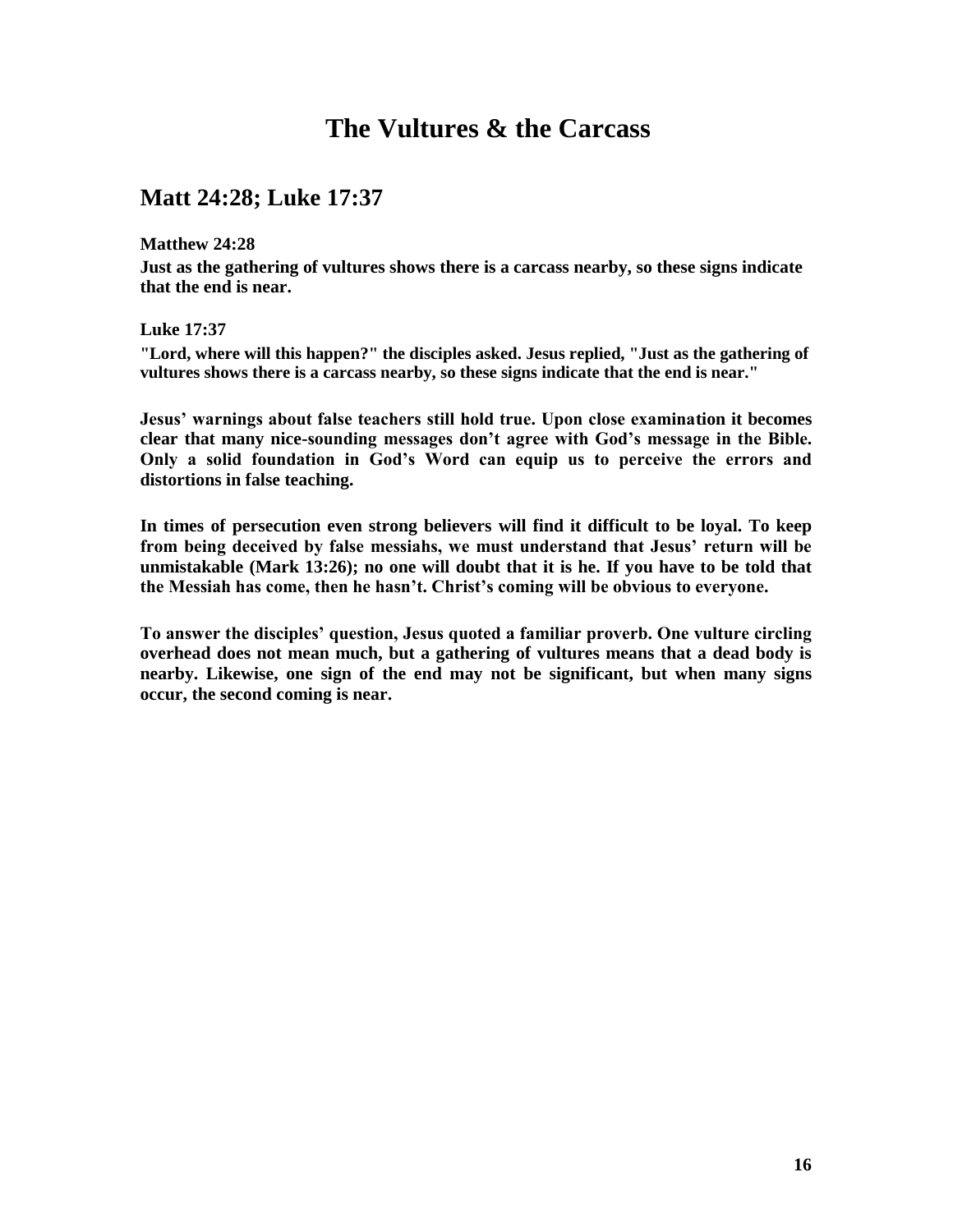# **The Tree and its Fruits**

### **Matthew 7:16; Luke 6:43-49**

**Matthew 7:16 You can detect them by the way they act, just as you can identify a tree by its fruit. You don't pick grapes from thorn bushes, or figs from thistles.**

**Luke 6:43-49 "A good tree can't produce bad fruit, and a bad tree can't produce good fruit. [44] A tree is identified by the kind of fruit it produces. Figs never grow on thorn bushes or grapes on bramble bushes. [45] A good person produces good deeds from a good heart, and an evil person produces evil deeds from an evil heart. Whatever is in your heart determines what you say.**

**Jesus reminds us that our speech and actions reveal the true underlying beliefs, attitudes, and motivations. The good impressions we try to make cannot last if our hearts are deceptive. What is in your heart will come out in your speech and behavior.**

**Obeying God is like building a house on a strong, solid foundation that stands firm when storms come. When life is calm, our foundations don't seem to matter. But when crises come, our foundations are tested. Be sure your life is built on the solid foundation of knowing and trusting Jesus Christ.**

**Why would people build a house without a foundation? Perhaps to save time and avoid the hard work of preparing a stone foundation. Possibly because the waterfront scenery is more attractive or because beach houses have higher social status than cliff houses. Perhaps because they want to join their friends who have already settled in sandy areas. Maybe because they haven't heard about the violent storms coming, or because they have discounted the reports, or for some reason they think disaster can't happen to them. Whatever their reason, those with no foundation are shortsighted, and they will be sorry. When you find yourself listening but not obeying, what are your reasons?**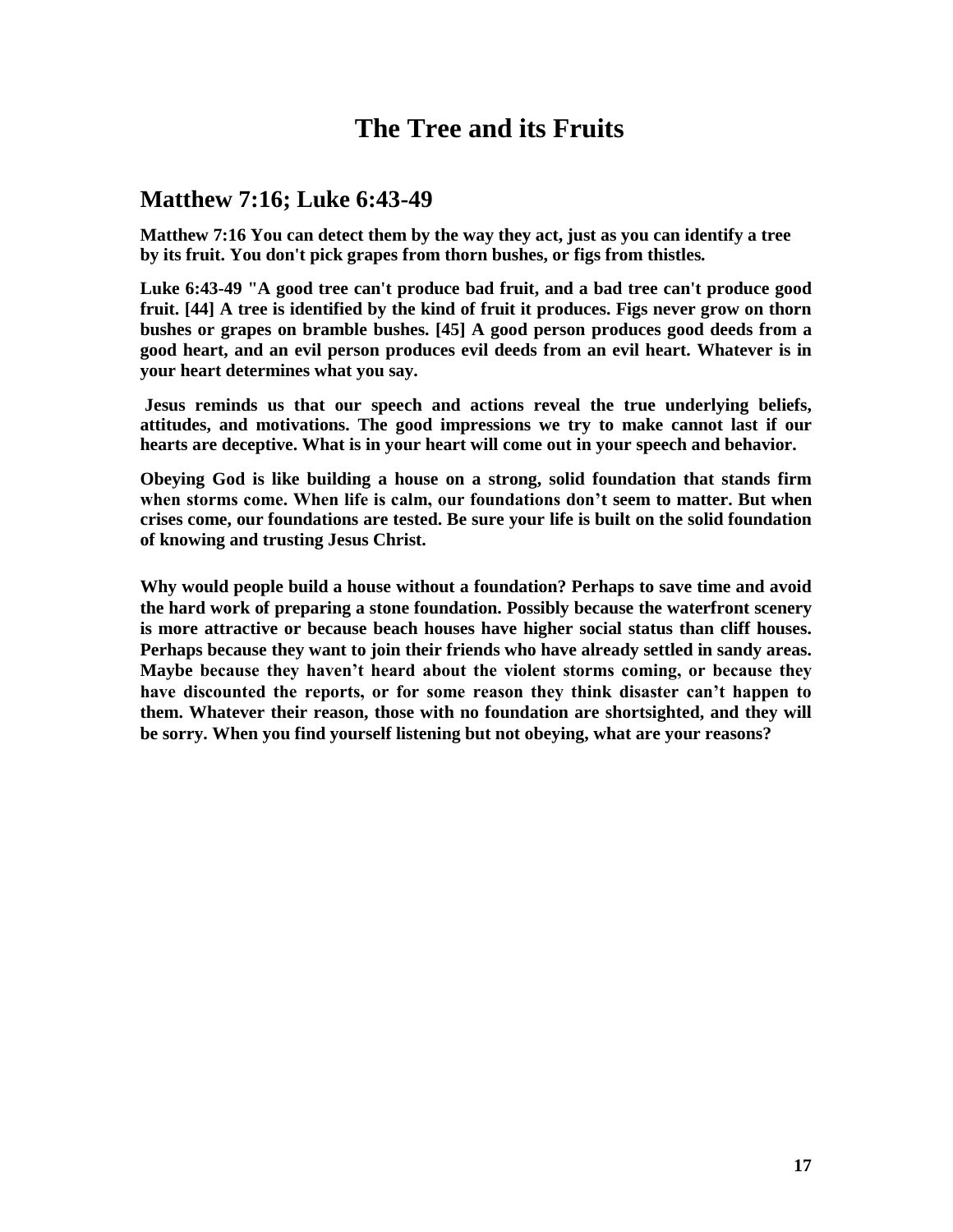## **The Weather Signs**

### **Luke 12:54-56;**

**Then Jesus turned to the crowd and said, "When you see clouds beginning to form in the west, you say, 'Here comes a shower.' And you are right. [55] When the south wind blows, you say, 'Today will be a scorcher.' And it is. [56] You hypocrites! You know how to interpret the appearance of the earth and the sky, but you can't interpret these present times.**

**For most of recorded history, the world's principal occupation was farming. The farmer depended directly on the weather for his livelihood. He needed just the right amounts of sun and rain—not too much, not too little—to make his living, and he grew skilled at interpreting natural signs. Jesus was announcing an earthshaking event that would be much more important than the year's crops—the coming of God's kingdom. Like a rainstorm or a sunny day, there were signs that the kingdom would soon arrive. But Jesus' hearers, though skilled at interpreting weather signs, were intentionally ignoring the signs of the times.**

# **PARABLES FOR OPEN AND CLOSED DOORS**

#### **Rev. 4:1**

**Then as I looked, I saw a door standing open in heaven, and the same voice I had heard before spoke to me with the sound of a mighty trumpet blast. The voice said, "Come up here, and I will show you what must happen after these things."**

### **Rev. 3:20**

**"Look! Here I stand at the door and knock. If you hear me calling and open the door, I will come in, and we will share a meal as friends."**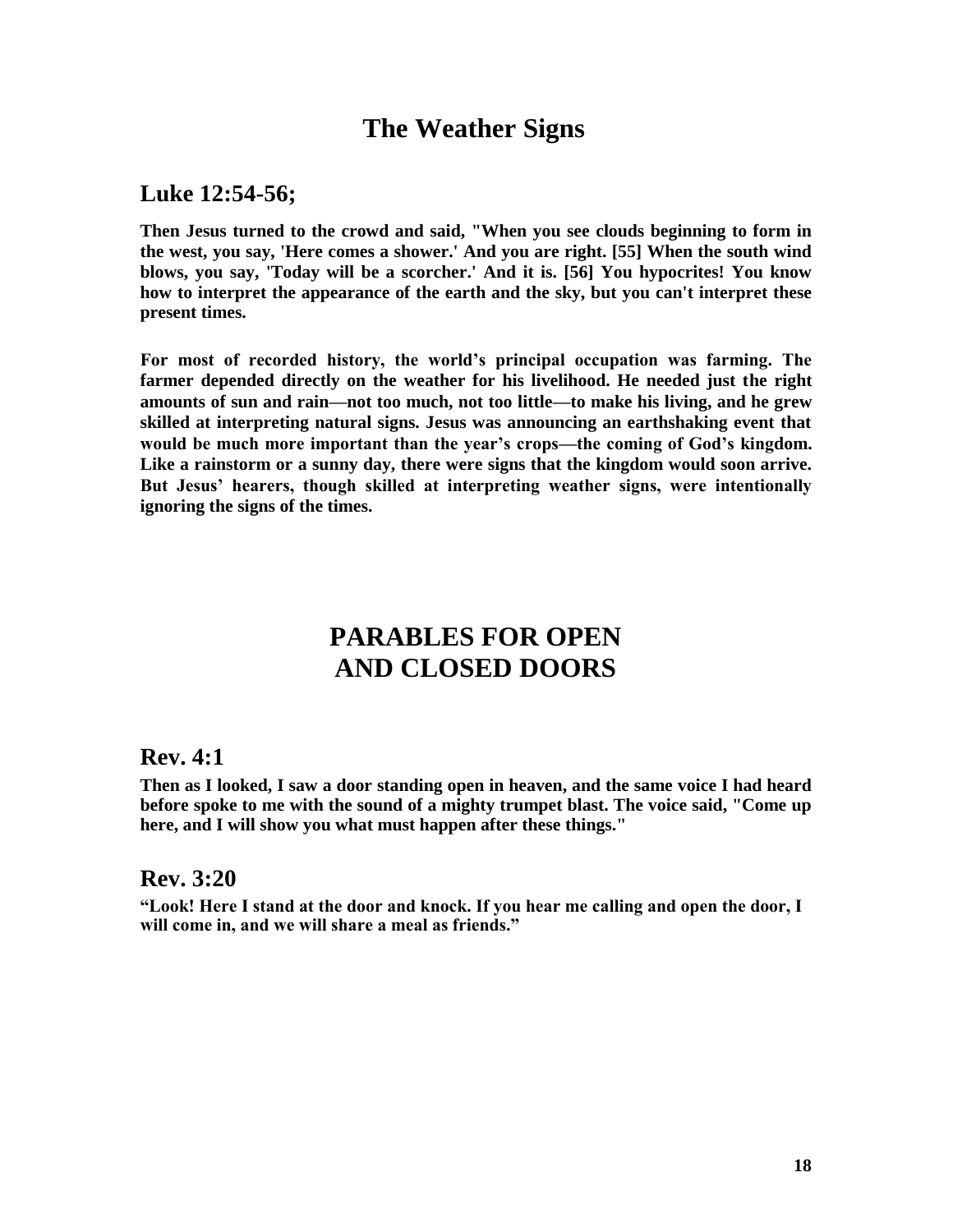## **The Closed Door**

## **Luke 13:24-30**

**"The door to heaven is narrow. Work hard to get in, because many will try to enter, [25] but when the head of the house has locked the door, it will be too late. Then you will stand outside knocking and pleading, 'Lord, open the door for us!' But he will reply, 'I do not know you.' [26] You will say, 'But we ate and drank with you, and you taught in our streets.' [27] And he will reply, 'I tell you, I don't know you. Go away, all you who do evil.' [28] "And there will be great weeping and gnashing of teeth, for you will see Abraham, Isaac, Jacob, and all the prophets within the Kingdom of God, but you will be thrown out. [29] Then people will come from all over the world to take their places in the Kingdom of God. [30] And note this: Some who are despised now will be greatly honored then; and some who are greatly honored now will be despised then."**

**Finding salvation requires more concentrated effort than most people are willing to put forth. Obviously we cannot save ourselves—there is no way we can work ourselves into God's favor. The effort we must put out "to enter through the narrow door" is earnestly desiring to know Jesus and diligently striving to follow him whatever the cost. We dare not put off making this decision because the door will not stay open forever.**

**The kingdom of God will not necessarily be populated with the people we expect to find there. Some perfectly respectable religious leaders claiming allegiance to Jesus will not be there because secretly they were corrupt.**

**The people were eager to know who would be in God's kingdom. Jesus explained that although many people know something about God, only a few have acknowledged their sins and accepted his forgiveness. Just listening to Jesus' words or admiring his miracles is not enough—we must turn from sin and trust in God to save us.**

**God's kingdom will include people from every part of the world. Israel's rejection of Jesus as Messiah would not stop God's plan. True Israel includes all people who believe in God. This was an important fact for Luke to stress as he was directing his Gospel to a Gentile audience**

**There will be many surprises in God's kingdom. Some who are despised now will be greatly honored then; some influential people here will be left outside the gates. Many "great" people on this earth (in God's eyes) are virtually ignored by the rest of the world. What matters to God is not a person's earthly popularity, status, wealth, heritage, or power, but his or her commitment to Christ. How do your values match what the Bible tells you to value? Put God in first place, and you will join people from all over the world who will take their places at the feast in the kingdom of heave**

**The door which Jesus had in mind was himself. I am the door; if any one enters by me, he will be saved (John 10:9). Through the cross Jesus opens the way for us to enter into his kingdom. But we must follow Jesus in the way of the cross.**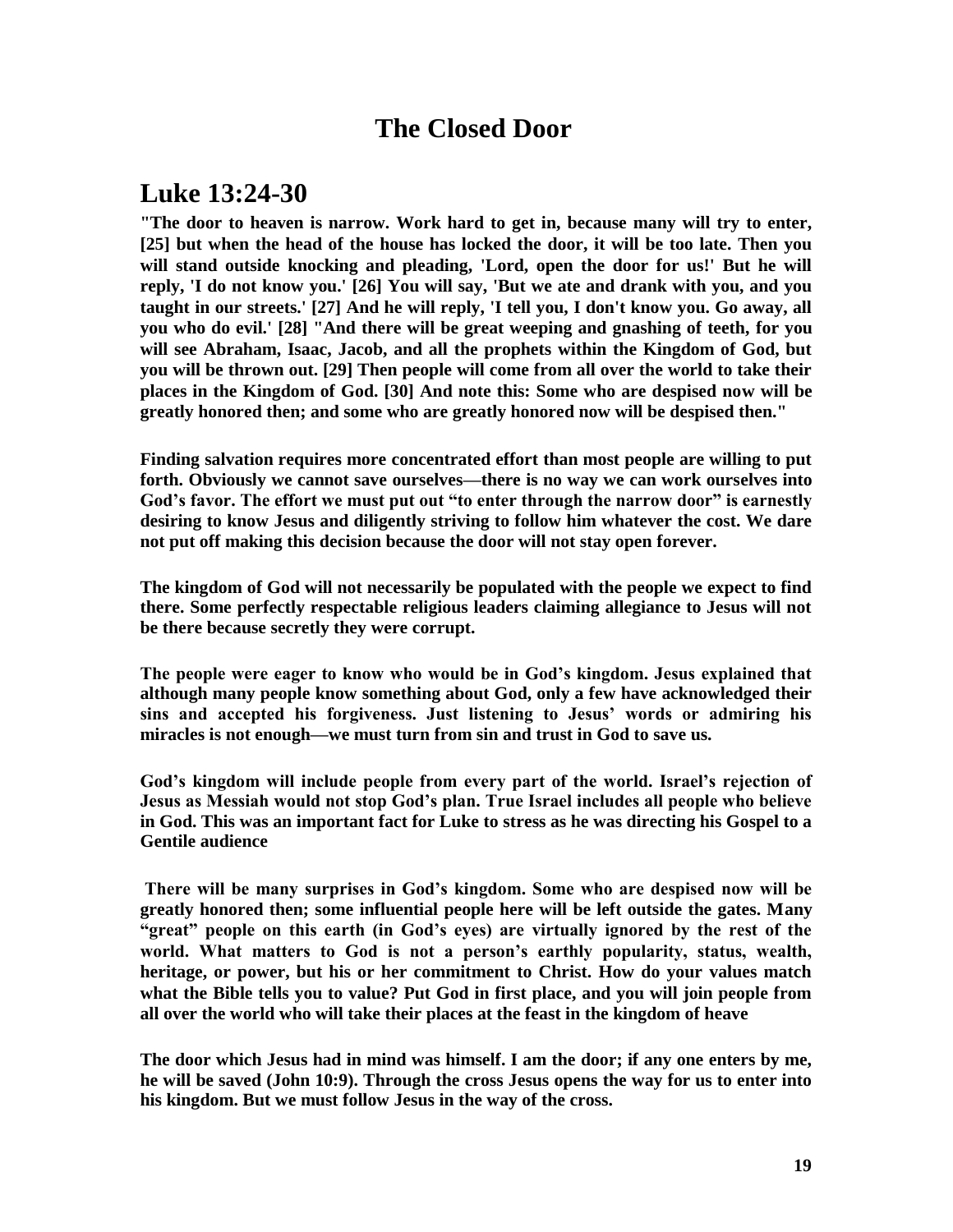## **PARABLE OF THE DOORKEEPER**

### **Mark 13:33-37, Matt. 24:42**

**And since you don't know when they will happen, stay alert and keep watch. [34] "The coming of the Son of Man can be compared with that of a man who left home to go on a trip. He gave each of his employees instructions about the work they were to do, and he told the gatekeeper to watch for his return. [35] So keep a sharp lookout! For you do not know when the homeowner will return—at evening, midnight, early dawn, or late daybreak. [36] Don't let him find you sleeping when he arrives without warning. [37] What I say to you I say to everyone: Watch for his return!"**

#### **Matthew 24:42**

**So be prepared, because you don't know what day your Lord is coming. Months of planning go into a wedding, the birth of a baby, a career change, a speaking engagement, the purchase of a home. Do you place the same importance on preparing for Christ's return, the most important event in your life? Its results will last for eternity. You dare not postpone your preparations because you do not know when his return will occur. The way to prepare is to study God's Word and live by its instructions each day. Only then will you be ready.**

**The entire thirteenth chapter of Mark tells us how to live while we wait for Christ's return: (1) We are not to be misled by confusing claims or speculative interpretations of what will happen (Mark 13:5-6). (2) We should not be afraid to tell people about Christ, despite what they might say or do to us (Mark 13:9-11). (3) We must stand firm by faith and not be surprised by persecutions (Mark 13:13). (4) We must be morally alert, obedient to the commands for living found in God's Word. This chapter was not given to promote discussions on prophetic timetables, but to stimulate right living for God in a world where he is largely ignored.**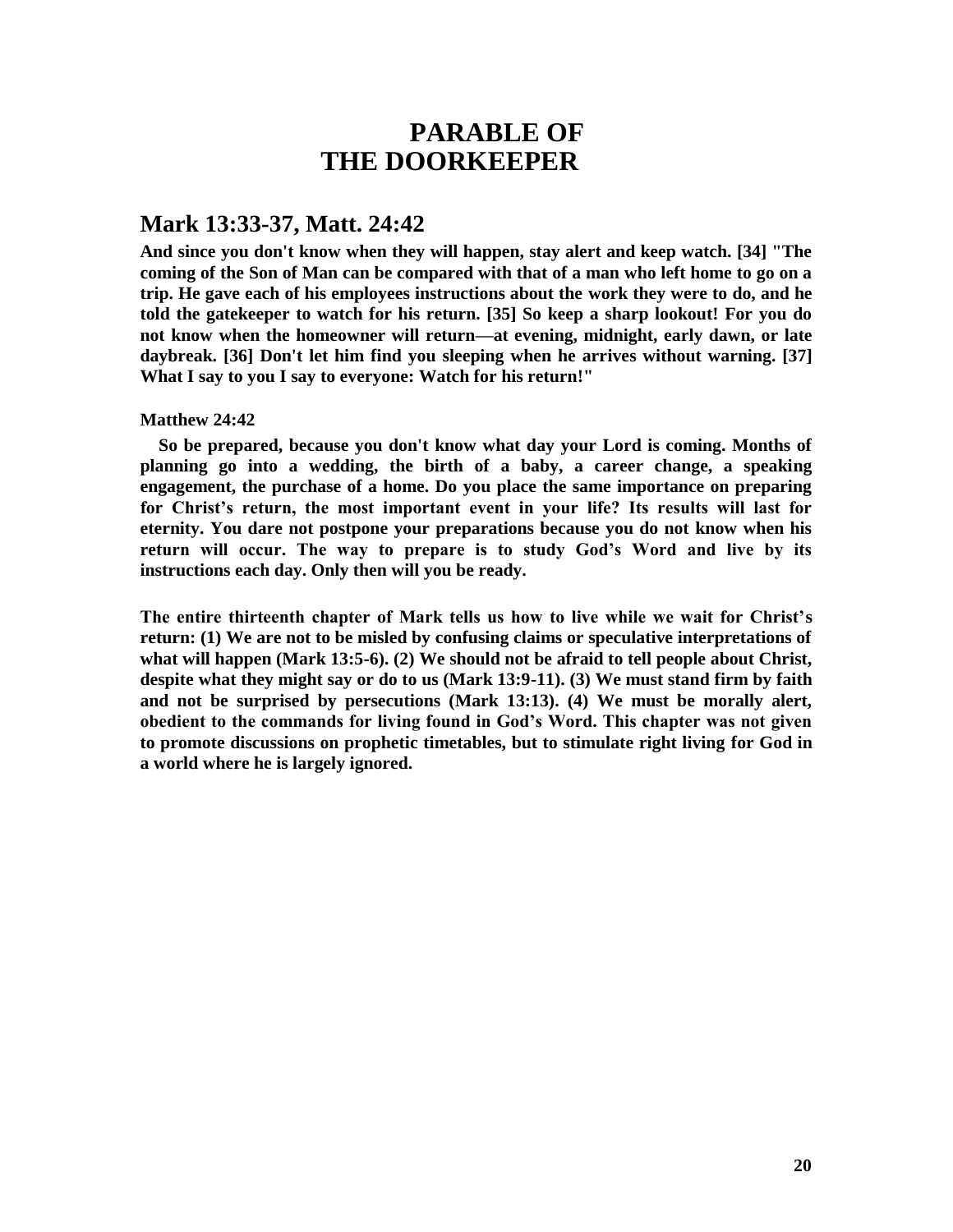## **Faithful Servants**

### **Matthew 24:42-51.; Luke 12:32-48**

**So be prepared, because you don't know what day your Lord is coming.**

**[43] "Know this: A homeowner who knew exactly when a burglar was coming would stay alert and not permit the house to be broken into. [44] You also must be ready all the time. For the Son of Man will come when least expected. [45] "Who is a faithful, sensible servant, to whom the master can give the responsibility of managing his household and feeding his family? [46] If the master returns and finds that the servant has done a good job, there will be a reward. [47] I assure you, the master will put that servant in charge of all he owns. [48] But if the servant is evil and thinks, 'My master won't be back for a while,' [49] and begins oppressing the other servants, partying, and getting drunk— [50] well, the master will return unannounced and unexpected. [51] He will tear the servant apart and banish him with the hypocrites. In that place there will be weeping and gnashing of teeth.**

**Christ's second coming will be swift and sudden. There will be no opportunity for lastminute repentance or bargaining. The choice we have already made will determine our eternal destiny.**

**Jesus' purpose in telling about his return is not to stimulate predictions and calculations about the date, but to warn us to be prepared. Will you be ready? The only safe choice is to obey him today (Matthew 24:46).**

**Jesus asks us to spend the time of waiting taking care of his people and doing his work here on earth, both within the church and out.**

**Knowing that Christ's return will be sudden and unexpected should motivate us always to be prepared. We are not to live irresponsibly—sitting and waiting, doing nothing; seeking self-serving pleasure; using his tarrying as an excuse not to do God's work of building his kingdom; developing a false security based on precise calculations of events; or letting our curiosity about the end times divert us from doing God's work. Weeping and gnashing of teeth" is a phrase used to describe despair. God's coming judgment is as certain as Jesus' return to earth.**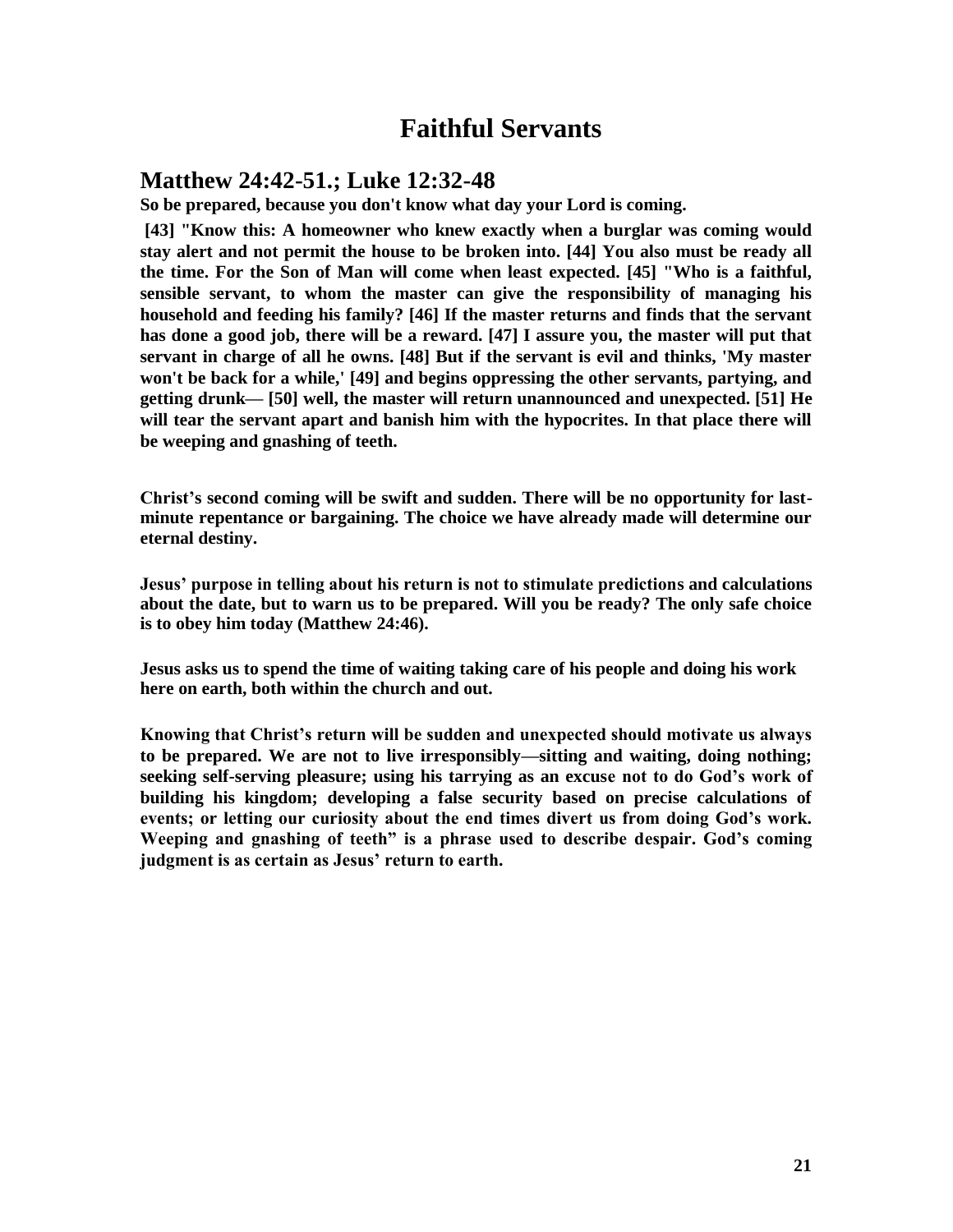## **The Strong Man Bound**

### **Matthew 12:29; Mark 3:27; Luke 11:21**

**Let me illustrate this. You can't enter a strong man's house and rob him without first tying him up. Only then can his house be robbed!**

**Mark 3:27**

**Let me illustrate this. You can't enter a strong man's house and rob him without first tying him up. Only then can his house be robbed!**

**At Jesus' birth, Satan's power and control were disrupted. In the desert Jesus overcame the devil's temptations, and at the resurrection he defeated Satan's ultimate weapon, death. Eventually Satan will be constrained forever (Rev. 20:10), and evil will no longer pervade the earth. Jesus has complete power and authority over Satan and all his forces.**

**The Pharisees and the teachers of the law could not deny the reality of Jesus' miracles and supernatural power. They refused to believe that his power was from God, however, because then they would have had to accept him as the Messiah. Their pride would not let them do that. So in an attempt to destroy Jesus' popularity among the people, the teachers of the law accused him of having power from Satan. Jesus' reply showed that their argument didn't make sense. (Beelzebub refers to Satan.)**

**Although God permits Satan to work in our world, God is still in control. Jesus, because he is God, has power over Satan; Jesus is able to drive out demons and end their terrible work in people's lives. One day Satan will be bound forever (Rev. 20:10).**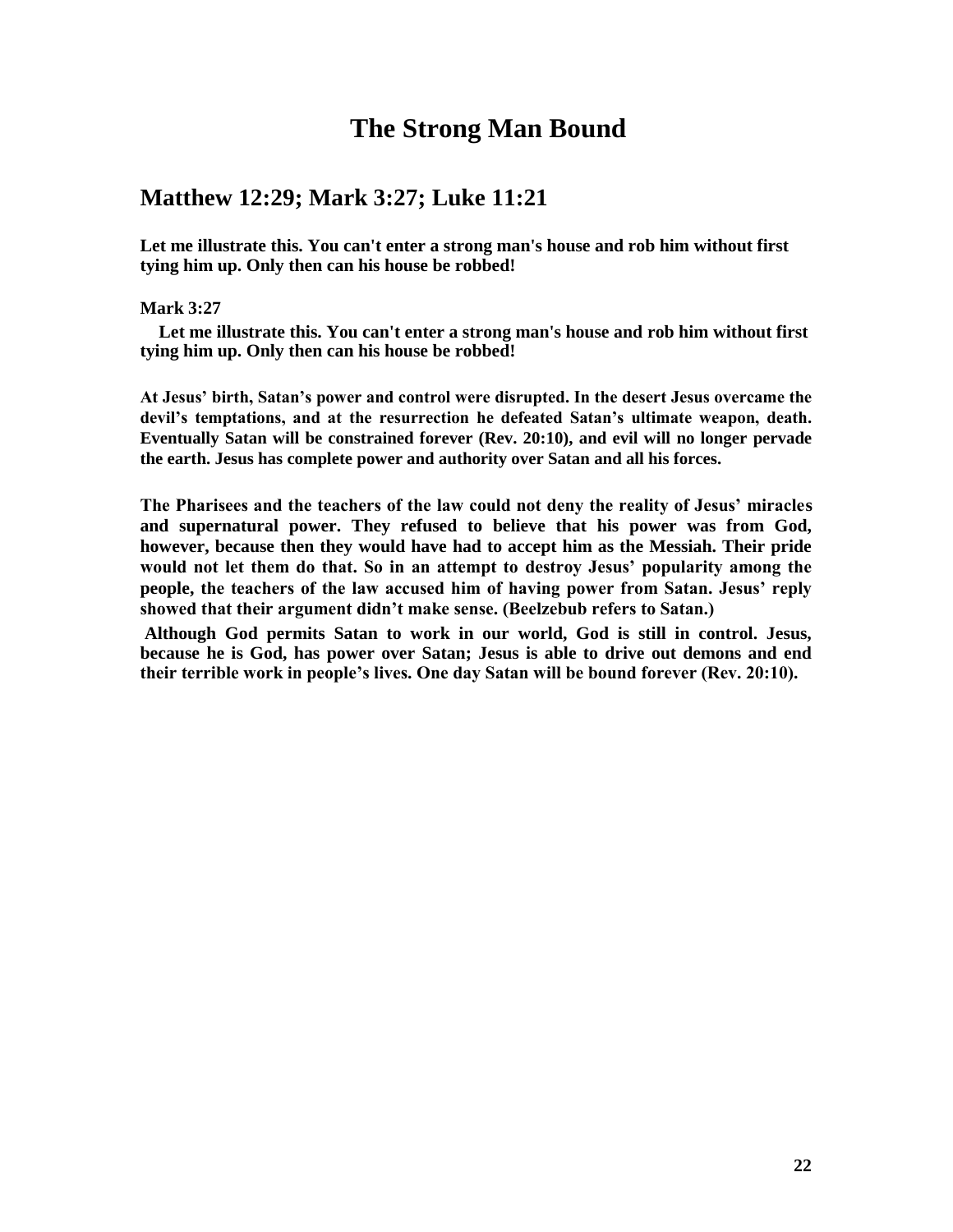# **The Divided Realm**

### **Mark 3:24-26; Luke 11:17-20**

**Luke 11:17-20**

**He knew their thoughts, so he said, "Any kingdom at war with itself is doomed. A divided home is also doomed. [18] You say I am empowered by the prince of demons. But if Satan is fighting against himself by empowering me to cast out his demons, how can his kingdom survive? [19] And if I am empowered by the prince of demons, what about your own followers? They cast out demons, too, so they will judge you for what you have said. [20] But if I am casting out demons by the power of God, then the Kingdom of God has arrived among you.**

**Mark 3:24-26 A kingdom at war with itself will collapse. [25] A home divided against itself is doomed. [26] And if Satan is fighting against himself, how can he stand? He would never survive.**

**The Pharisees and the teachers of the law could not deny the reality of Jesus' miracles and supernatural power. They refused to believe that his power was from God, however, because then they would have had to accept him as the Messiah. Their pride would not let them do that. So in an attempt to destroy Jesus' popularity among the people, the teachers of the law accused him of having power from Satan. Jesus' reply showed that their argument didn't make sense. (Beelzebub refers to Satan.)**

**Although God permits Satan to work in our world, God is still in control. Jesus, because he is God, has power over Satan; Jesus is able to drive out demons and end their terrible work in people's lives. One day Satan will be bound forever (Rev. 20:10)**

**Satan, who had controlled the kingdom of this world for thousands of years, was now being controlled and overpowered by Jesus and the kingdom of heaven. Jesus' kingdom began to come into power at Jesus' birth, grew as he resisted the desert temptations, established itself through his teachings and healings, blossomed in victory at his resurrection and at Pentecost, and will become permanent and universal at his second coming**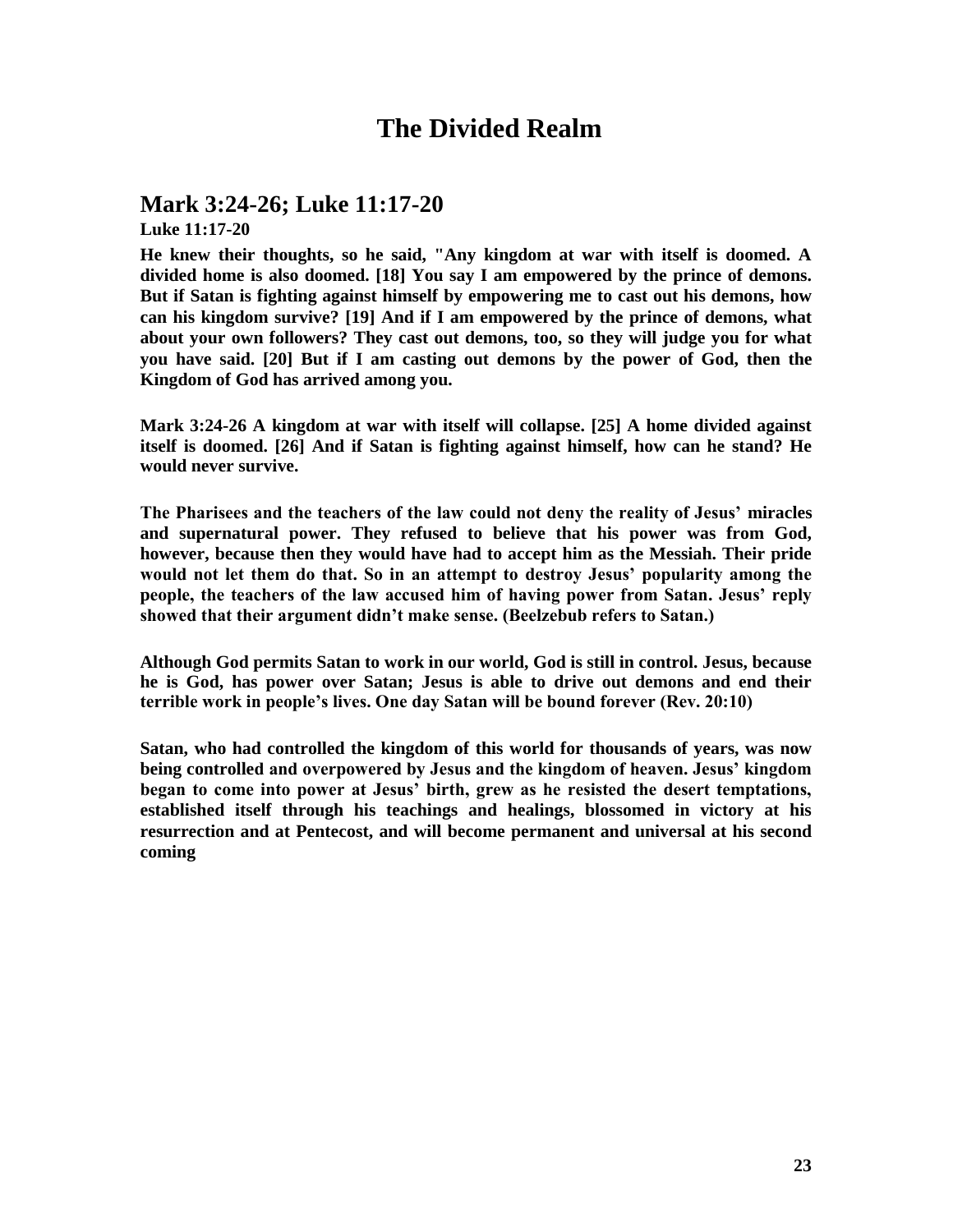### **The Demon's Invasion**

#### **Matthew 12:43-45**

**"When an evil spirit leaves a person, it goes into the desert, seeking rest but finding none. [44] Then it says, 'I will return to the person I came from.' So it returns and finds its former home empty, swept, and clean. [45] Then the spirit finds seven other spirits more evil than itself, and they all enter the person and live there. And so that person is worse off than before. That will be the experience of this evil generation."**

#### **Luke 11:24-26**

**"When an evil spirit leaves a person, it goes into the desert, searching for rest. But when it finds none, it says, 'I will return to the person I came from.' [25] So it returns and finds that its former home is all swept and clean. [26] Then the spirit finds seven other spirits more evil than itself, and they all enter the person and live there. And so that person is worse off than before."**

**Jesus was describing the attitude of the nation of Israel and the religious leaders in particular. Just cleaning up one's life without filling it with God leaves plenty of room for Satan to enter. The book of Ezra records how the people rid themselves of idolatry, but failed to replace it with love for God and obedience to him. Ridding our lives of sin is the first step. We must also take the second step: filling our lives with God's Word and the Holy Spirit. Unfilled and complacent people are easy targets for Satan.**

**Jesus was illustrating an unfortunate human tendency—our desire to reform often does not last long. In Israel's history, almost as soon as a good king would pull down idols, a bad king would set them up again. It is not enough to be emptied of evil; we must then be filled with the power of the Holy Spirit to accomplish God's new purpose in our lives (see also Matthew 12:43-45; Galatians 5:22)**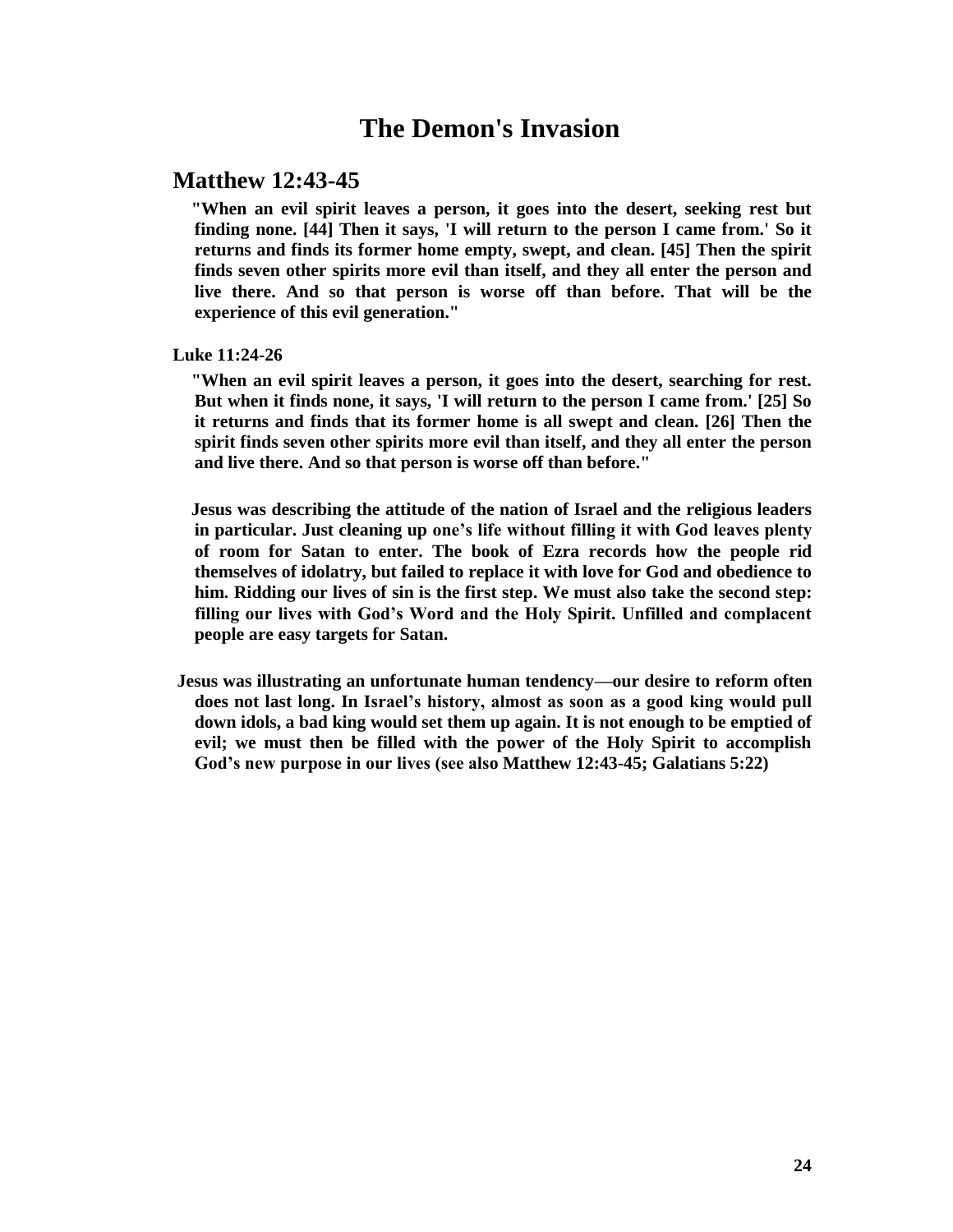## **The Thief in the Night**

### **Matthew 24:42-44**

**So be prepared, because you don't know what day your Lord is coming. [43] "Know this: A homeowner who knew exactly when a burglar was coming would stay alert and not permit the house to be broken into. [44] You also must be ready all the time. For the Son of Man will come when least expected.**

**Jesus' purpose in telling about his return is not to stimulate predictions and calculations about the date, but to warn us to be prepared. Will you be ready? The only safe choice is to obey him today (Matthew 24:46).**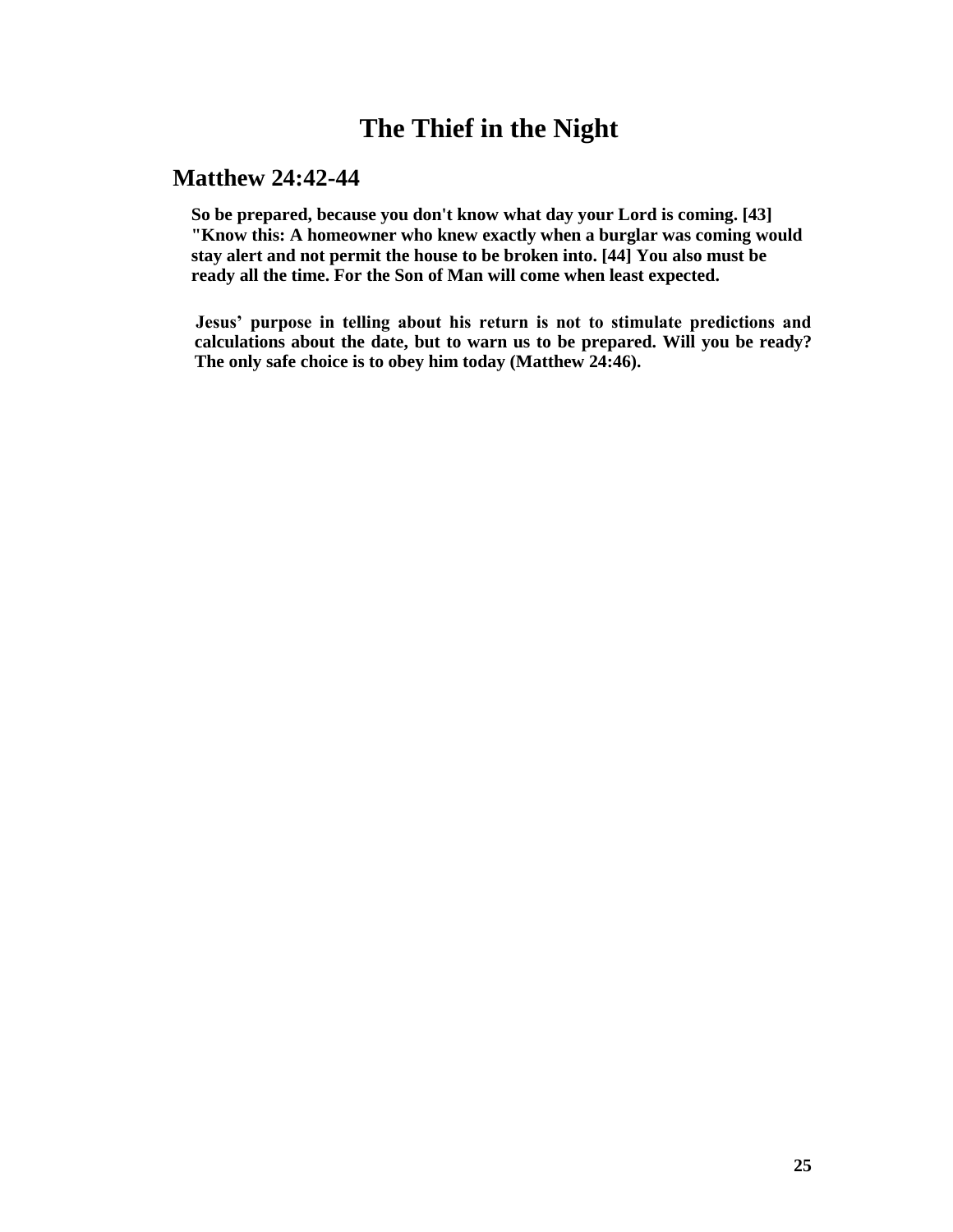## **The Importunate Neighbor**

### **Luke 11:5-8**

**Then, teaching them more about prayer, he used this illustration: "Suppose you went to a friend's house at midnight, wanting to borrow three loaves of bread. You would say to him, [6] 'A friend of mine has just arrived for a visit, and I have nothing for him to eat.' [7] He would call out from his bedroom, 'Don't bother me. The door is locked for the night, and we are all in bed. I can't help you this time.' [8] But I tell you this—though he won't do it as a friend, if you keep knocking long enough, he will get up and give you what you want so his reputation won't be damaged.**

**Persistence, or boldness, in prayer overcomes our insensitivity, not God's. To practice persistence does more to change our hearts and minds than his, and it helps us understand and express the intensity of our need. Persistence in prayer helps us recognize God's worry**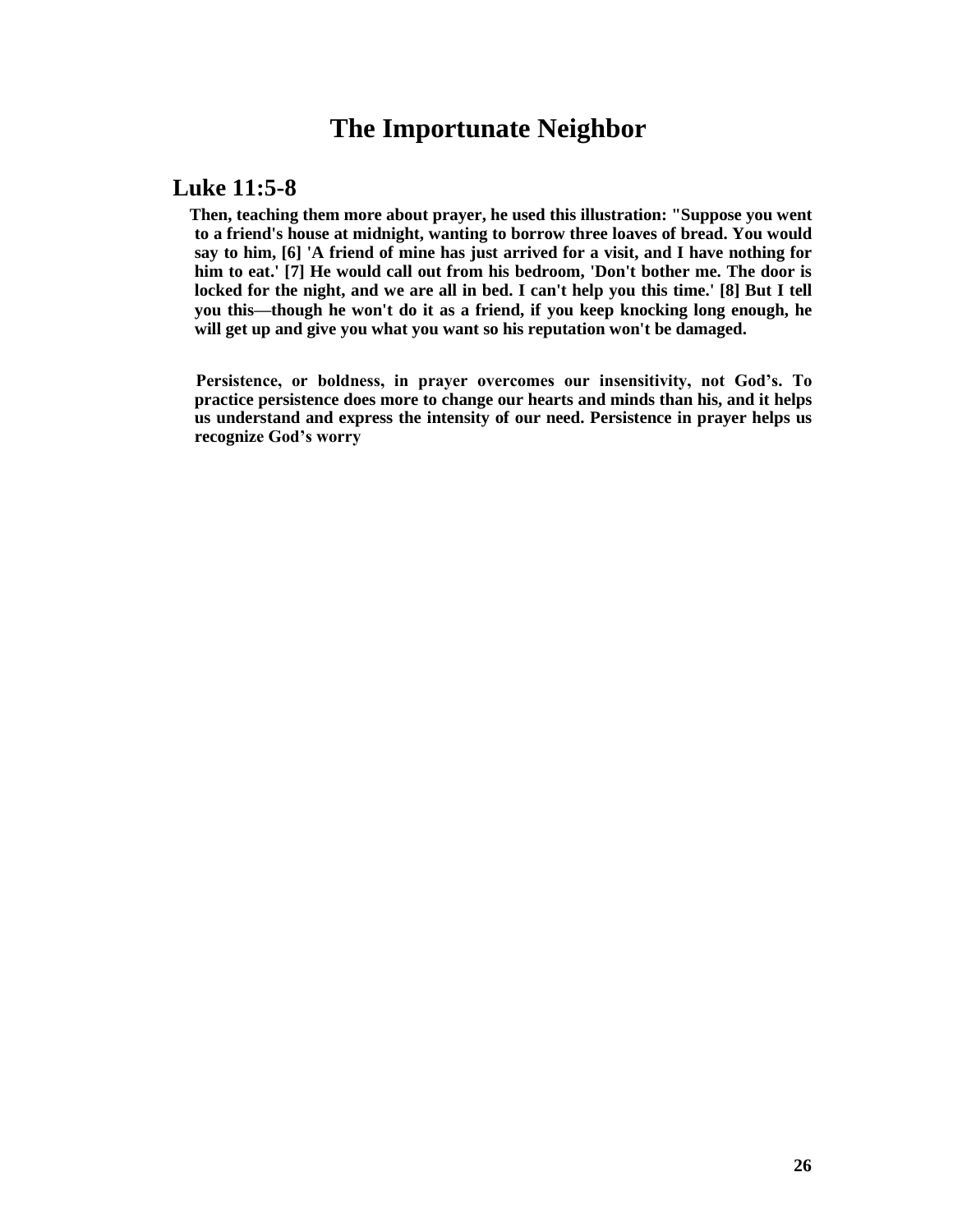## **The Son's Request**

### **Matthew 7:9-11**

**You parents—if your children ask for a loaf of bread, do you give them a stone instead? [10] Or if they ask for a fish, do you give them a snake? Of course not! [11] If you sinful people know how to give good gifts to your children, how much more will your heavenly Father give good gifts to those who ask him.**

**. The child in Jesus' example asked his father for bread and fish—good and necessary items. If the child had asked for a poisonous snake, would the wise father have granted his request? Sometimes God knows we are praying for "snakes" and does not give us what we ask for, even though we persist in our prayers. As we learn to know God better as a loving Father, we learn to ask for what is good for us, and then he grants it.**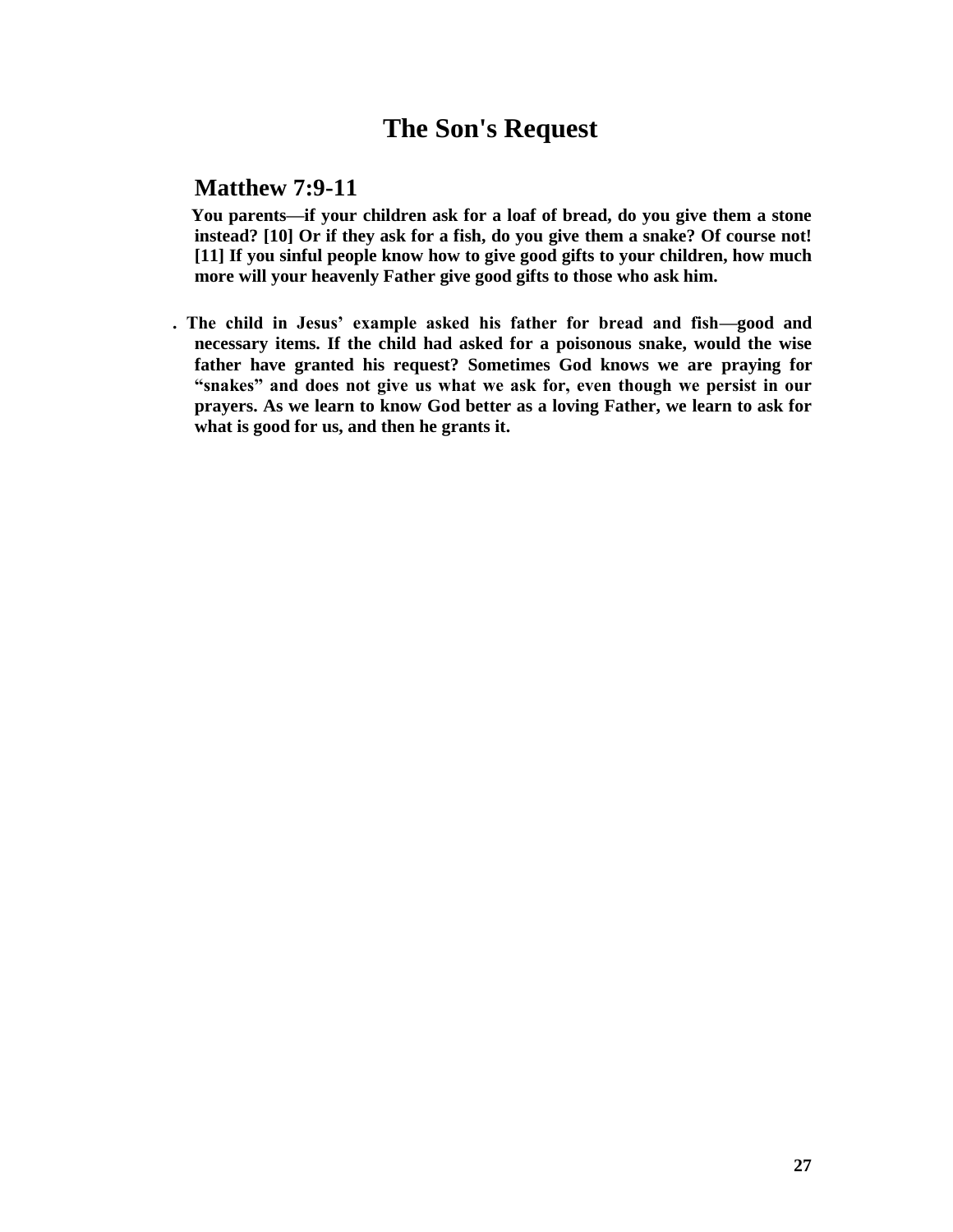## **The Unjust Judge**

### **Luke 18:1-8**

**One day Jesus told his disciples a story to illustrate their need for constant prayer and to show them that they must never give up. [2] "There was a judge in a certain city," he said, "who was a godless man with great contempt for everyone. [3] A widow of that city came to him repeatedly, appealing for justice against someone who had harmed her. [4] The judge ignored her for a while, but eventually she wore him out. 'I fear neither God nor man,' he said to himself, [5] 'but this woman is driving me crazy. I'm going to see that she gets justice, because she is wearing me out with her constant requests!' "**

**[6] Then the Lord said, "Learn a lesson from this evil judge. [7] Even he rendered a just decision in the end, so don't you think God will surely give justice to his chosen people who plead with him day and night? Will he keep putting them off? [8] I tell you, he will grant justice to them quickly! But when I, the Son of Man, return, how many will I find who have faith?"**

**To persist in prayer and not give up does not mean endless repetition or painfully long prayer sessions. Always praying means keeping our requests constantly before God as we live for him day by day, believing he will answer. When we live by faith, we are not to give up. God may delay answering, but his delays always have good reasons. As we persist in prayer we grow in character, faith, and hope.**

**Widows and orphans were among the most vulnerable of all God's people, and both Old Testament prophets and New Testament apostles insisted that these needy people be properly cared for. See, for example, Exodus 22:22-24; Isaiah 1:17; 1 Tim. 5:3; James 1:27.**

**If unjust judges respond to constant pressure, how much more will a great and loving God respond to us. If we know he loves us, we can believe he will hear our cries for help.**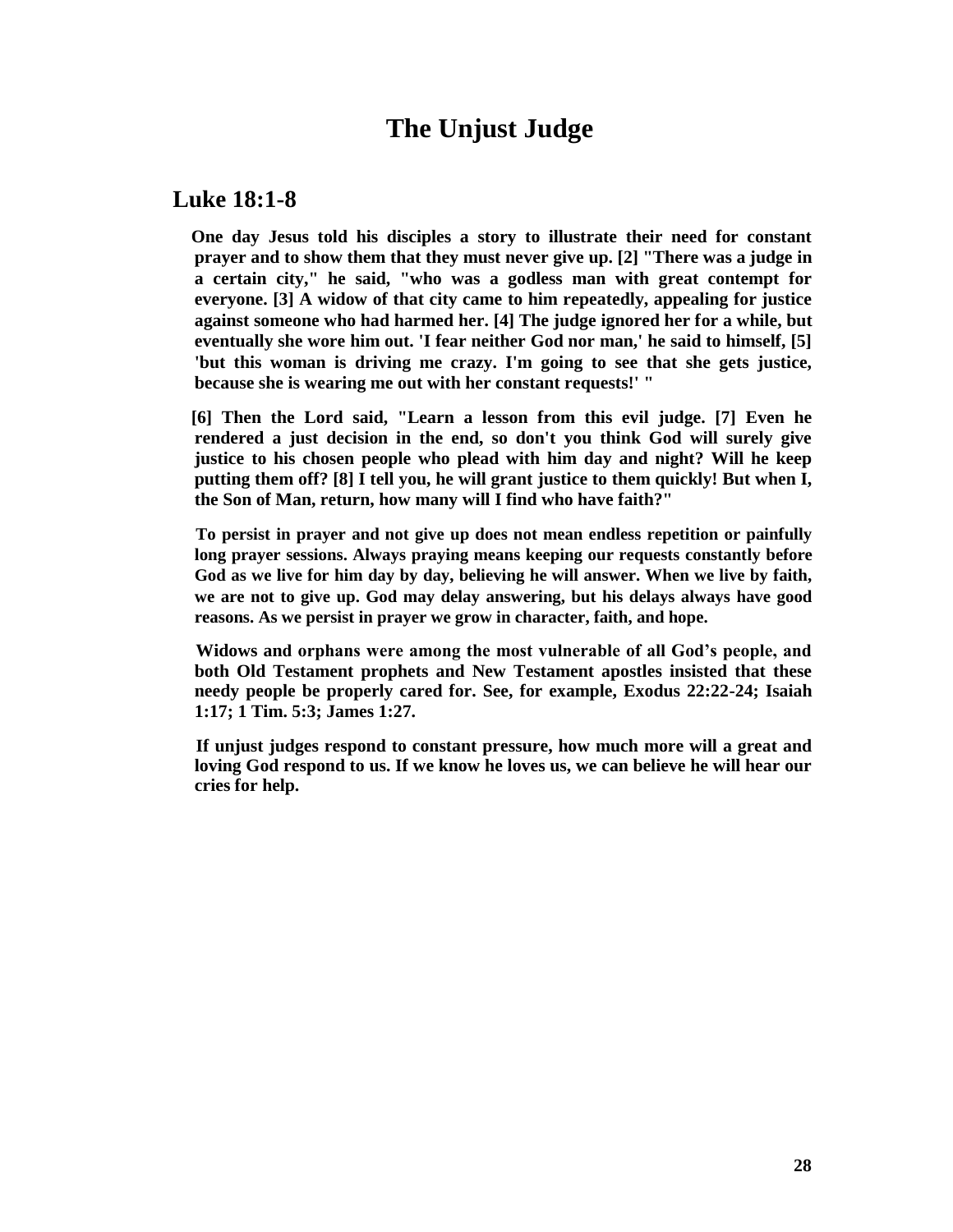## **The Pharisee and the Publican**

### **Luke 18:9-14**

**Then Jesus told this story to some who had great self-confidence and scorned everyone else: [10] "Two men went to the Temple to pray. One was a Pharisee, and the other was a dishonest tax collector. [11] The proud Pharisee stood by himself and prayed this prayer: 'I thank you, God, that I am not a sinner like everyone else, especially like that tax collector over there! For I never cheat, I don't sin, I don't commit adultery, [12] I fast twice a week, and I give you a tenth of my income.' [13] "But the tax collector stood at a distance and dared not even lift his eyes to heaven as he prayed. Instead, he beat his chest in sorrow, saying, 'O God, be merciful to me, for I am a sinner.' [14] I tell you, this sinner, not the Pharisee, returned home justified before God. For the proud will be humbled, but the humble will be honored."**

**The people who lived near Jerusalem often went to the temple to pray. The temple was the center of their worship.**

**The Pharisee did not go to the temple to pray to God but to announce to all within earshot how good he was. The tax collector went recognizing his sin and begging for mercy. Self-righteousness is dangerous. It leads to pride, causes a person to despise others, and prevents him or her from learning anything from God. The tax collector's prayer should be our prayer because we all need God's mercy every day. Don't let pride in your achievements cut you off from God.**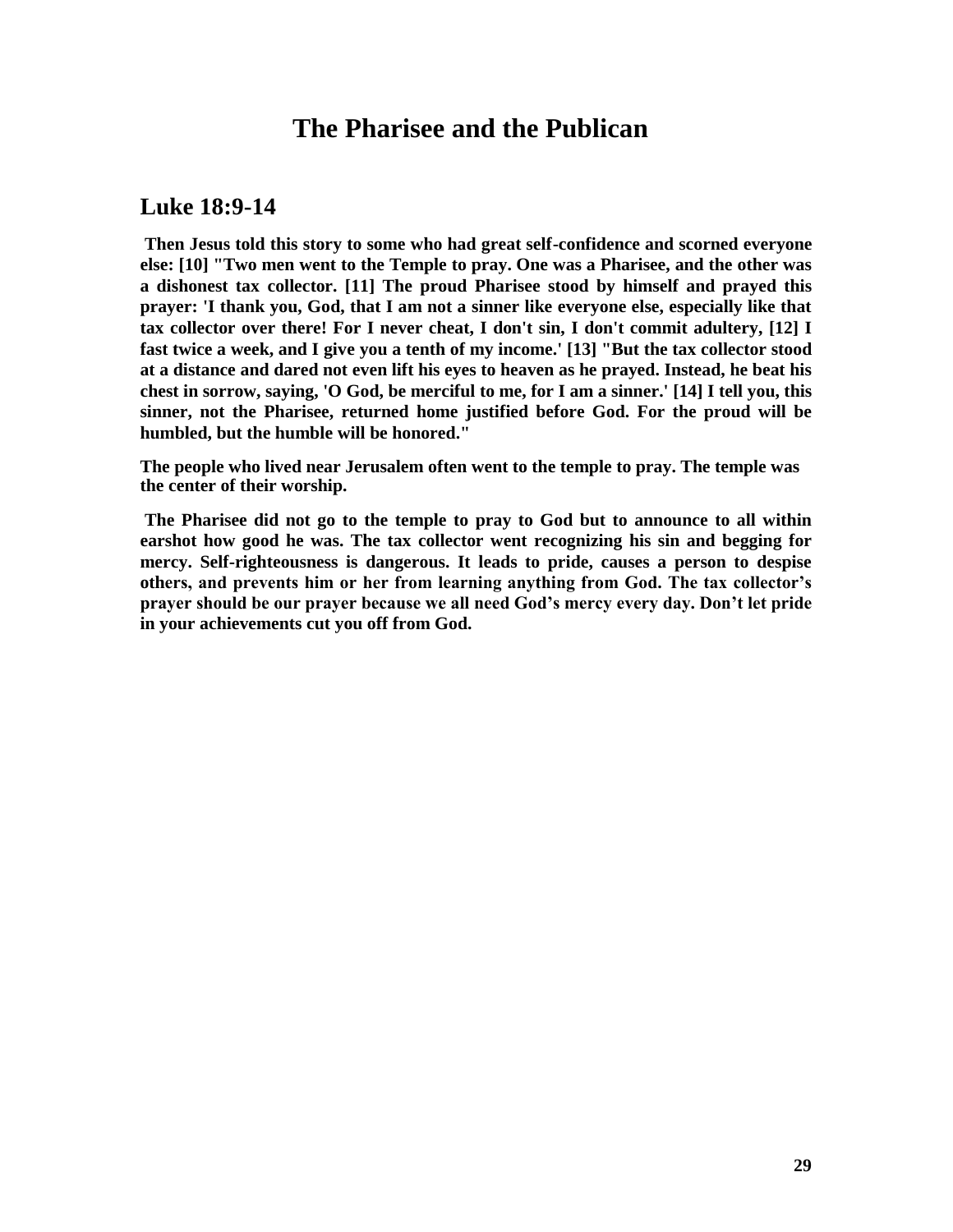## **PARABLES OF WORK AND WAGES Master and Servant**

### **Luke 17:7-10**

**"When a servant comes in from plowing or taking care of sheep, he doesn't just sit down and eat. [8] He must first prepare his master's meal and serve him his supper before eating his own. [9] And the servant is not even thanked, because he is merely doing what he is supposed to do. [10] In the same way, when you obey me you should say, 'We are not worthy of praise. We are servants who have simply done our duty.' "**

**If we have obeyed God, we have only done our duty and we should regard it as a privilege. Do you sometimes feel that you deserve extra credit for serving God? Remember, obedience is not something extra we do; it is our duty. Jesus is not rendering our service as meaningless or useless, nor is he doing away with rewards. He is attacking unwarranted self-esteem and spiritual pride.**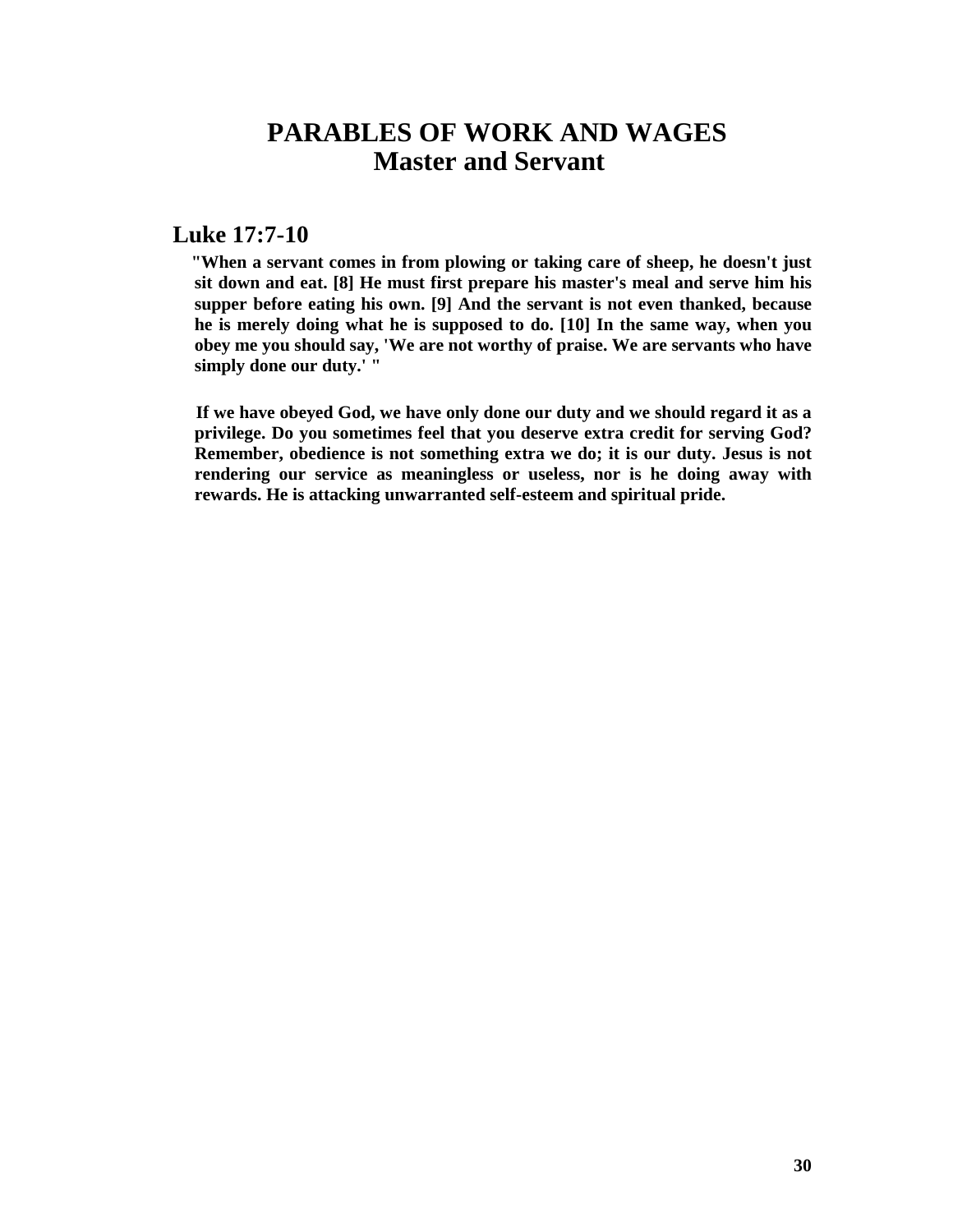## **The Servant Entrusted with Authority**

### **Matthew 24:45-51**

**"Who is a faithful, sensible servant, to whom the master can give the responsibility of managing his household and feeding his family? [46] If the master returns and finds that the servant has done a good job, there will be a reward. [47] I assure you, the master will put that servant in charge of all he owns. [48] But if the servant is evil and thinks, 'My master won't be back for a while,' [49] and begins oppressing the other servants, partying, and getting drunk— [50] well, the master will return unannounced and unexpected. [51] He will tear the servant apart and banish him with the hypocrites. In that place there will be weeping and gnashing of teeth.**

**Jesus asks us to spend the time of waiting taking care of his people and doing his work here on earth, both within the church and outside it. This is the best way to prepare for Christ's return.**

**Knowing that Christ's return will be sudden and unexpected should motivate us always to be prepared. We are not to live irresponsibly—sitting and waiting, doing nothing; seeking self-serving pleasure; using his tarrying as an excuse not to do God's work of building his kingdom; developing a false security based on precise calculations of events; or letting our curiosity about the end times divert us from doing God's work.**

**"Weeping and gnashing of teeth" is a phrase used to describe despair. God's coming judgment is as certain as Jesus' return to earth.**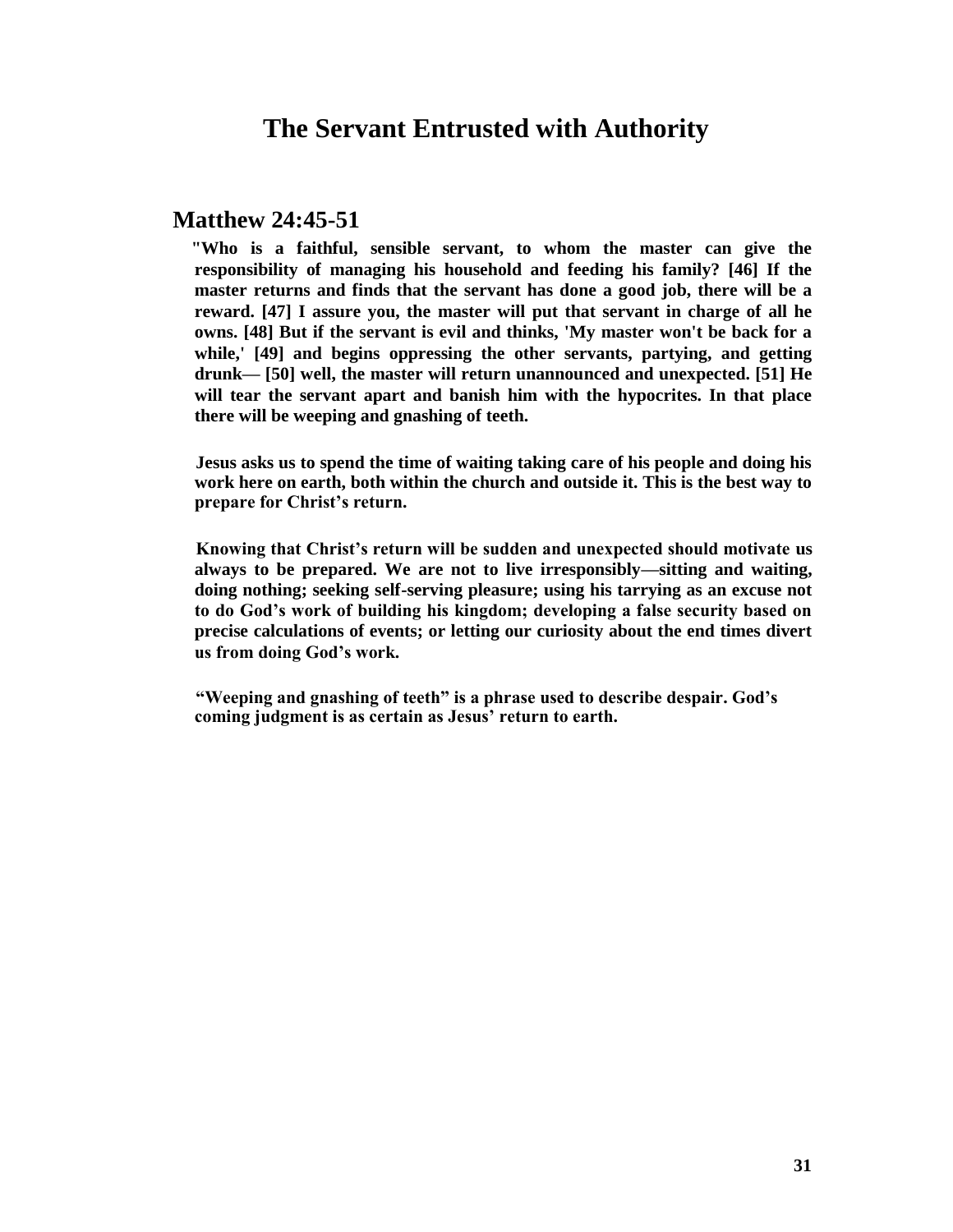## **The Waiting Servants**

## **Luke 12:35-38**

**.**

**"Be dressed for service and well prepared, [36] as though you were waiting for your master to return from the wedding feast. Then you will be ready to open the door and let him in the moment he arrives and knocks. [37] There will be special favor for those who are ready and waiting for his return. I tell you, he himself will seat them, put on an apron, and serve them as they sit and eat! [38] He may come in the middle of the night or just before dawn. But whenever he comes, there will be special favor for his servants who are ready!**

**Jesus repeatedly said that he would leave this world but would return at some future time (see Matthew 24-25; John 14:1-3). He also said that a kingdom is being prepared for his followers. Many Greeks envisioned this as a heavenly, idealized, spiritual kingdom. Jews—like Isaiah and John, the writer of Revelation—saw it as a restored earthly kingdom.**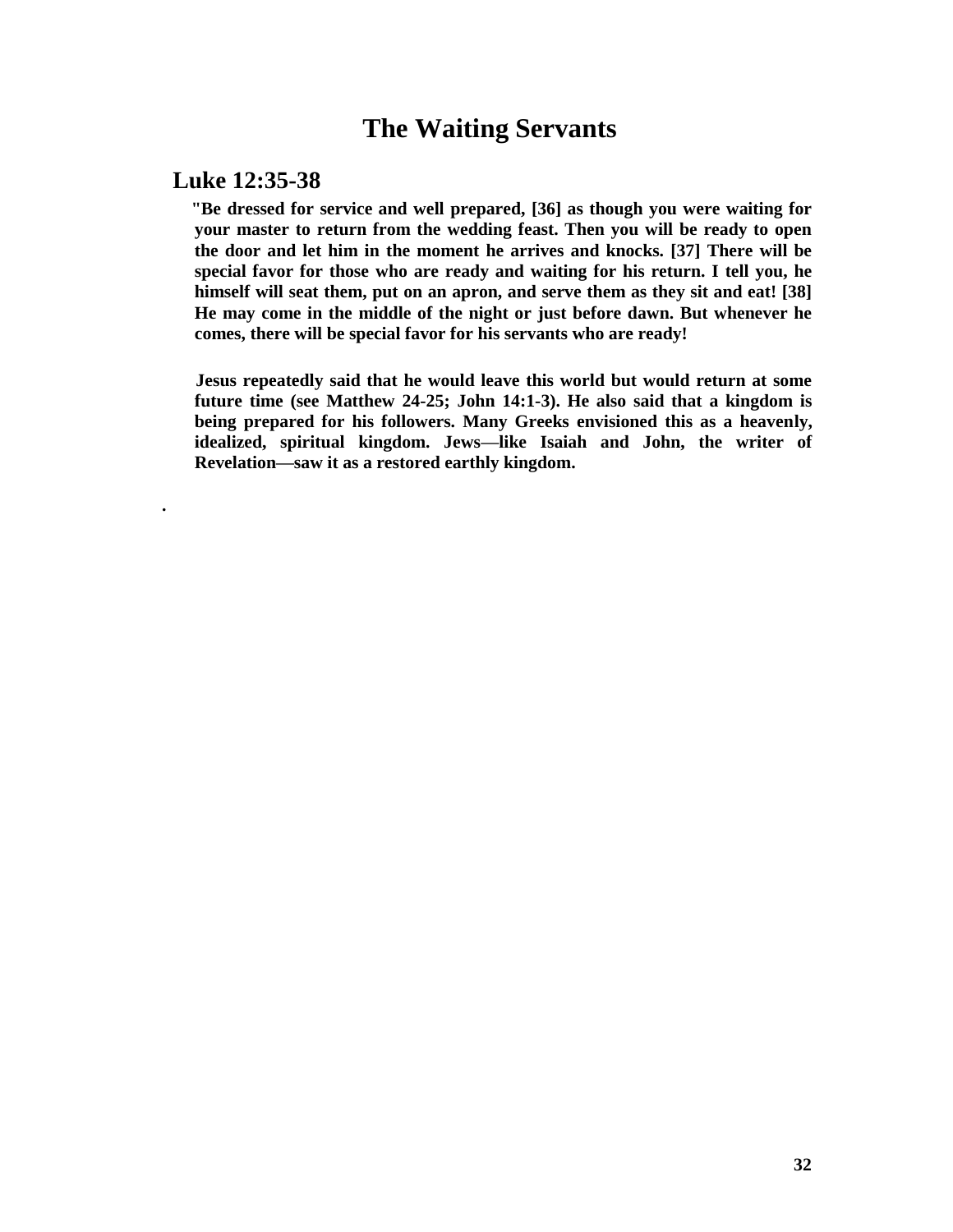### **The Laborers in the Vineyard**

#### **Matthew 20:1-16**

**"For the Kingdom of Heaven is like the owner of an estate who went out early one morning to hire workers for his vineyard. [2] He agreed to pay the normal daily wage and sent them out to work.**

**[3] "At nine o'clock in the morning he was passing through the marketplace and saw some people standing around doing nothing. [4] So he hired them, telling them he would pay them whatever was right at the end of the day. [5] At noon and again around three o'clock he did the same thing. [6] At five o'clock that evening he was in town again and saw some more people standing around. He asked them, 'Why haven't you been working today?' [7] "They replied, 'Because no one hired us.' "The owner of the estate told them, 'Then go on out and join the others in my vineyard.' [8] "That evening he told the foreman to call the workers in and pay them, beginning with the last workers first. [9] When those hired at five o'clock were paid, each received a full day's wage. [10] When those hired earlier came to get their pay, they assumed they would receive more. But they, too, were paid a day's wage. [11] When they received their pay, they protested, [12] 'Those people worked only one hour, and yet you've paid them just as much as you paid us who worked all day in the scorching heat.' [13] "He answered one of them, 'Friend, I haven't been unfair! Didn't you agree to work all day for the usual wage? [14] Take it and go. I wanted to pay this last worker the same as you. [15] Is it against the law for me to do what I want with my money? Should you be angry because I am kind?' [16] "And so it is, that many who are first now will be last then; and those who are last now will be first then."**

**Jesus further clarified the membership rules of the kingdom of heaven—entrance is by God's grace alone. In this parable, God is the landowner, and believers are the workers. This parable speaks especially to those who feel superior because of heritage or favored position, to those who feel superior because they have spent so much time with Christ, and to new believers as reassurance of God's grace.**

**This parable is not about rewards but about salvation. It is a strong teaching about grace, God's generosity. We shouldn't begrudge those who turn to God in the last moments of life, because, in reality, no one deserves eternal life.**

**Many people we don't expect to see in the kingdom will be there. The criminal who repented as he was dying (Luke 23:40-43) will be there along with people who have believed and served God for many years. Do you resent God's gracious acceptance of the despised, the outcast, and the sinners who have turned to him for forgiveness? Are you ever jealous of what God has given to another person? Instead, focus on God's gracious benefits to you, and be thankful for what you have.**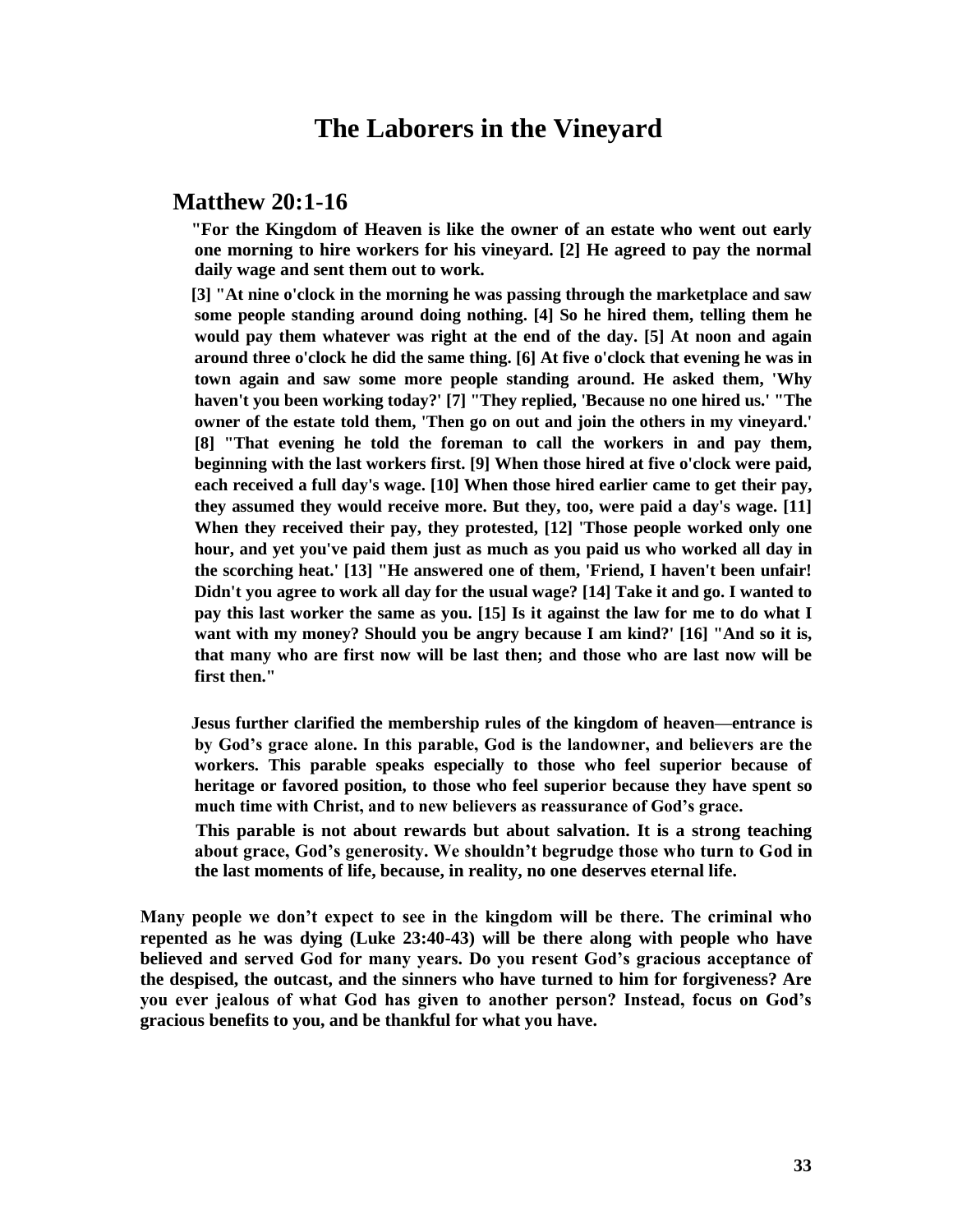## **The Money in Trust or The Talents**

### **Matthew 25:14-30**

**"Again, the Kingdom of Heaven can be illustrated by the story of a man going on a trip. He called together his servants and gave them money to invest for him while he was gone. [15] He gave five bags of gold to one, two bags of gold to another, and one bag of gold to the last—dividing it in proportion to their abilities—and then left on his trip. [16] The servant who received the five bags of gold began immediately to invest the money and soon doubled it. [17] The servant with two bags of gold also went right to work and doubled the money. [18] But the servant who received the one bag of gold dug a hole in the ground and hid the master's money for safekeeping.**

**[19] "After a long time their master returned from his trip and called them to give an account of how they had used his money. [20] The servant to whom he had entrusted the five bags of gold said, 'Sir, you gave me five bags of gold to invest, and I have doubled the amount.' [21] The master was full of praise. 'Well done, my good and faithful servant. You have been faithful in handling this small amount, so now I will give you many more responsibilities. Let's celebrate together!'** 

**[22] "Next came the servant who had received the two bags of gold, with the report, 'Sir, you gave me two bags of gold to invest, and I have doubled the amount.' [23] The master said, 'Well done, my good and faithful servant. You have been faithful in handling this small amount, so now I will give you many more responsibilities. Let's celebrate together!'** 

**[24] "Then the servant with the one bag of gold came and said, 'Sir, I know you are a hard man, harvesting crops you didn't plant and gathering crops you didn't cultivate. [25] I was afraid I would lose your money, so I hid it in the earth and here it is.'** 

**[26] "But the master replied, 'You wicked and lazy servant! You think I'm a hard man, do you, harvesting crops I didn't plant and gathering crops I didn't cultivate? [27] Well, you should at least have put my money into the bank so I could have some interest. [28] Take the money from this servant and give it to the one with the ten bags of gold. [29] To those who use well what they are given, even more will be given, and they will have an abundance. But from those who are unfaithful, even what little they have will be taken away. [30] Now throw this useless servant into outer darkness, where there will be weeping and gnashing of teeth.'** 

**The master divided the money (talents) among his servants according to their abilities. No one received more or less than he could handle. If he failed in his assignment, his excuse could not be that he was overwhelmed. Failure could come only from laziness or hatred toward the master. The talents represent any kind of**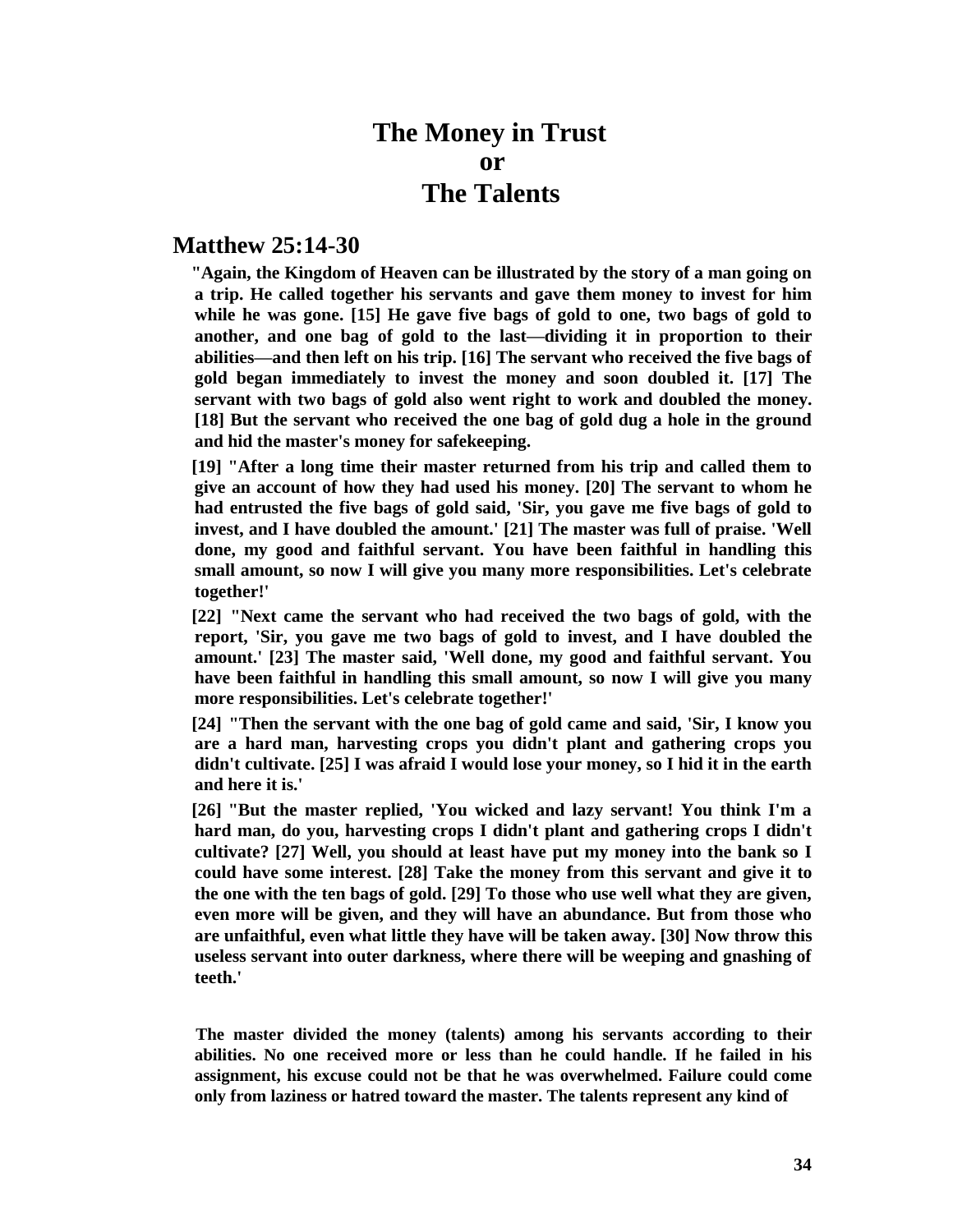**resource we are given. God gives us time, gifts, and other resources according to our abilities, and he expects us to invest them wisely until he returns. We are responsible to use well what God has given us. The issue is not how much we have, but how well we use what we have.**

**Jesus is coming back—we know this is true. Does this mean we must quit our jobs in order to serve God? No, it means we are to use our time, talents, and treasures diligently in order to serve God completely in whatever we do. For a few people, this may mean changing professions. For most of us, it means doing our daily work out of love for God.**

**This last man was thinking only of himself. He hoped to play it safe and protect himself from his hard master, but he was judged for his self-centeredness. We must not make excuses to avoid doing what God calls us to do. If God truly is our Master, we must obey willingly. Our time, abilities, and money aren't ours in the first place—we are caretakers, not owners. When we ignore, squander, or abuse what we are given, we are rebellious and deserve to be punished.**

**This parable describes the consequences of two attitudes to Christ's return. The person who diligently prepares for it by investing his or her time and talent to serve God will be rewarded. The person who has no heart for the work of the kingdom will be punished. God rewards faithfulness. Those who bear no fruit for God's kingdom cannot expect to be treated the same as those who are faithful.**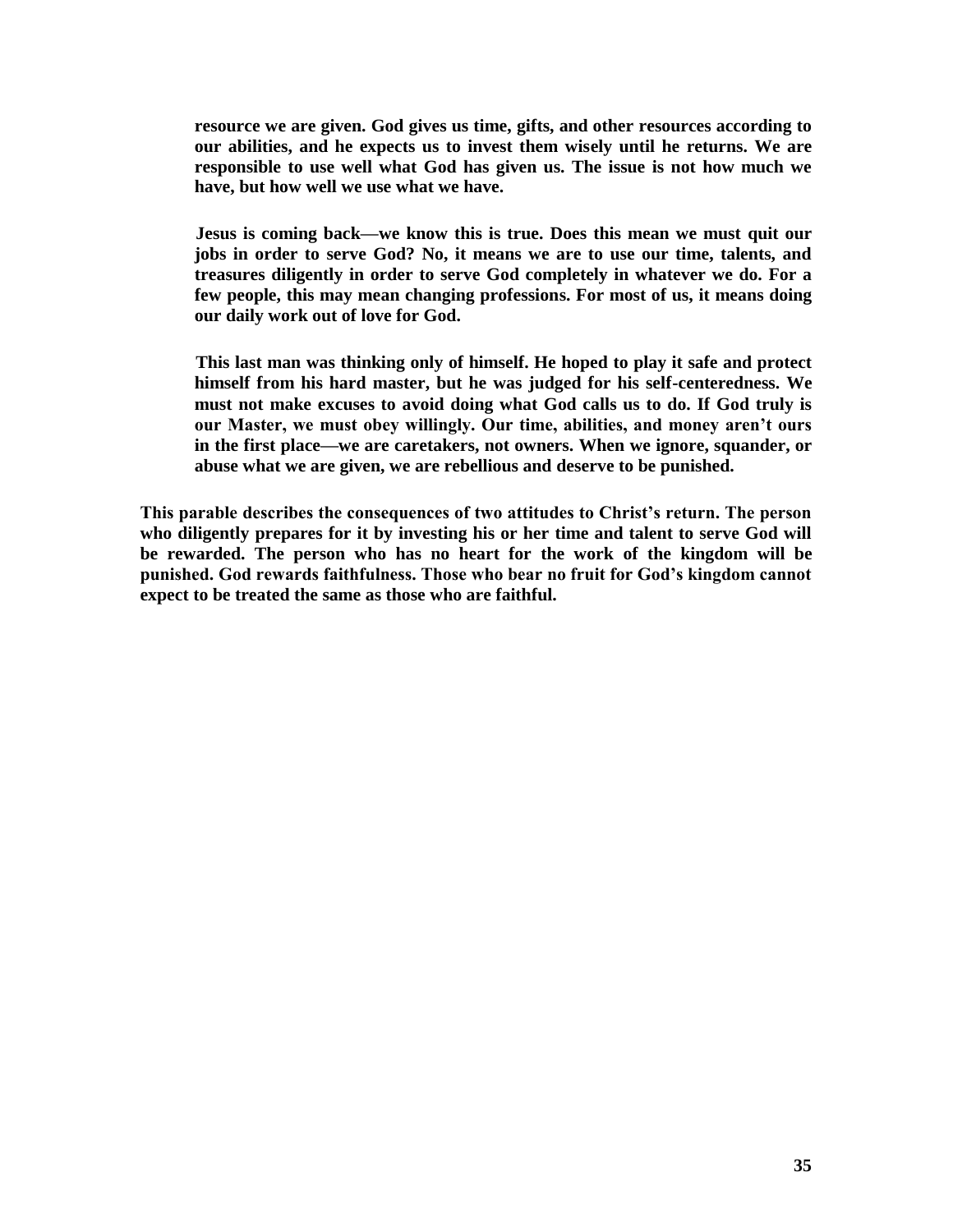## **The Lamp and The City Set on a Hill**

### **Matthew 5:14-16**

**You are the light of the world—like a city on a mountain, glowing in the night for all to see. [15] Don't hide your light under a basket! Instead, put it on a stand and let it shine for all. [16] In the same way, let your good deeds shine out for all to see, so that everyone will praise your heavenly Father.**

**Can you hide a city that is sitting on top of a hill? Its light at night can be seen for miles. If we live for Christ, we will glow like lights, showing others what Christ is like. We hide our light by (1) being quiet when we should speak, (2) going along with the crowd, (3) denying the light, (4) letting sin dim our light, (5) not explaining our light to others, or (6) ignoring the needs of others. Be a beacon of truth—don't shut your light off from the rest of the world.**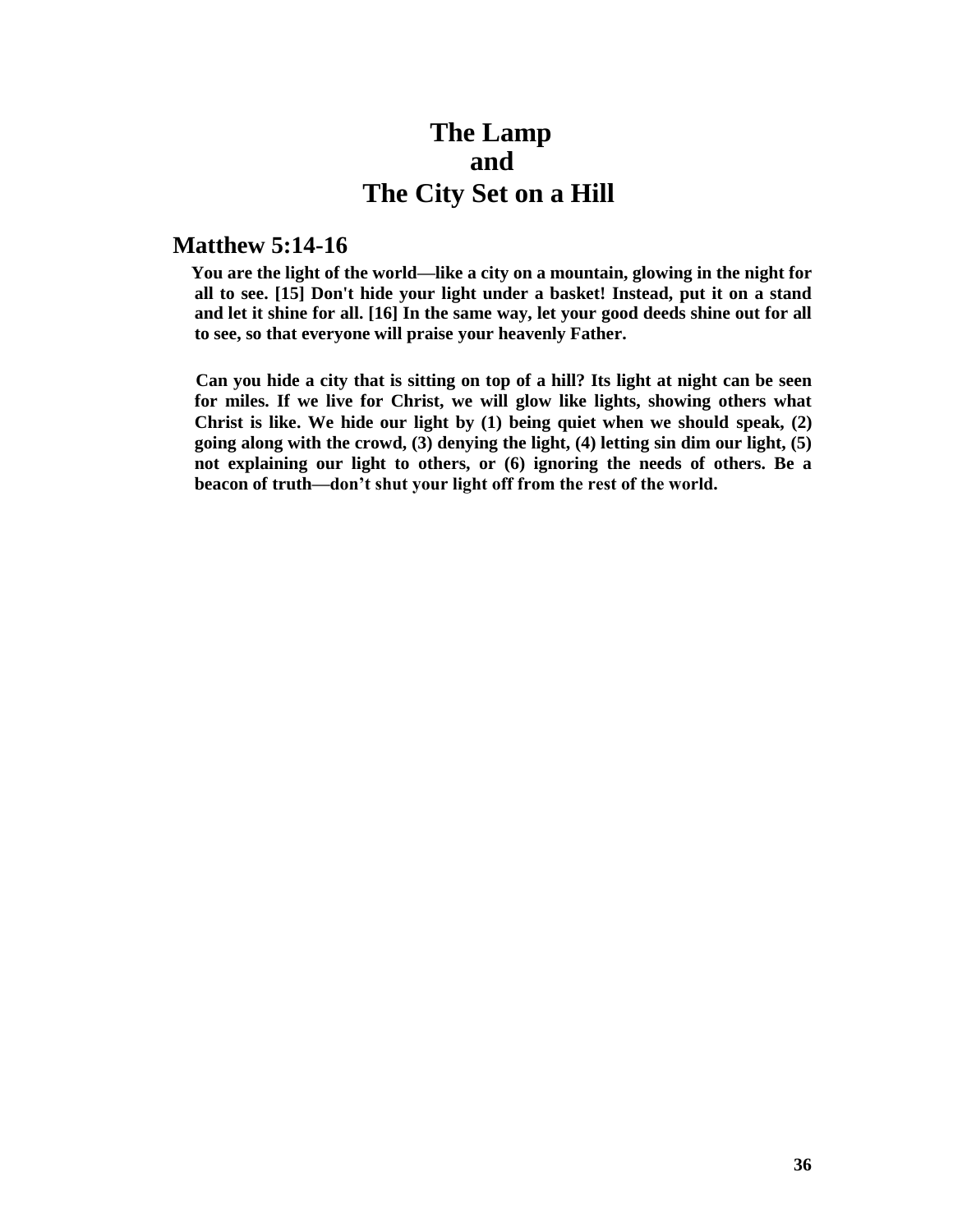## **The Body's Lamp**

### **Luke 11:34-36**

**Your eye is a lamp for your body. A pure eye lets sunshine into your soul. But an evil eye shuts out the light and plunges you into darkness. [35] Make sure that the light you think you have is not really darkness. [36] If you are filled with light, with no dark corners, then your whole life will be radiant, as though a floodlight is shining on you."**

**The lamp is Christ; the eye represents spiritual understanding and insight. Evil desires make the eye less sensitive and blot out the light of Christ's presence. If you have a hard time seeing God at work in the world and in your life, check your vision. Are any sinful desires blinding you to Christ**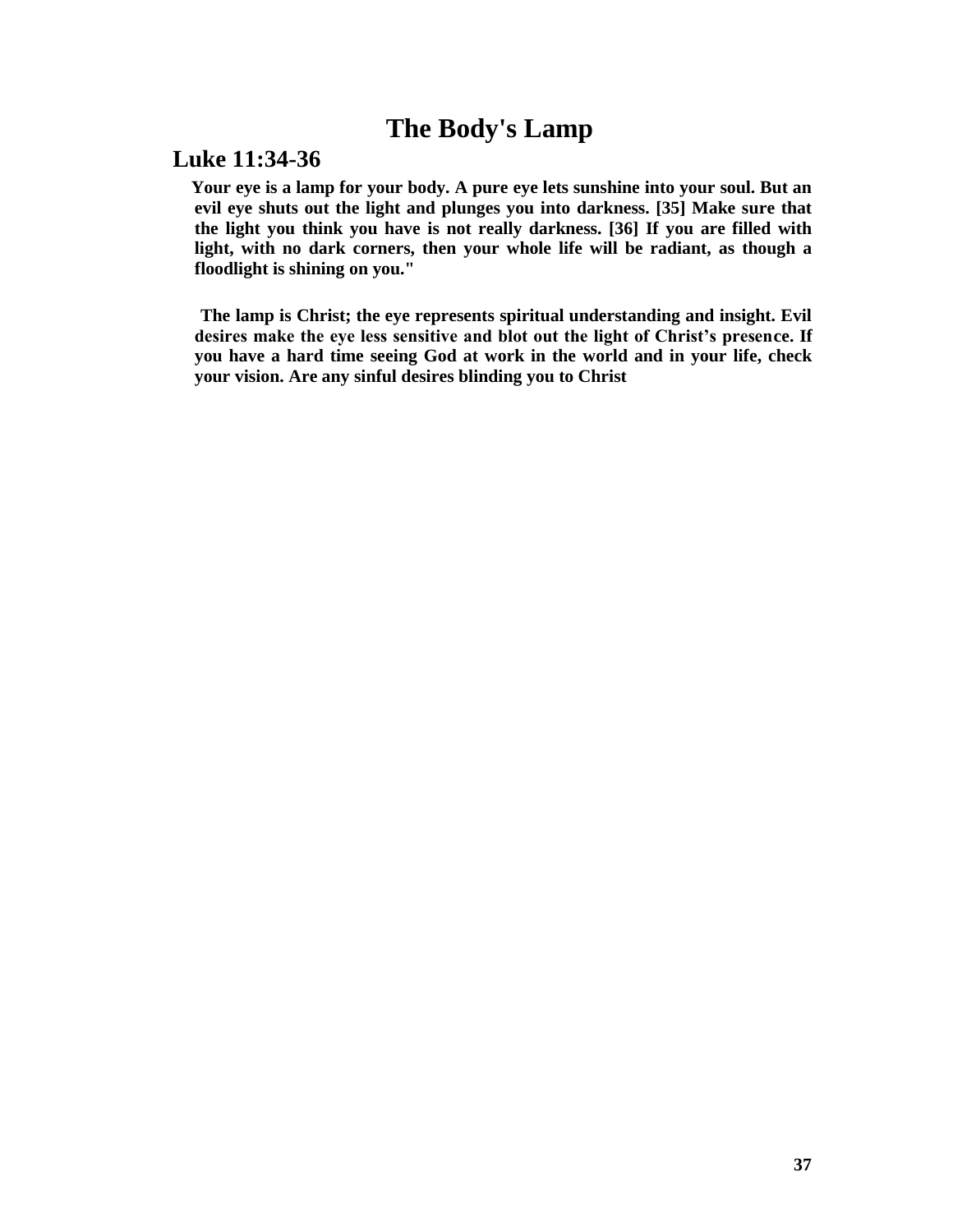## **The Discarded Salt**

## **Matthew 5:13**

**"You are the salt of the earth. But what good is salt if it has lost its flavor? Can you make it useful again? It will be thrown out and trampled underfoot as worthless.**

**If a seasoning has no flavor, it has no value. If Christians make no effort to affect the world around them, they are of little value to God. If we are too much like the world, we are worthless. Christians should not blend in with everyone else. Instead, we should affect others positively, just as seasoning brings out the best flavor in food.**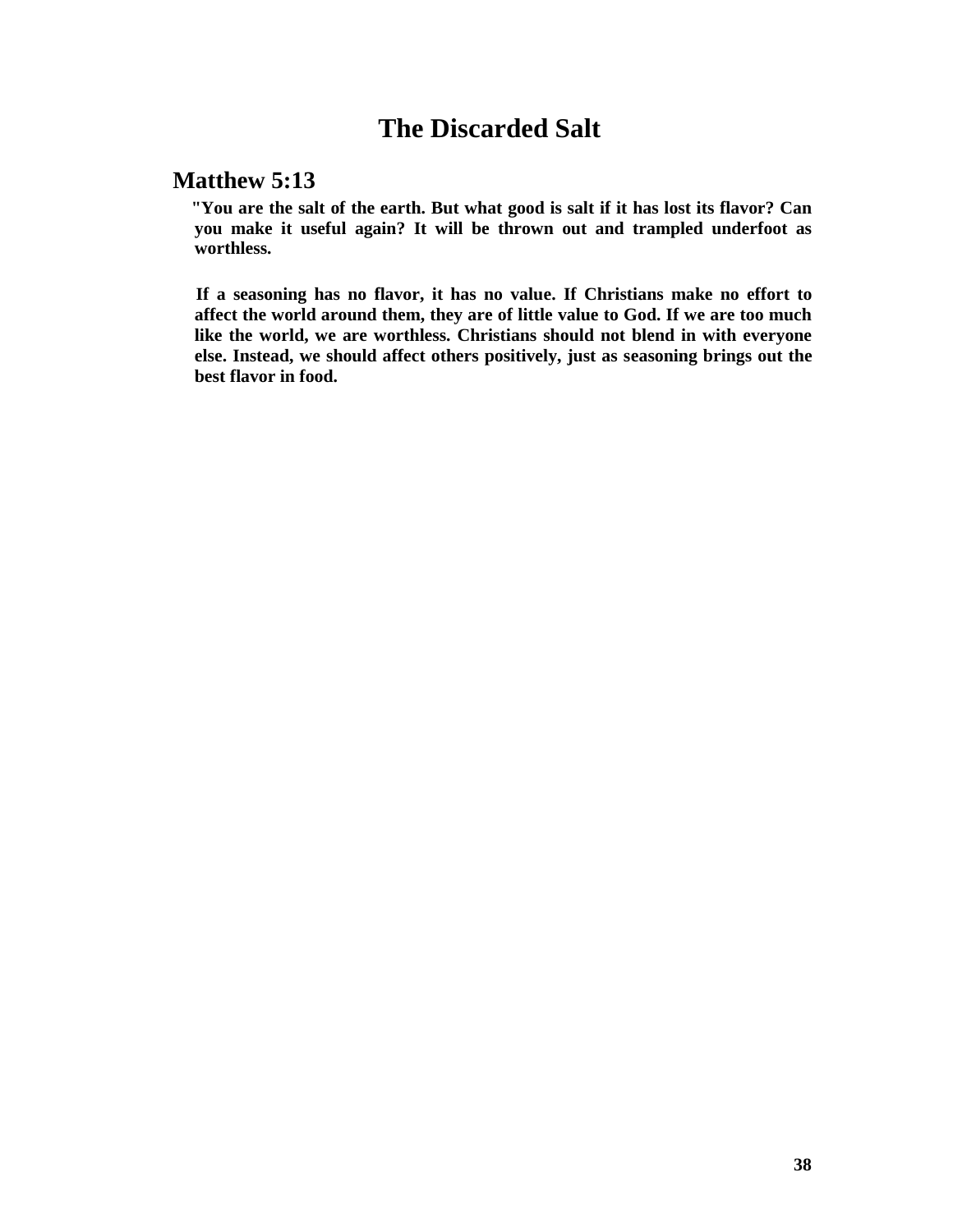### **The Patch and the Wineskins**

#### **Luke 5:36-39**

**Then Jesus gave them this illustration: "No one tears a piece of cloth from a new garment and uses it to patch an old garment. For then the new garment would be torn, and the patch wouldn't even match the old garment. [37] And no one puts new wine into old wineskins. The new wine would burst the old skins, spilling the wine and ruining the skins. [38] New wine must be put into new wineskins. [39] But no one who drinks the old wine seems to want the fresh and the new. 'The old is better,' they say."**

**"Wineskins" were goatskins sewed together at the edges to form watertight bags. Because new wine expands as it ages, it had to be put in new, pliable wineskins. A used skin, having become more rigid, would burst and spill the wine. Like old wineskins, the Pharisees were too rigid to accept Jesus, who could not be contained in their traditions or rules. Christianity required new approaches, new traditions, new structures. Our church programs and ministries should not be so structured that they have no room for a fresh touch of the Spirit, a new method, or a new idea. We, too, must be careful that our hearts do not become so rigid that they prevent us from accepting the new way of thinking that Christ brings. We need to keep our hearts pliable so we can accept Jesus' life-changing message.**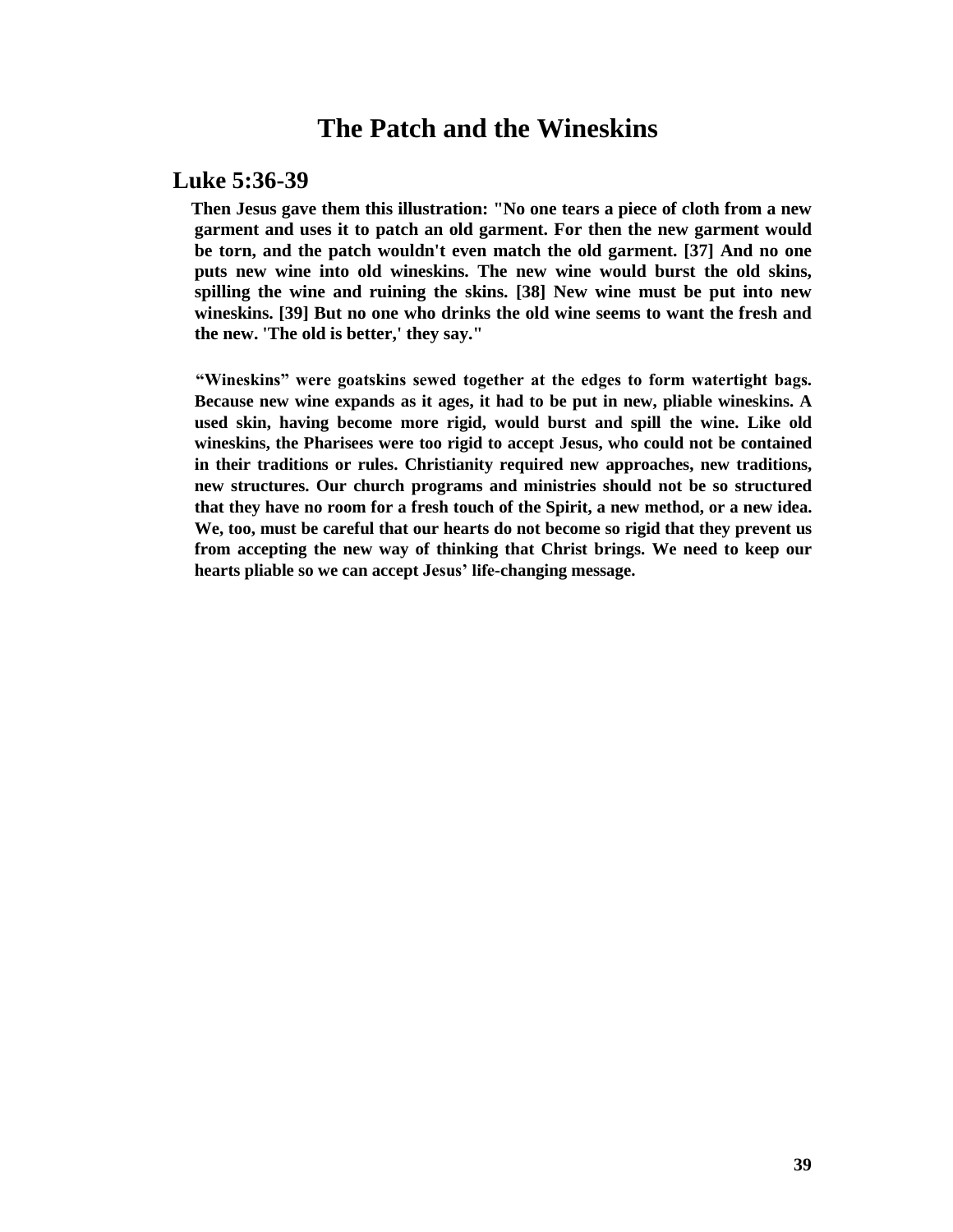### **The Householder's Treasure**

### **Matthew 13:52**

**Then he added, "Every teacher of religious law who has become a disciple in the Kingdom of Heaven is like a person who brings out of the storehouse the new teachings as well as the old."**

**Anyone who understands God's real purpose in the law as revealed in the Old Testament has a real treasure. The Old Testament points the way to Jesus, the Messiah. Jesus always upheld its authority and relevance. But there is a double benefit to those who understand Jesus' teaching about the kingdom of heaven. This was a new treasure that Jesus was revealing. Both the old and new teaching give practical guidelines for faith and for living in the world. The religious leaders, however, were trapped in the old and blind to the new. They were looking for a future kingdom preceded by judgment. Jesus, however, taught that the kingdom was now and the judgment was future. The religious leaders were looking for a physical and temporal kingdom (via military rebellion and physical rule), but they were blind to the spiritual significance of the kingdom that Christ brough**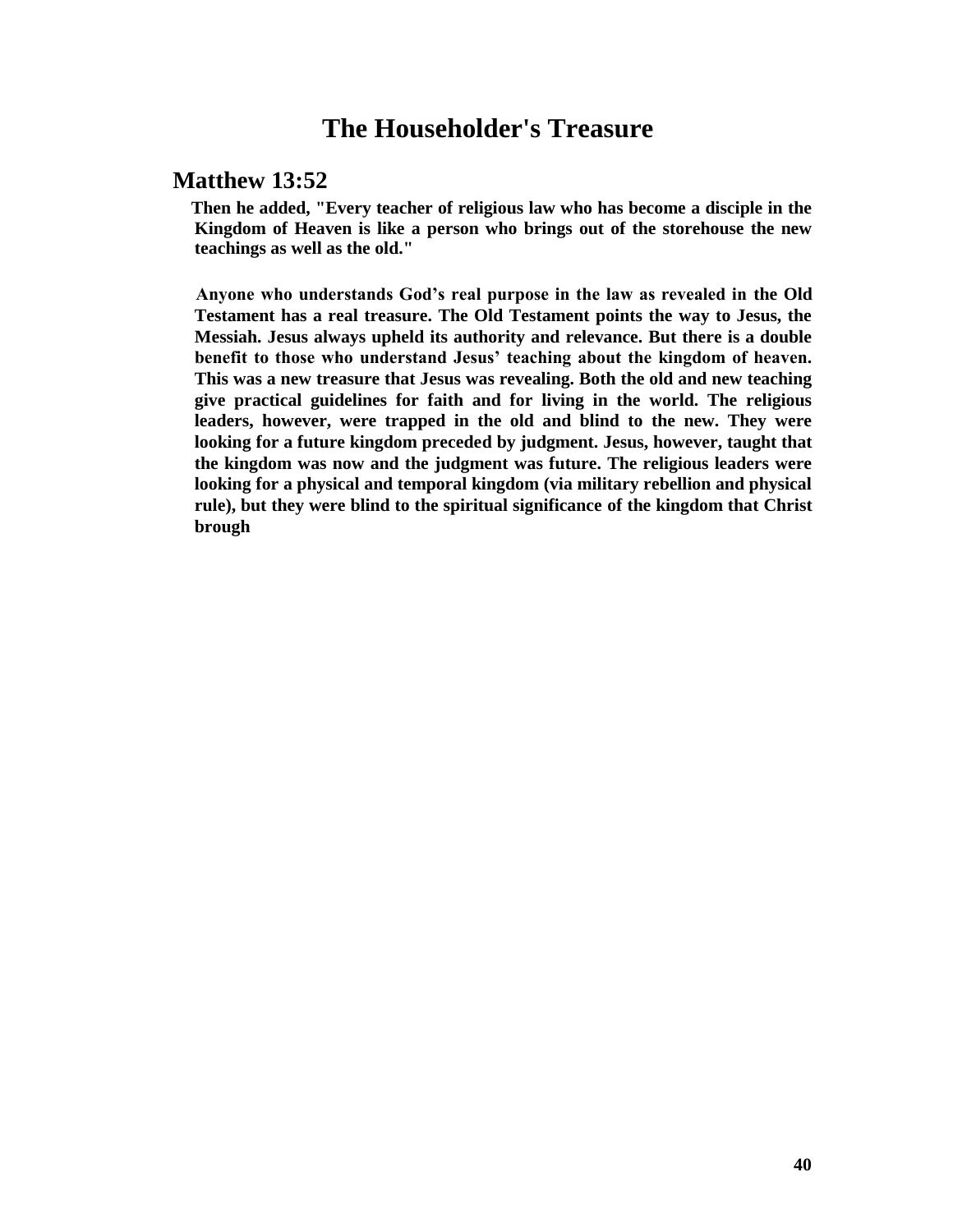## **The Dishonest Steward**

### **Matthew 16:1-12**

**One day the Pharisees and Sadducees came to test Jesus' claims by asking him to show them a miraculous sign from heaven.**

**[2] He replied, "You know the saying, 'Red sky at night means fair weather tomorrow, [3] red sky in the morning means foul weather all day.' You are good at reading the weather signs in the sky, but you can't read the obvious signs of the times! [4] Only an evil, faithless generation would ask for a miraculous sign, but the only sign I will give them is the sign of the prophet Jonah." Then Jesus left them and went away.** 

**[5] Later, after they crossed to the other side of the lake, the disciples discovered they had forgotten to bring any food. [6] "Watch out!" Jesus warned them. "Beware of the yeast of the Pharisees and Sadducees."** 

**[7] They decided he was saying this because they hadn't brought any bread. [8] Jesus knew what they were thinking, so he said, "You have so little faith! Why are you worried about having no food? [9] Won't you ever understand? Don't you remember the five thousand I fed with five loaves, and the baskets of food that were left over? [10] Don't you remember the four thousand I fed with seven loaves, with baskets of food left over? [11] How could you even think I was talking about food? So again I say, 'Beware of the yeast of the Pharisees and Sadducees.' "** 

**[12] Then at last they understood that he wasn't speaking about yeast or bread but about the false teaching of the Pharisees and Sadducees.**

**Our use of money is a good test of the lordship of Christ. (1) Let us use our resources wisely because they belong to God, and not to us. (2) Money can be used for good or evil; let us use ours for good. (3) Money has a lot of power, so we must use it carefully and thoughtfully. (4) We must use our material goods in a way that will foster faith and obedience (see Luke 12:33-34).**

**We are to make wise use of the financial opportunities we have, not to earn heaven, but so that heaven ("eternal dwellings") will be a welcome experience for those we help. If we use our money to help those in need or to help others find Christ, our earthly investment will bring eternal benefit. When we obey God's will, the unselfish use of possessions will follow.**

**Our integrity often meets its match in money matters. God calls us to be honest even in small details we could easily rationalize away. Heaven's riches are far more valuable than earthly wealth. But if we are not trustworthy with our money here (no matter how much or little we have), we will be unfit to handle the vast riches of God's kingdom. Don't let your integrity slip in small matters, and it will not fail you in crucial decisions either**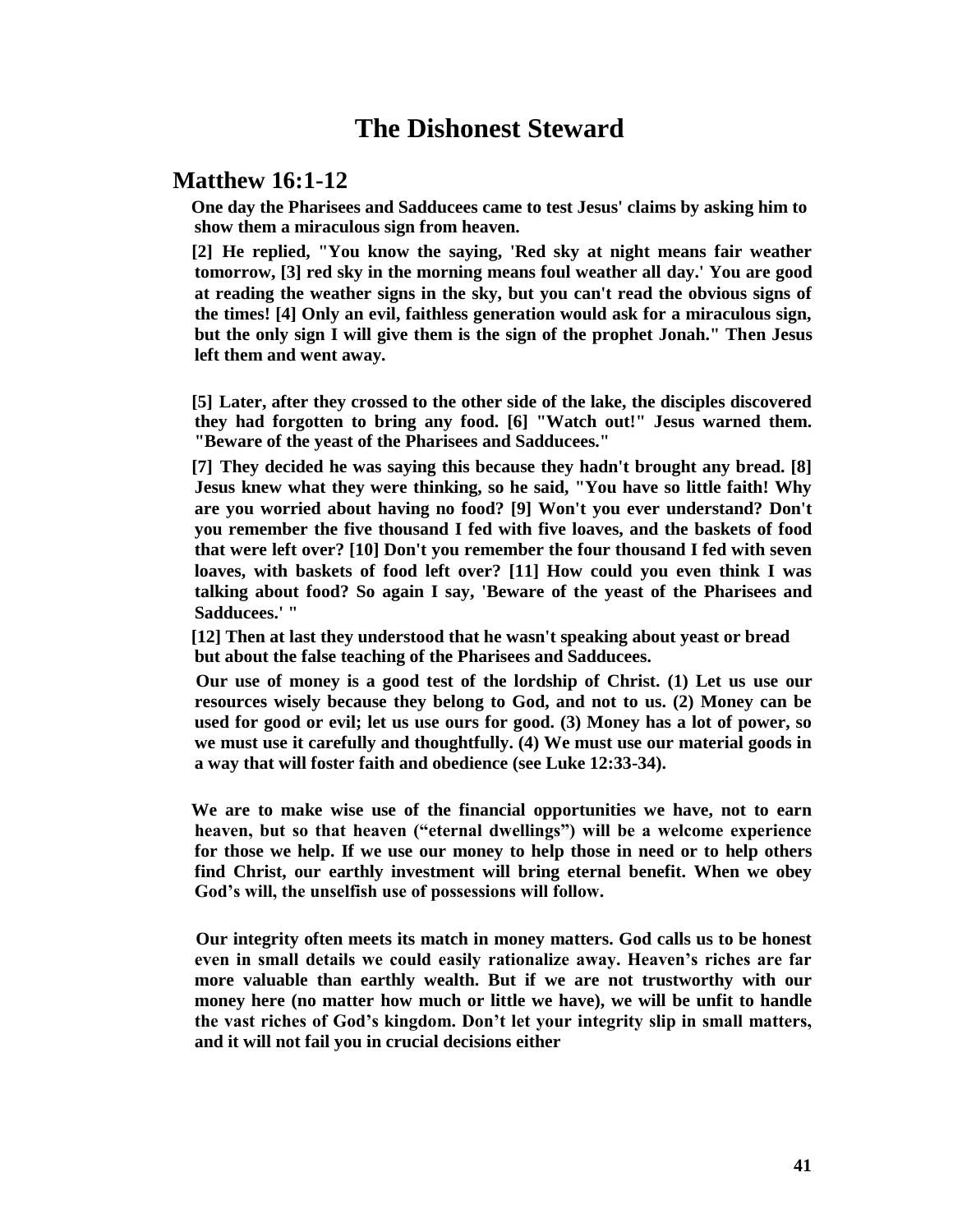## **The Defendant**

### **Luke 12:58**

**If you are on the way to court and you meet your accuser, try to settle the matter before it reaches the judge, or you may be sentenced and handed over to an officer and thrown in jail.**

**In Jesus' day, someone who couldn't pay a debt was thrown into prison until the debt was paid. Unless someone came to pay the debt for the prisoner, he or she would probably die there. It is practical advice to resolve our differences with our enemies before their anger causes more trouble (Proverbs 25:8-10). You may not get into a disagreement that takes you to court, but even small conflicts mend more easily if you try to make peace right away. In a broader sense, these verses advise us to get things right with our brothers and sisters before we have to stand before God.**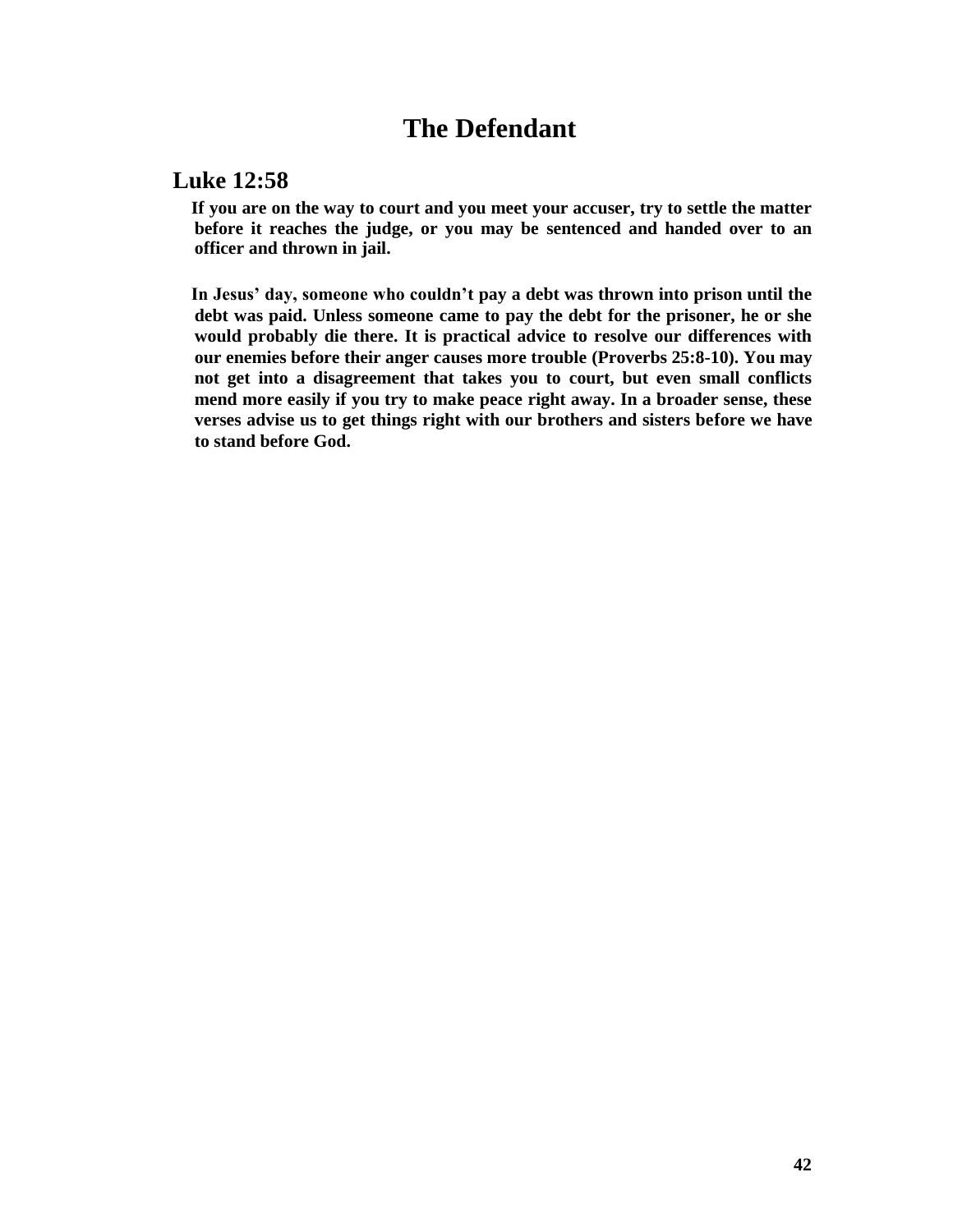## **The Unforgiving Official**

#### **Matthew 18:23-35**

**"For this reason, the Kingdom of Heaven can be compared to a king who decided to bring his accounts up to date with servants who had borrowed money from him. [24] In the process, one of his debtors was brought in who owed him millions of dollars. [25] He couldn't pay, so the king ordered that he, his wife, his children, and everything he had be sold to pay the debt. [26] But the man fell down before the king and begged him, 'Oh, sir, be patient with me, and I will pay it all.' [27] Then the king was filled with pity for him, and he released him and forgave his debt.**

**[28] "But when the man left the king, he went to a fellow servant who owed him a few thousand dollars. He grabbed him by the throat and demanded instant payment. [29] His fellow servant fell down before him and begged for a little more time. 'Be patient and I will pay it,' he pleaded. [30] But his creditor wouldn't wait. He had the man arrested and jailed until the debt could be paid in full.** 

**[31] "When some of the other servants saw this, they were very upset. They went to the king and told him what had happened. [32] Then the king called in the man he had forgiven and said, 'You evil servant! I forgave you that tremendous debt because you pleaded with me. [33] Shouldn't you have mercy on your fellow servant, just as I had mercy on you?' [34] Then the angry king sent the man to prison until he had paid every penny.** 

**[35] "That's what my heavenly Father will do to you if you refuse to forgive your brothers and sisters in your heart."** 

**In Bible times, serious consequences awaited those who could not pay their debts. A person lending money could seize the borrower who couldn't pay and force him or his family to work until the debt was paid. The debtor could also be thrown into prison, or his family could be sold into slavery to help pay off the debt. It was hoped that the debtor, while in prison, would sell off his landholdings or that relatives would pay the debt. If not, the debtor could remain in prison for life**

**Because God has forgiven all our sins, we should not withhold forgiveness from others. Realizing how completely Christ has forgiven us should produce a free and generous attitude of forgiveness toward others. When we don't forgive others, we are setting ourselves outside and above Christ's law of lov**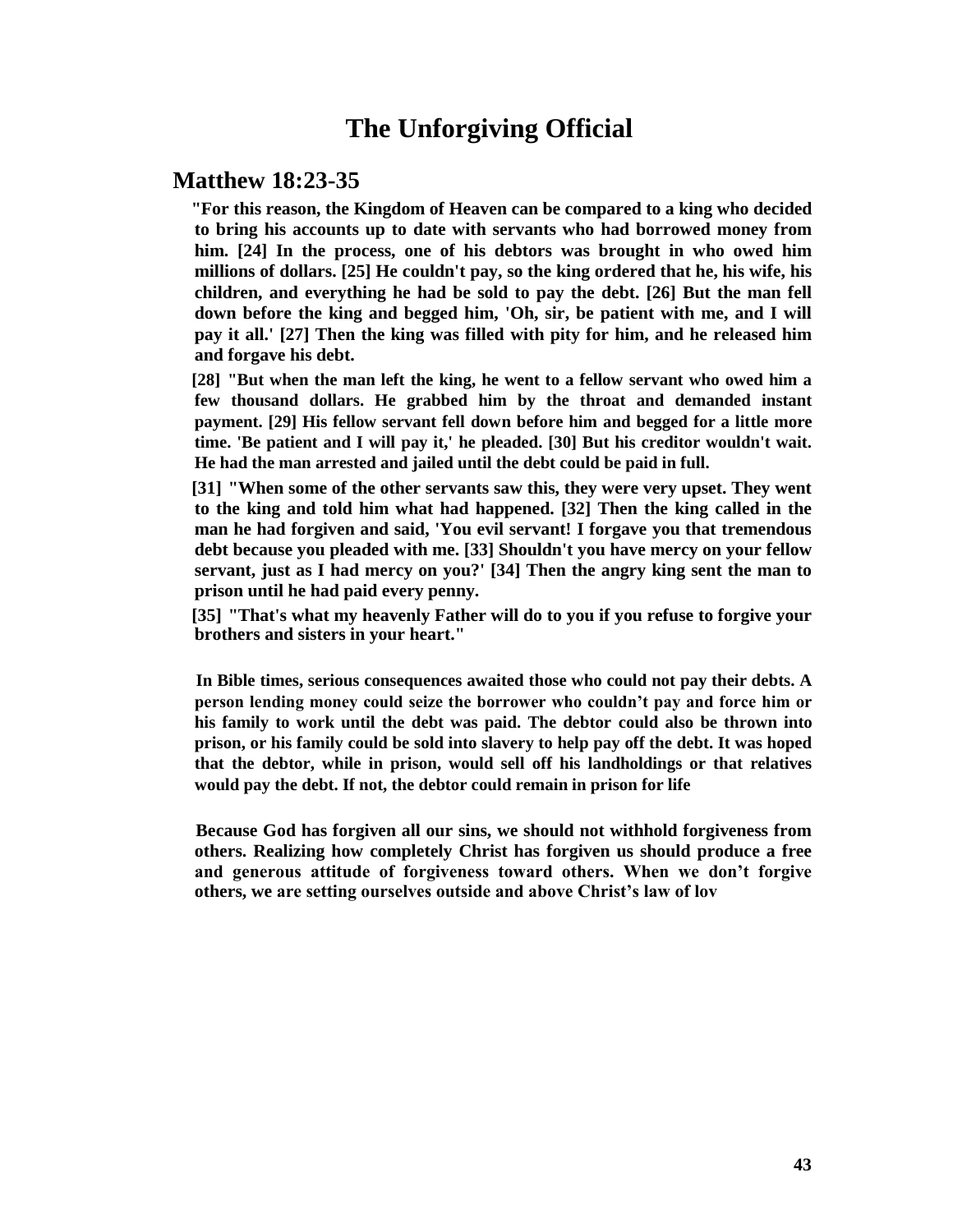## **The Rich Fool**

### **Luke 12:16-21**

**And he gave an illustration: "A rich man had a fertile farm that produced fine crops. [17] In fact, his barns were full to overflowing. [18] So he said, 'I know! I'll tear down my barns and build bigger ones. Then I'll have room enough to store everything. [19] And I'll sit back and say to myself, My friend, you have enough stored away for years to come. Now take it easy! Eat, drink, and be merry!'**

**[20] "But God said to him, 'You fool! You will die this very night. Then who will get it all?'** 

**[21] "Yes, a person is a fool to store up earthly wealth but not have a rich relationship with God."** 

**The rich man in Jesus' story died before he could begin to use what was stored in his big barns. Planning for retirement—preparing for life before death—is wise, but neglecting life after death is disastrous. If you accumulate wealth only to enrich yourself, with no concern for helping others, you will enter eternity empty- handed.**

**12:18-20 Why do you save money? To retire? To buy more expensive cars or toys? To be secure? Jesus challenges us to think beyond earthbound goals and to use what we have been given for God's kingdom. Faith, service, and obedience are the way to become rich toward God.**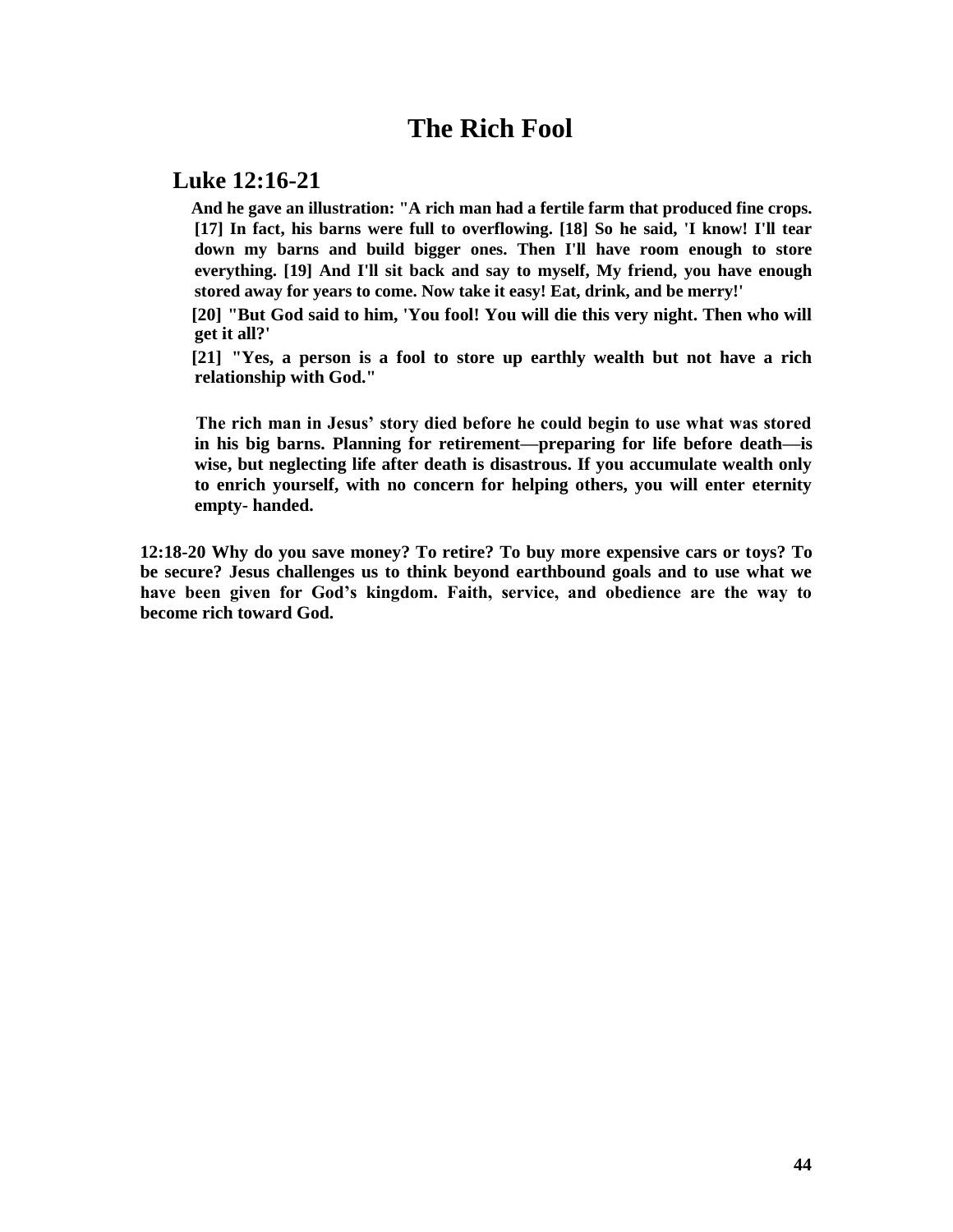## **The Wicked Vinedressers**

### **Matthew 21:33-41**

**"Now listen to this story. A certain landowner planted a vineyard, built a wall around it, dug a pit for pressing out the grape juice, and built a lookout tower. Then he leased the vineyard to tenant farmers and moved to another country. [34] At the time of the grape harvest he sent his servants to collect his share of the crop. [35] But the farmers grabbed his servants, beat one, killed one, and stoned another. [36] So the landowner sent a larger group of his servants to collect for him, but the results were the same.**

**[37] "Finally, the owner sent his son, thinking, 'Surely they will respect my son.'** 

**[38] "But when the farmers saw his son coming, they said to one another, 'Here comes the heir to this estate. Come on, let's kill him and get the estate for ourselves!' [39] So they grabbed him, took him out of the vineyard, and murdered him.** 

**[40] "When the owner of the vineyard returns," Jesus asked, "what do you think he will do to those farmers?"** 

**[41] The religious leaders replied, "He will put the wicked men to a horrible death and lease the vineyard to others who will give him his share of the crop after each harvest."** 

**The main elements in this parable are (1) the landowner—God, (2) the vineyard— Israel, (3) the tenants—the Jewish religious leaders, (4) the landowner's servants—the prophets and priests who remained faithful to God and preached to Israel, (5) the son—Jesus (Matthew 21:38), and (6) the other tenants—the Gentiles. Jesus was exposing the religious leaders' murderous plot (Matthew 21:45).**

**In trying to reach us with his love, God finally sent his own Son. Jesus' perfect life, his words of truth, and his sacrifice of love are meant to cause us to listen to him and to follow him as Lord. If we ignore God's gracious gift of his Son, we reject God himself.**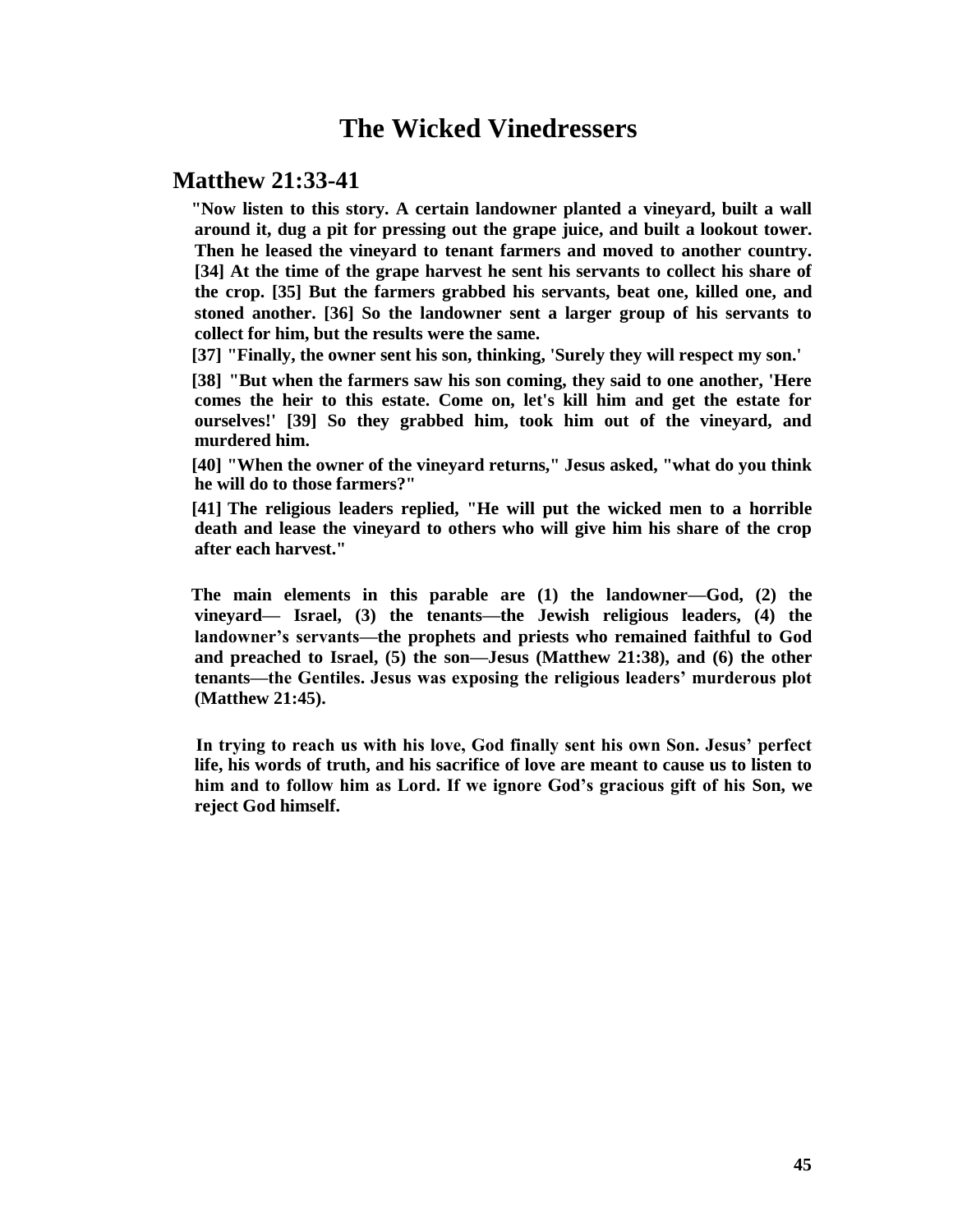## **The Two Builders**

### **Matthew 7:24-27**

**"Anyone who listens to my teaching and obeys me is wise, like a person who builds a house on solid rock. [25] Though the rain comes in torrents and the floodwaters rise and the winds beat against that house, it won't collapse, because it is built on rock. [26] But anyone who hears my teaching and ignores it is foolish, like a person who builds a house on sand. [27] When the rains and floods come and the winds beat against that house, it will fall with a mighty crash."**

**To build "on the rock" means to be a hearing, responding disciple, not a phony, superficial one. Practicing obedience becomes the solid foundation to weather the storms of life. See James 1:22-27 for more on putting into practice what we hear.**

**Like a house of cards, the fool's life crumbles. Most people do not deliberately seek to build on a false or inferior foundation; instead, they just don't think about their life's purpose. Many people are headed for destruction, not out of stubbornness but out of thoughtlessness. Part of our responsibility as believers is to help others stop and think about where their lives are headed and to point out the consequences of ignoring Christ's message.**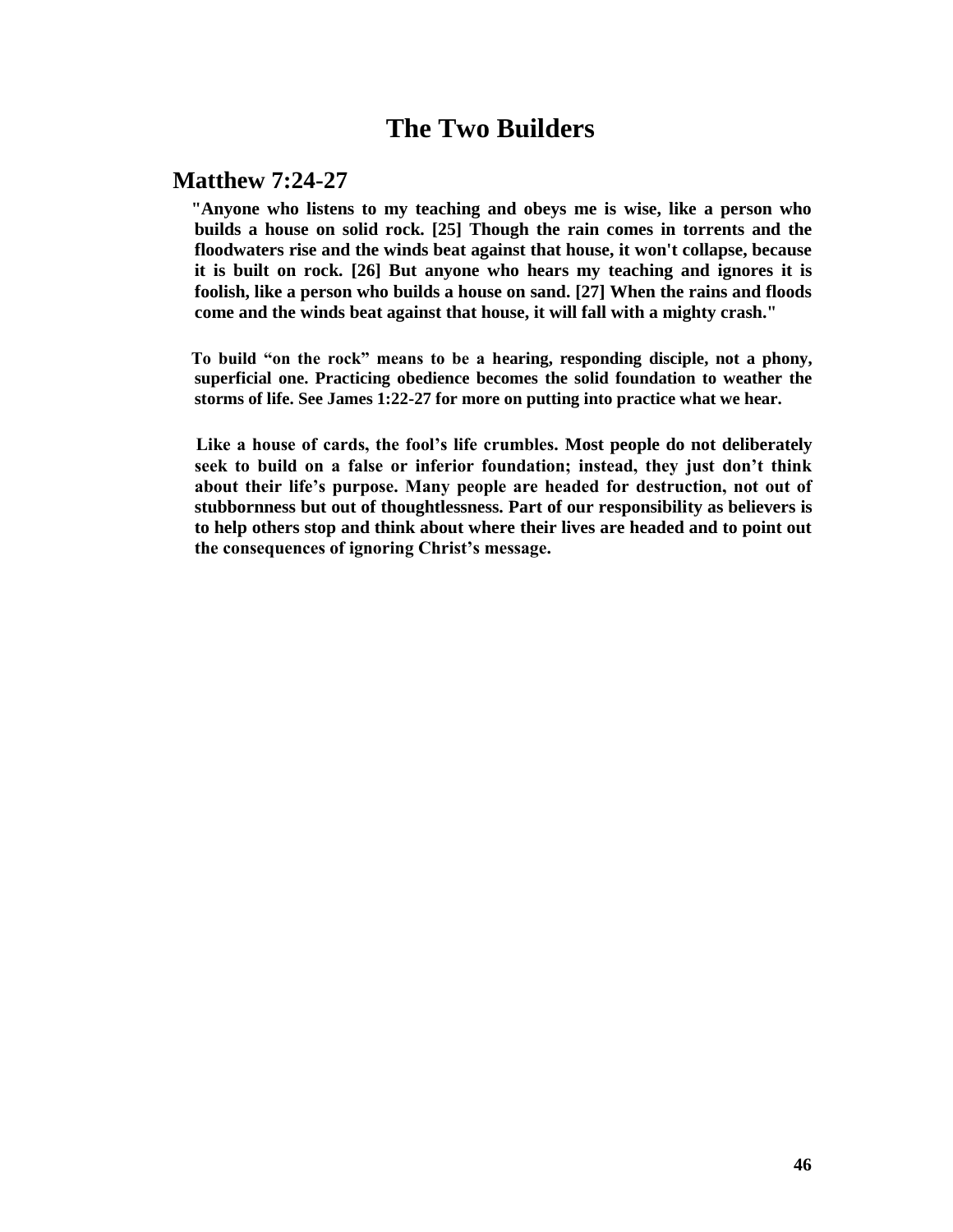# **The Two Debtors**

### **Luke 7:41-43**

**Then Jesus told him this story: "A man loaned money to two people—five hundred pieces of silver to one and fifty pieces to the other. [42] But neither of them could repay him, so he kindly forgave them both, canceling their debts. Who do you suppose loved him more after that?"**

**[43] Simon answered, "I suppose the one for whom he canceled the larger debt." "That's right," Jesus said.**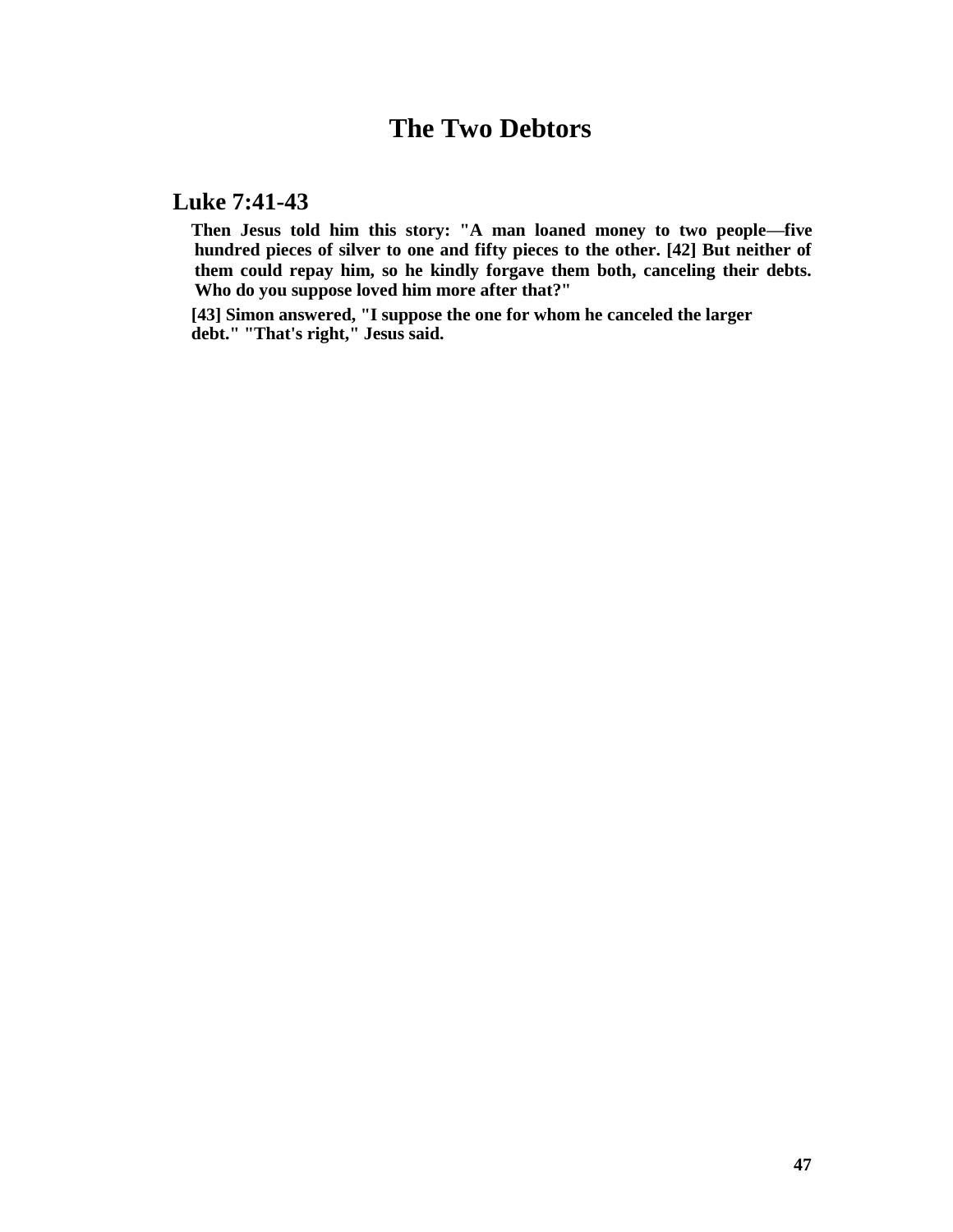## **The Hidden Treasure**

### **Matthew 13:44**

**"The Kingdom of Heaven is like a treasure that a man discovered hidden in a field. In his excitement, he hid it again and sold everything he owned to get enough money to buy the field—and to get the treasure, too!**

**The kingdom of heaven is more valuable than anything else we can have, and a person must be willing to give up everything to obtain it. The man who discovered the treasure in the field stumbled upon it by accident but knew its value when he found it. The merchant was earnestly searching for the pearl of great value, and, when he found it, he sold everything he had to purchase it.**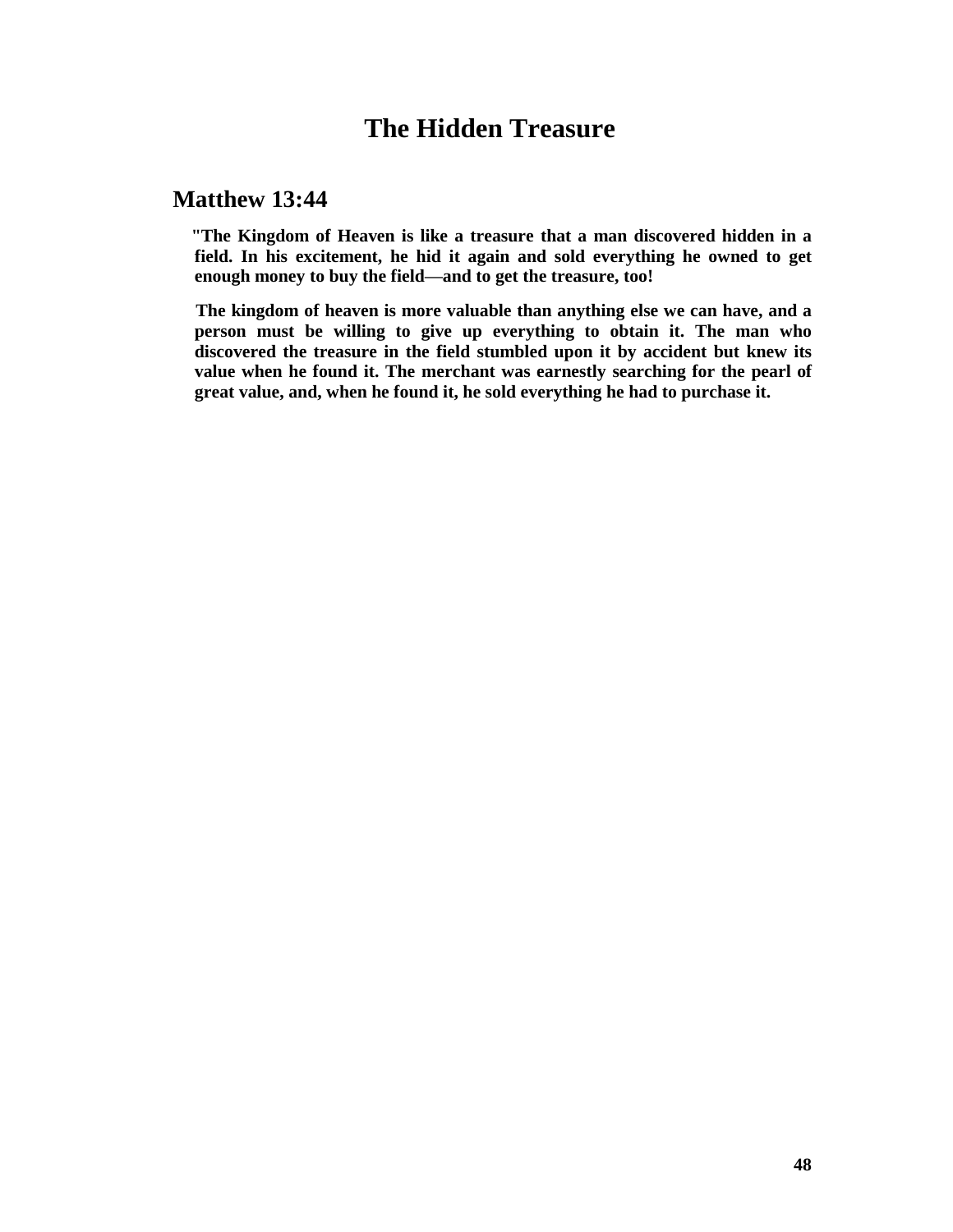## **The Pearl of Great Price**

### **Matthew 13:45**

**"Again, the Kingdom of Heaven is like a pearl merchant on the lookout for choice pearls.**

**The kingdom of heaven is more valuable than anything else we can have, and a person must be willing to give up everything to obtain it. The man who discovered the treasure in the field stumbled upon it by accident but knew its value when he found it. The merchant was earnestly searching for the pearl of great value, and, when he found it, he sold everything he had to purchase it.**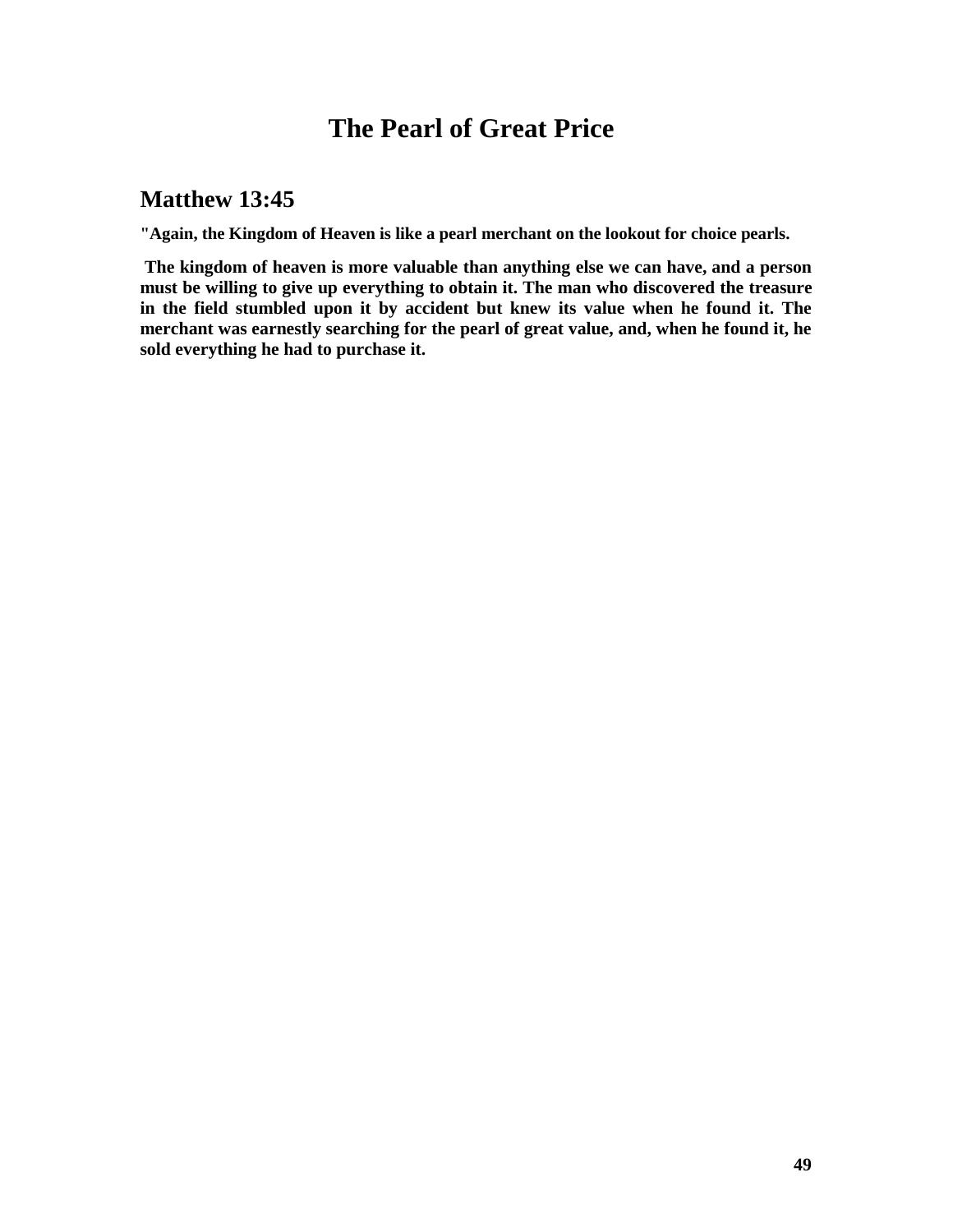# **LOST AND FOUND FATHER AND SON The Good Samaritan**

### **Luke 10:25-37**

**One day an expert in religious law stood up to test Jesus by asking him this question: "Teacher, what must I do to receive eternal life?"**

**[26] Jesus replied, "What does the law of Moses say? How do you read it?"** 

**[27] The man answered, " 'You must love the Lord your God with all your heart, all your soul, all your strength, and all your mind.' And, 'Love your neighbor as yourself.' "** 

**[28] "Right!" Jesus told him. "Do this and you will live!"** 

**[29] The man wanted to justify his actions, so he asked Jesus, "And who is my neighbor?"** 

**[30] Jesus replied with an illustration: "A Jewish man was traveling on a trip from Jerusalem to Jericho, and he was attacked by bandits. They stripped him of his clothes and money, beat him up, and left him half dead beside the road.** 

**[31] "By chance a Jewish priest came along; but when he saw the man lying there, he crossed to the other side of the road and passed him by. [32] A Temple assistant walked over and looked at him lying there, but he also passed by on the other side.** 

**[33] "Then a despised Samaritan came along, and when he saw the man, he felt deep pity. [34] Kneeling beside him, the Samaritan soothed his wounds with medicine and bandaged them. Then he put the man on his own donkey and took him to an inn, where he took care of him. [35] The next day he handed the innkeeper two pieces of silver and told him to take care of the man. 'If his bill runs higher than that,' he said, 'I'll pay the difference the next time I am here.'** 

**[36] "Now which of these three would you say was a neighbor to the man who was attacked by bandits?" Jesus asked.** 

**[37] The man replied, "The one who showed him mercy."** 

**Then Jesus said, "Yes, now go and do the same."**

**This expert in the law was quoting Deut. 6:5 and Leviticus 19:18. He correctly understood that the law demanded total devotion to God and love for one's neighbor. Jesus talked more about these laws elsewhere (see Matthew 19:16-22 and Mark 10:17-22).**

**The law expert treated the wounded man as a topic for discussion; the robbers, as an object to exploit; the priest, as a problem to avoid; and the Levite, as an object of curiosity. Only the Samaritan treated him as a person to love.**

**From the parable we learn three principles about loving our neighbor: (1) lack of love is often easy to justify, even though it is never right; (2) our neighbor is anyone of any race, creed, or social background who is in need; and (3) love means acting to meet the**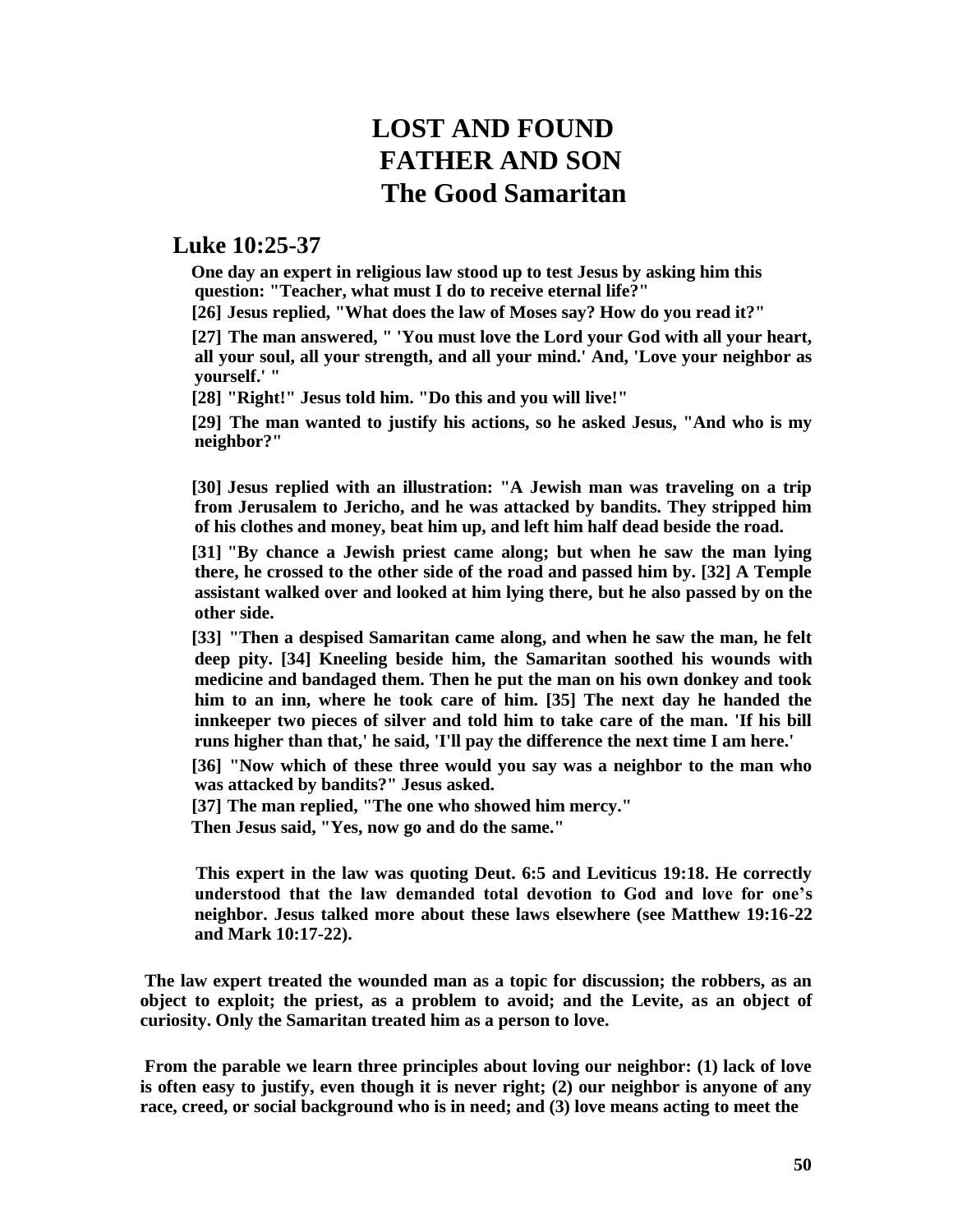**person's need. Wherever you live, there are needy people close by. There is no good reason for refusing to help.**

**There was deep hatred between Jews and Samaritans. The Jews saw themselves as pure descendants of Abraham, while the Samaritans were a mixed race produced when Jews from the northern kingdom intermarried with other peoples after Israel's exile. To this law expert, the person least likely to act correctly would be the Samaritan. In fact, he could not bear to say "Samaritan" in answer to Jesus' question. This "expert's" attitude betrayed his lack of the very thing that he had earlier said the law commanded—love.**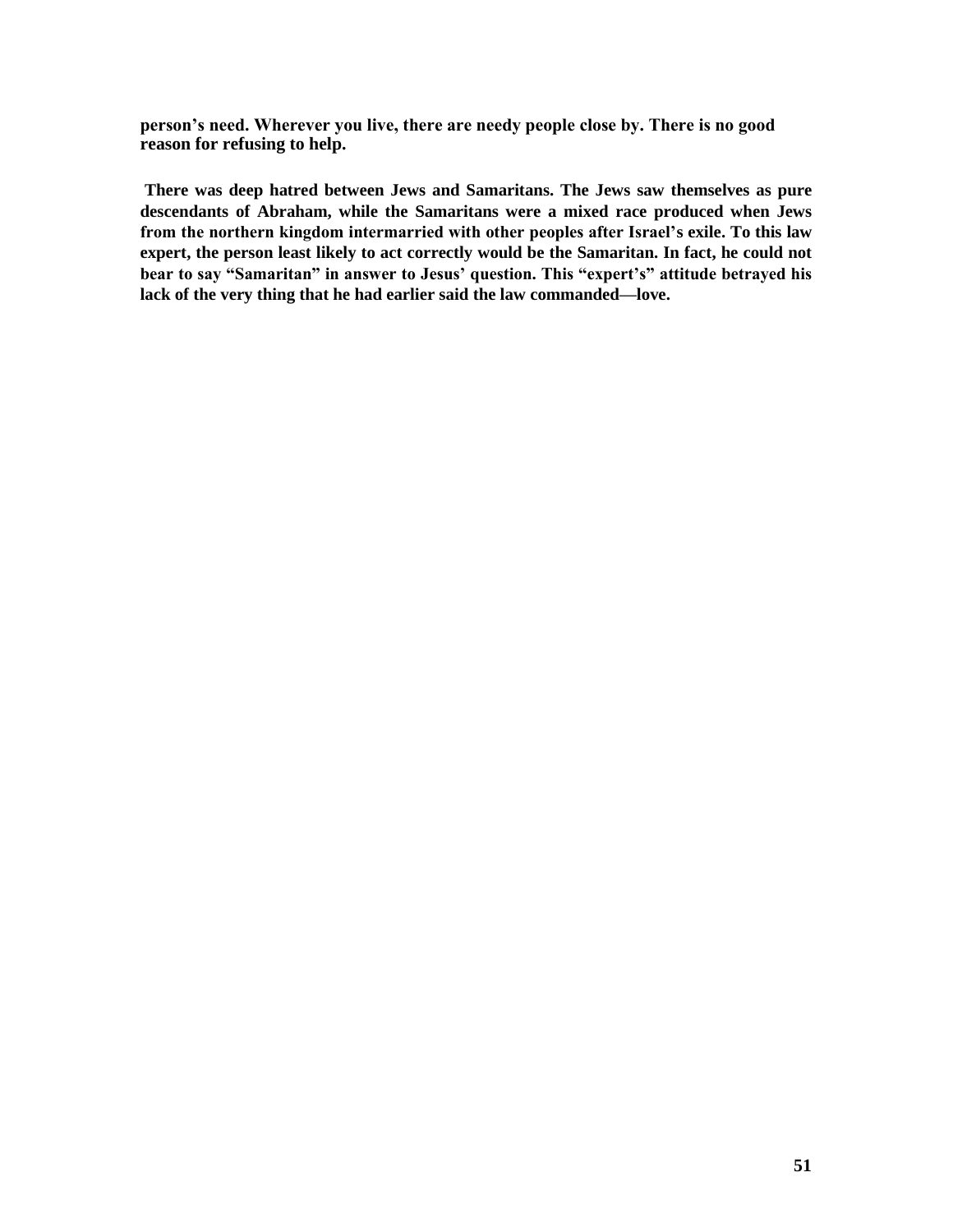### **The Prodigal Son or The Loving Father**

#### **Luke 5:11-32**

**And as soon as they landed, they left everything and followed Jesus.**

**[12] In one of the villages, Jesus met a man with an advanced case of leprosy. When the man saw Jesus, he fell to the ground, face down in the dust, begging to be healed. "Lord," he said, "if you want to, you can make me well again."** 

**[13] Jesus reached out and touched the man. "I want to," he said. "Be healed!" And instantly the leprosy disappeared. [14] Then Jesus instructed him not to tell anyone what had happened. He said, "Go right to the priest and let him examine you. Take along the offering required in the law of Moses for those who have been healed of leprosy, so everyone will have proof of your healing." [15] Yet despite Jesus' instructions, the report of his power spread even faster, and vast crowds came to hear him preach and to be healed of their diseases. [16] But Jesus often withdrew to the wilderness for prayer.** 

**[17] One day while Jesus was teaching, some Pharisees and teachers of religious law were sitting nearby. (It seemed that these men showed up from every village in all Galilee and Judea, as well as from Jerusalem.) And the Lord's healing power was strongly with Jesus. [18] Some men came carrying a paralyzed man on a sleeping mat. They tried to push through the crowd to Jesus, [19] but they couldn't reach him. So they went up to the roof, took off some tiles, and lowered the sick man down into the crowd, still on his mat, right in front of Jesus. [20] Seeing their faith, Jesus said to the man, "Son, your sins are forgiven."** 

**[21] "Who does this man think he is?" the Pharisees and teachers of religious law said to each other. "This is blasphemy! Who but God can forgive sins?"** 

**[22] Jesus knew what they were thinking, so he asked them, "Why do you think this is blasphemy? [23] Is it easier to say, 'Your sins are forgiven' or 'Get up and walk'? [24] I will prove that I, the Son of Man, have the authority on earth to forgive sins." Then Jesus turned to the paralyzed man and said, "Stand up, take your mat, and go on home, because you are healed!"** 

**[25] And immediately, as everyone watched, the man jumped to his feet, picked up his mat, and went home praising God. [26] Everyone was gripped with great wonder and awe. And they praised God, saying over and over again, "We have seen amazing things today."** 

**[27] Later, as Jesus left the town, he saw a tax collector named Levi sitting at his tax-collection booth. "Come, be my disciple!" Jesus said to him. [28] So Levi got up, left everything, and followed him.** 

**[29] Soon Levi held a banquet in his home with Jesus as the guest of honor. Many of Levi's fellow tax collectors and other guests were there. [30] But the Pharisees and their teachers of religious law complained bitterly to Jesus' disciples, "Why do you eat and drink with such scum?"** 

**[31] Jesus answered them, "Healthy people don't need a doctor—sick people do.** 

**[32] I have come to call sinners to turn from their sins, not to spend my time with**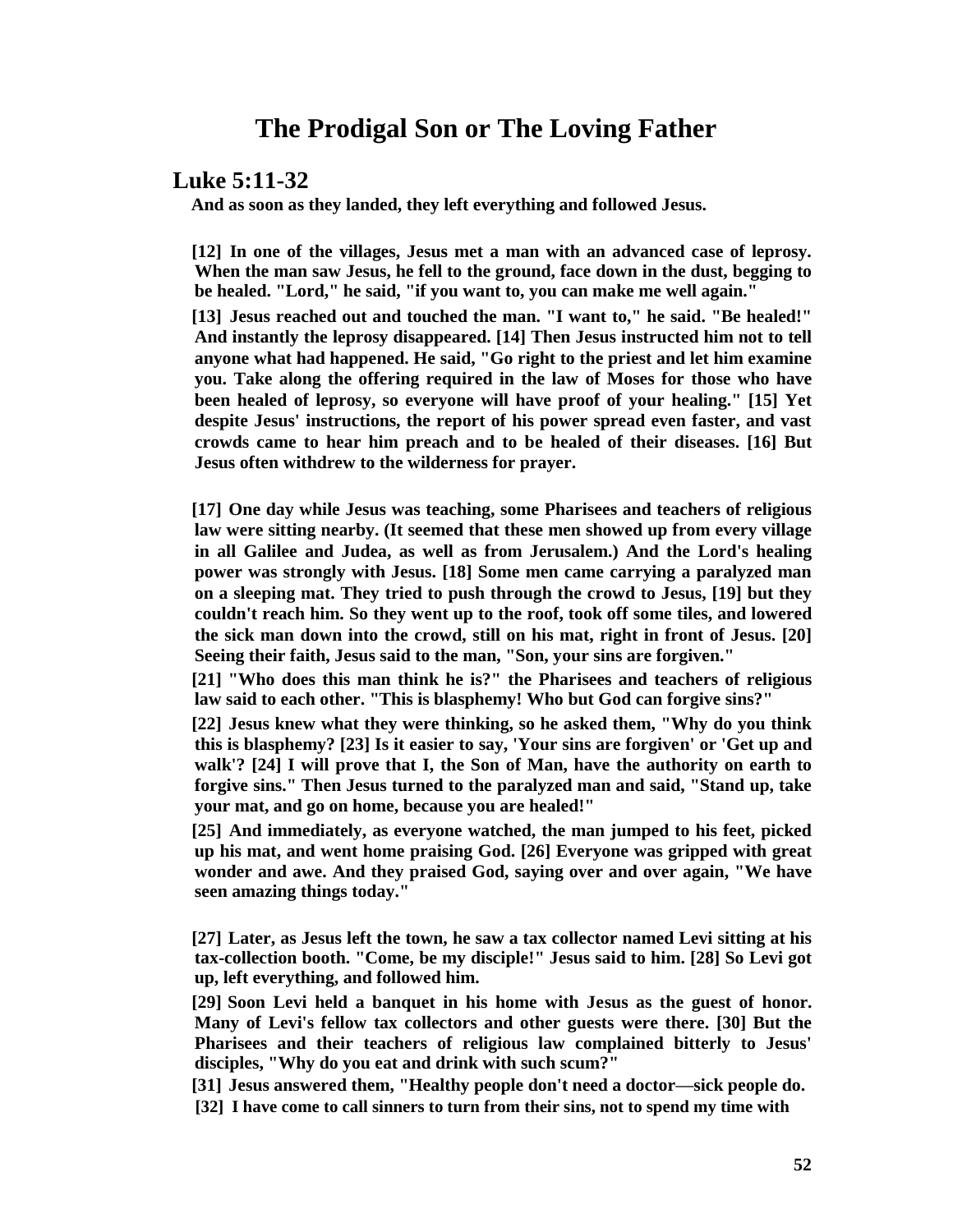**those who think they are already good enough."**

**The younger son's share of the estate would have been one-third, with the older son receiving two-thirds (Deut. 21:17). In most cases he would have received this at his father's death, although fathers sometimes chose to divide up their inheritance early and retire from managing their estates. What is unusual here is that the younger one initiated the division of the estate. This showed arrogant disregard for his father's authority as head of the family.**

**According to Moses' law, pigs were unclean animals (Leviticus 11:2-8; Deut. 14:8). This meant that pigs could not be eaten or used for sacrifices. To protect themselves from defilement, Jews would not even touch pigs. For a Jew to stoop to feeding pigs was a great humiliation, and for this young man to eat food that the pigs had touched was to be degraded beyond belief. The younger son had truly sunk to the depths**

**The younger son, like many who are rebellious and immature, wanted to be free to live as he pleased, and he had to hit bottom before he came to his senses. It often takes great sorrow and tragedy to cause people to look to the only One who can help them. Are you trying to live life your own way, selfishly pushing aside any responsibility or commitment that gets in your way? Stop and look before you hit bottom. You will save yourself and your family much grief.**

**In the two preceding stories, the seeker actively looked for the coin and the sheep, which could not return by themselves. In this story, the father watched and waited. He was dealing with a human being with a will of his own, but he was ready to greet his son if he returned. In the same way, God's love is constant and patient and welcoming. He will search for us and give us opportunities to respond, but he will not force us to come to him. Like the father in this story, God waits patiently for us to come to our senses**

**The sheep was lost because it may have foolishly wandered away (Luke 15:4); the coin was lost through no fault of its own (Luke 15:8); and the son left out of selfishness (Luke 15:12). God's great love reaches out and finds sinners no matter why or how they got lost**

**It was hard for the older brother to accept his younger brother when he returned, and it is just as difficult to accept "younger brothers" today. People who repent after leading notoriously sinful lives are often held in suspicion; churches are sometimes unwilling to admit them to membership. Instead, we should rejoice like the angels in heaven when an unbeliever repents and turns to God. Like the father, accept repentant sinners wholeheartedly and give them the support and encouragement that they need to grow in Christ.**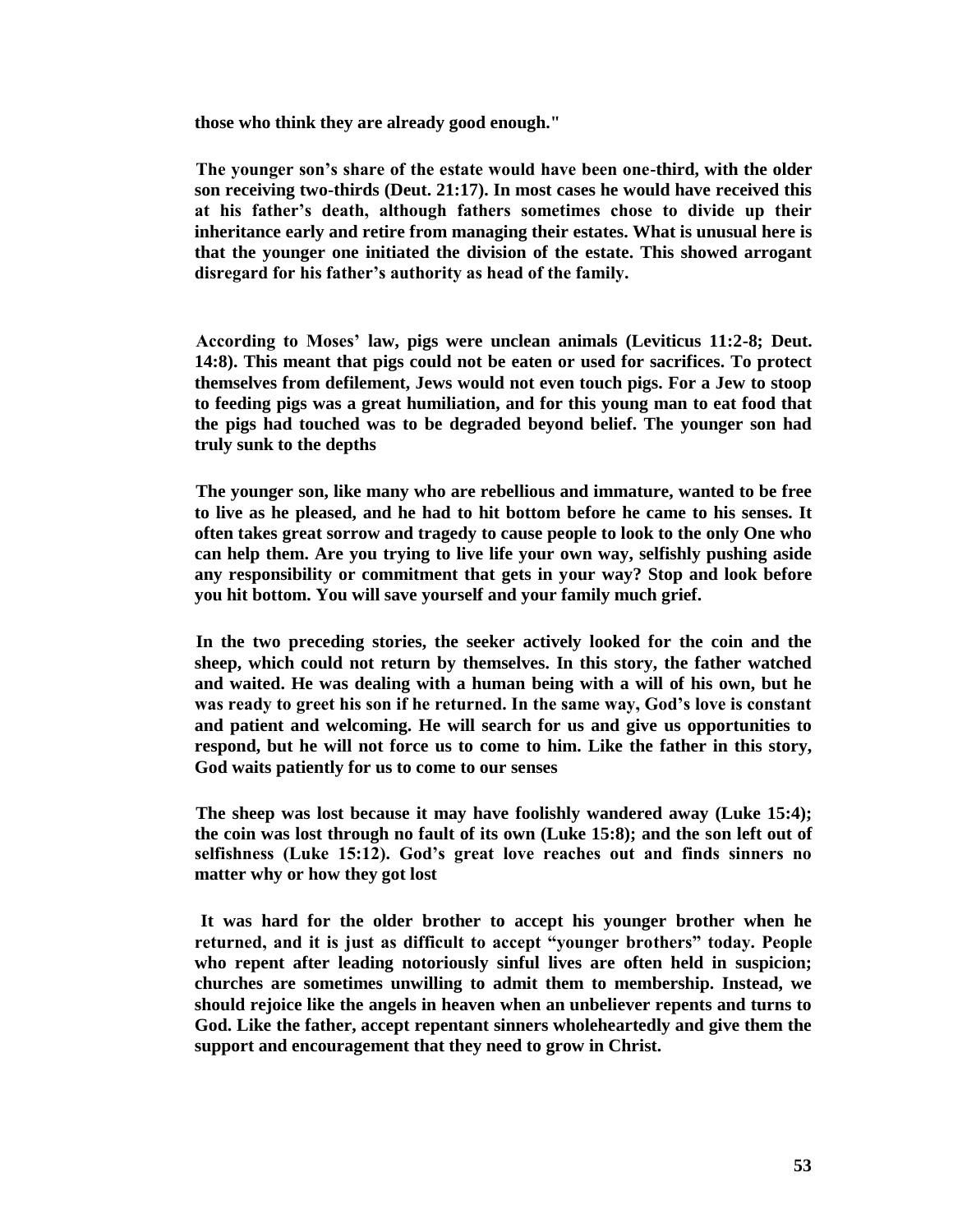**In the story of the lost son, the father's response is contrasted with the older brother's. The father forgave because he was filled with love. The son refused to forgive because he was bitter about the injustice of it all. His resentment rendered him just as lost to the father's love as his younger brother had been. Don't let anything keep you from forgiving others. If you are refusing to forgive people, you are missing a wonderful opportunity to experience joy and share it with others. Make your joy grow: forgive somebody who has hurt you.**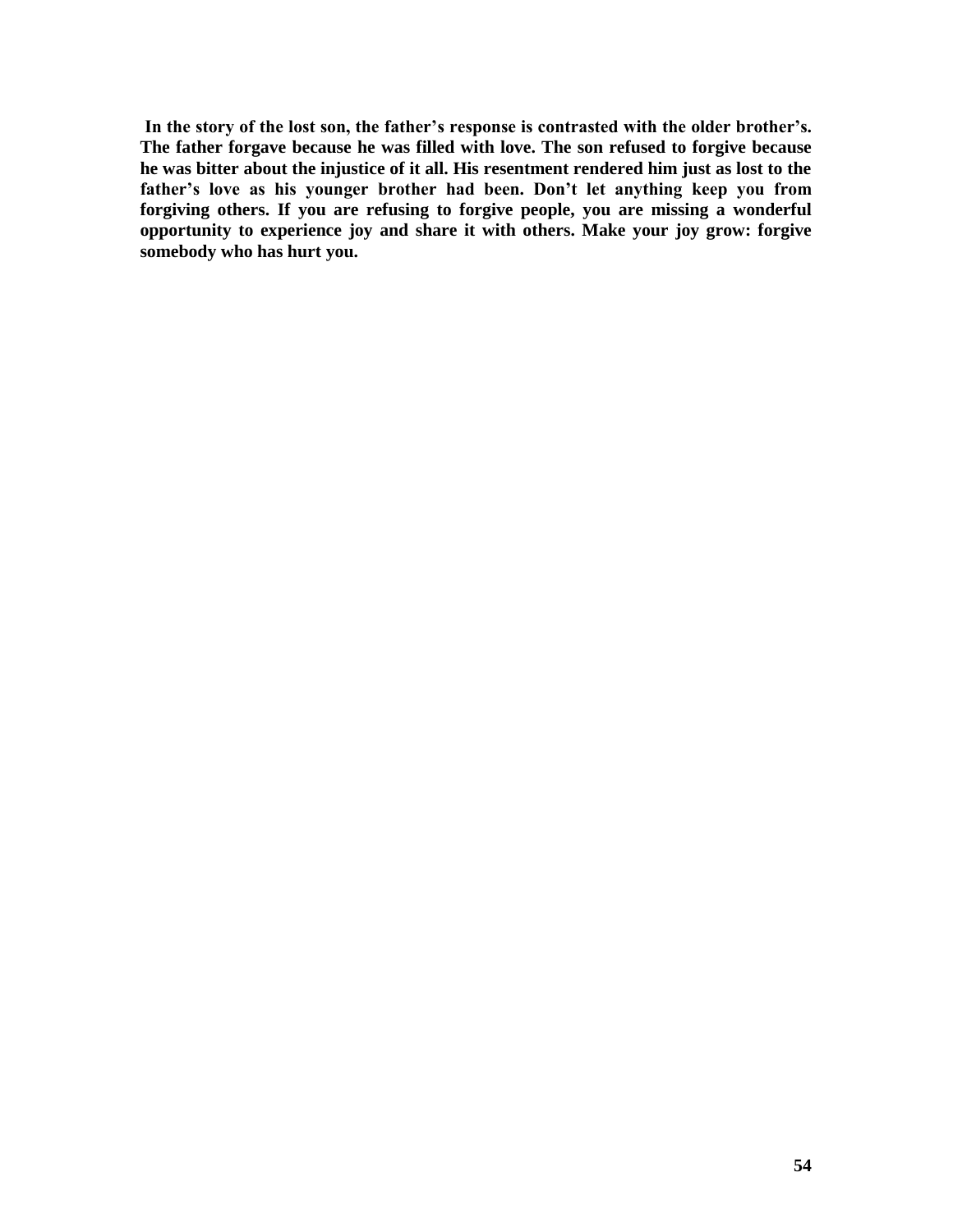# **The Two Sons The Apprentice Son and The Slave and Son**

### **Matthew 21:28-32**

**"But what do you think about this? A man with two sons told the older boy, 'Son, go out and work in the vineyard today.' [29] The son answered, 'No, I won't go,' but later he changed his mind and went anyway. [30] Then the father told the other son, 'You go,' and he said, 'Yes, sir, I will.' But he didn't go. [31] Which of the two was obeying his father?"**

**They replied, "The first, of course."**

**Then Jesus explained his meaning: "I assure you, corrupt tax collectors and prostitutes will get into the Kingdom of God before you do. [32] For John the Baptist came and showed you the way to life, and you didn't believe him, while tax collectors and prostitutes did. And even when you saw this happening, you refused to turn from your sins and believe him.**

**The son who said he would obey and then didn't represented the nation of Israel in Jesus' day. They said they wanted to do God's will, but they constantly disobeyed. They were phony, just going through the motions. It is dangerous to pretend to obey God when our hearts are far from him because God knows our true intentions. Our actions must match our words.**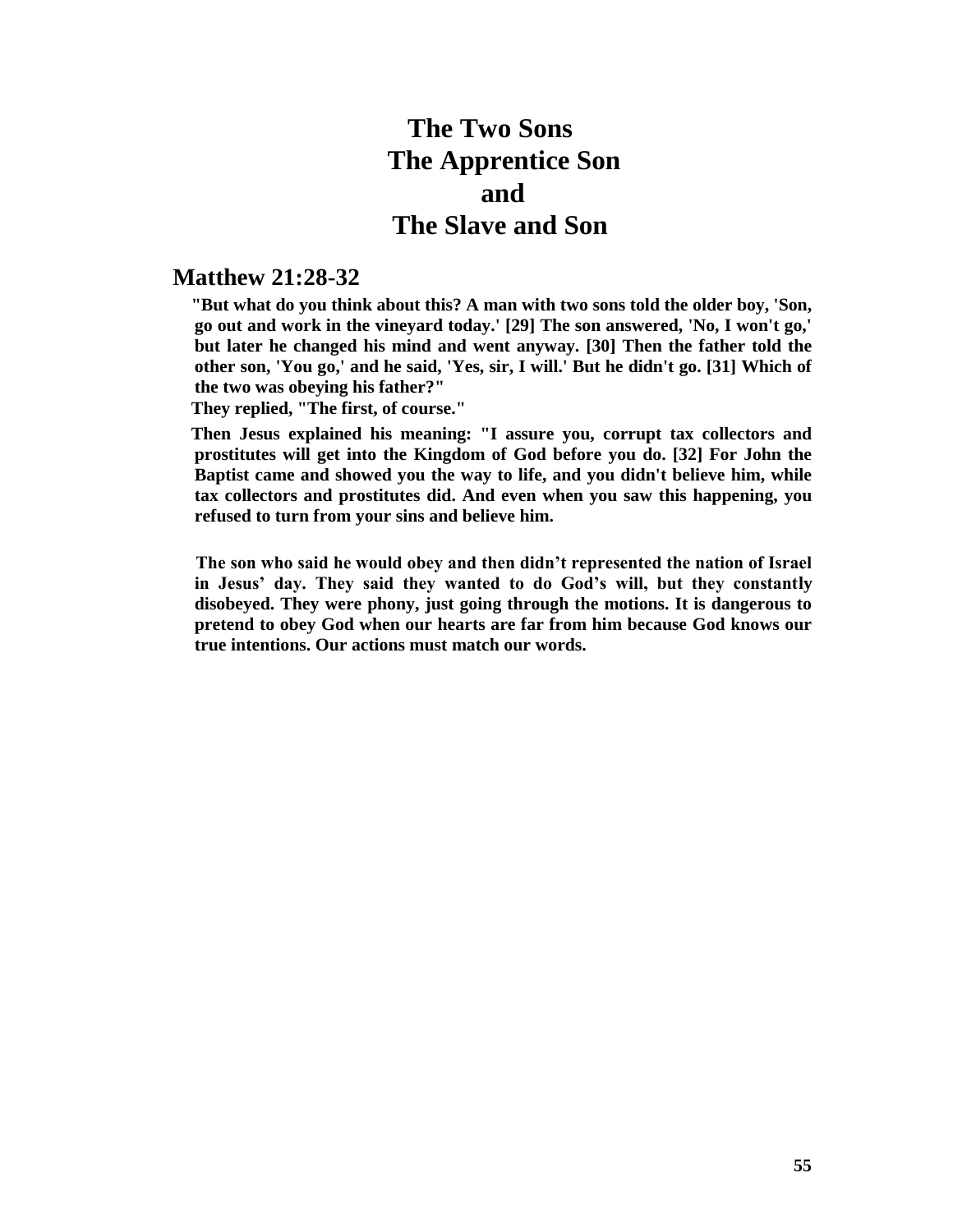## **The Lost Coin**

### **Luke 15:8-10**

**"Or suppose a woman has ten valuable silver coins and loses one. Won't she light a lamp and look in every corner of the house and sweep every nook and cranny until she finds it? [9] And when she finds it, she will call in her friends and neighbors to rejoice with her because she has found her lost coin. [10] In the same way, there is joy in the presence of God's angels when even one sinner repents."**

**Palestinian women received ten silver coins as a wedding gift. Besides their monetary value, these coins held sentimental value like that of a wedding ring, and to lose one would be extremely distressing. Just as a woman would rejoice at finding her lost coin or ring, so the angels would rejoice over a repentant sinner. Each individual is precious to God. He grieves over every loss and rejoices whenever one of his children is found and brought into the kingdom. Perhaps we would have more joy in our churches if we shared Jesus' love and concern for the lost.**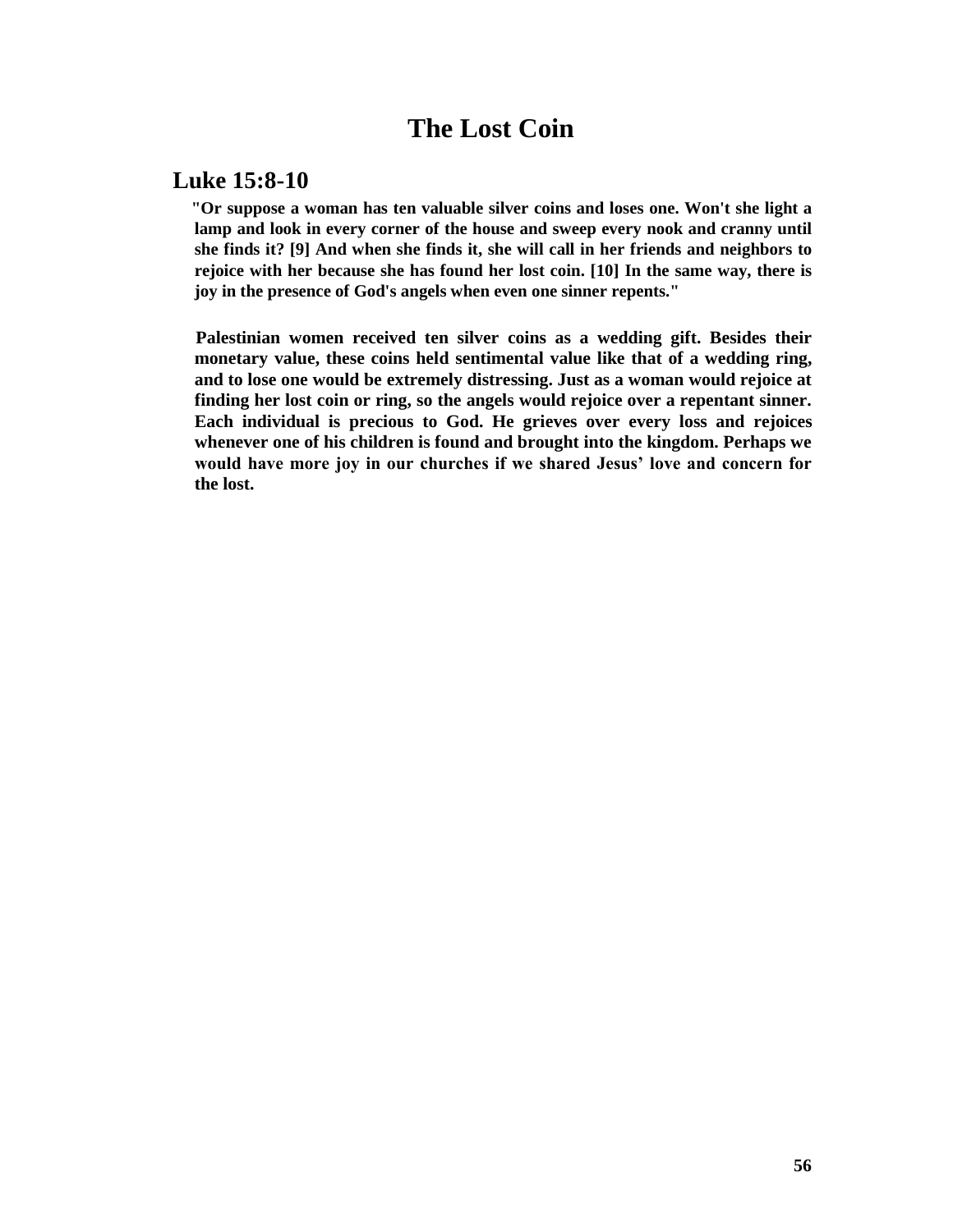## **The Lost Sheep**

### **Luke 15:4-7**

**"If you had one hundred sheep, and one of them strayed away and was lost in the wilderness, wouldn't you leave the ninety-nine others to go and search for the lost one until you found it? [5] And then you would joyfully carry it home on your shoulders. [6] When you arrived, you would call together your friends and neighbors to rejoice with you because your lost sheep was found. [7] In the same way, heaven will be happier over one lost sinner who returns to God than over ninety-nine others who are righteous and haven't strayed away!**

**It may seem foolish for the shepherd to leave 99 sheep to go search for just one. But the shepherd knew that the 99 would be safe in the sheepfold, whereas the lost sheep was in danger. Because each sheep was of high value, the shepherd knew that it was worthwhile to search diligently for the lost one. God's love for each individual is so great that he seeks each one out and rejoices when he or she is "found." Jesus associated with sinners because he wanted to bring the lost sheep—people considered beyond hope—the gospel of God's kingdom. Before you were a believer, God sought you; and his love is still seeking those who are yet lost.**

**We may be able to understand a God who would forgive sinners who come to him for mercy. But a God who tenderly searches for sinners and then joyfully forgives them must possess an extraordinary love! This is the kind of love that prompted Jesus to come to earth to search for lost people and save them. This is the kind of extraordinary love that God has for you. If you feel far from God, don't despair. He is searching for you.**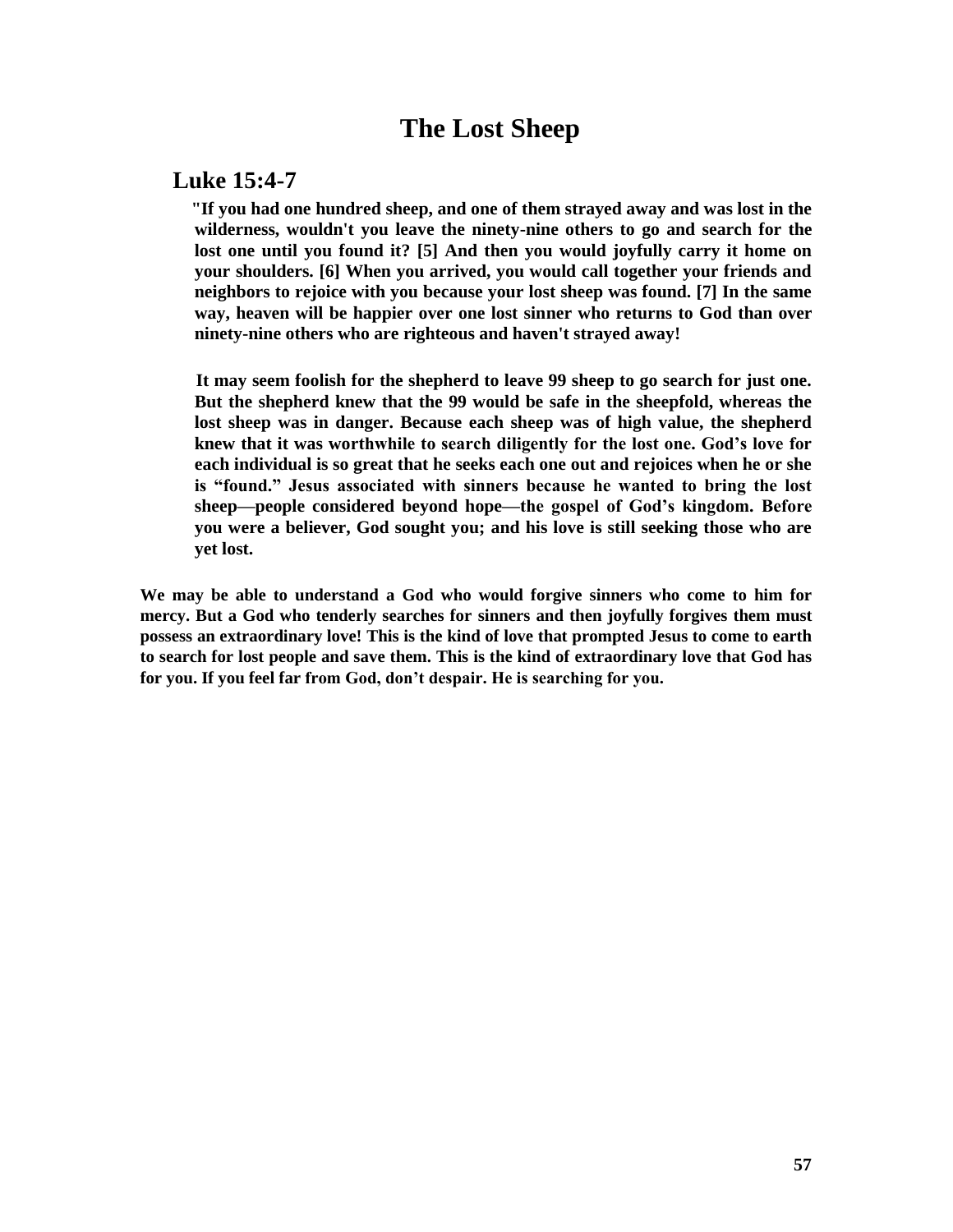# **The Shepherd The Thief and The Doorkeeper**

#### **John 10:1-18**

**"I assure you, anyone who sneaks over the wall of a sheepfold, rather than going through the gate, must surely be a thief and a robber! [2] For a shepherd enters through the gate. [3] The gatekeeper opens the gate for him, and the sheep hear his voice and come to him. He calls his own sheep by name and leads them out.**

**[4] After he has gathered his own flock, he walks ahead of them, and they follow him because they recognize his voice. [5] They won't follow a stranger; they will run from him because they don't recognize his voice."** 

**[6] Those who heard Jesus use this illustration didn't understand what he meant, [7] so he explained it to them. "I assure you, I am the gate for the sheep," he said.** 

**[8] "All others who came before me were thieves and robbers. But the true sheep did not listen to them. [9] Yes, I am the gate. Those who come in through me will be saved. Wherever they go, they will find green pastures. [10] The thief's purpose is to steal and kill and destroy. My purpose is to give life in all its fullness.** 

**[11] "I am the good shepherd. The good shepherd lays down his life for the sheep. [12] A hired hand will run when he sees a wolf coming. He will leave the sheep because they aren't his and he isn't their shepherd. And so the wolf attacks them and scatters the flock. [13] The hired hand runs away because he is merely hired and has no real concern for the sheep.** 

**[14] "I am the good shepherd; I know my own sheep, and they know me, [15] just as my Father knows me and I know the Father. And I lay down my life for the sheep. [16] I have other sheep, too, that are not in this sheepfold. I must bring them also, and they will listen to my voice; and there will be one flock with one shepherd.** 

**[17] "The Father loves me because I lay down my life that I may have it back again. [18] No one can take my life from me. I lay down my life voluntarily. For I have the right to lay it down when I want to and also the power to take it again. For my Father has given me this command."** 

**At night, sheep were often gathered into a sheep pen to protect them from thieves, weather, or wild animals. The sheep pens were caves, sheds, or open areas surrounded by walls made of stones or branches. The shepherd often slept in the pen to protect the sheep. Just as a shepherd cares for his sheep, Jesus, the good shepherd, cares for his flock (those who follow him). The prophet Ezekiel, in predicting the coming of the Messiah, called him a shepherd (Ezekiel 34:23).**

**In the sheep pen, the shepherd functioned as a gate, letting the sheep in and protecting them. Jesus is the gate to God's salvation for us. He offers access to**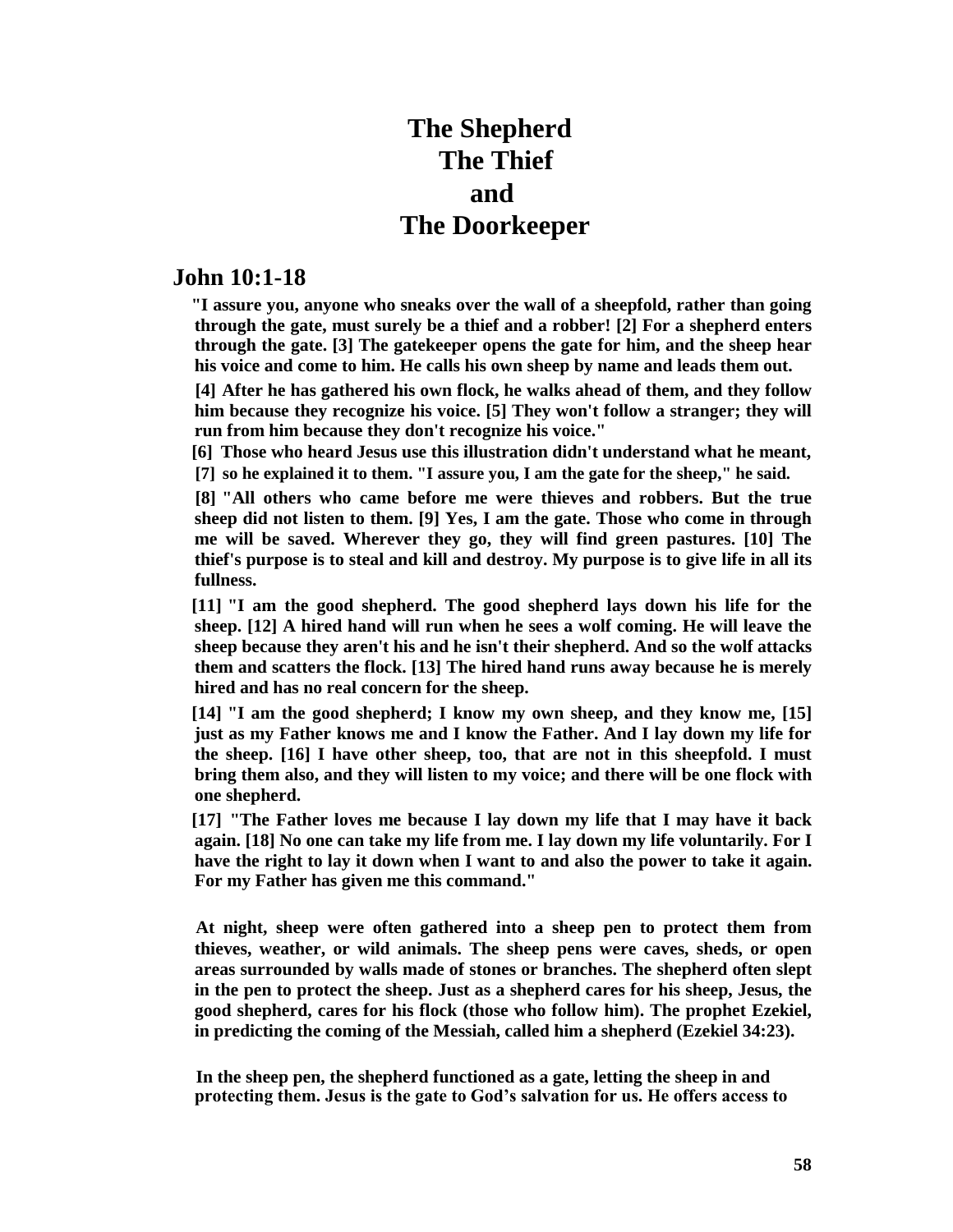**safety and security. Christ is our protector. Some people resent that Jesus is the gate, the only way of access to God. But Jesus is God's Son—why should we seek any other way or want to customize a different approach to God? (See also the note on John 14:6.**

**In contrast to the thief who takes life, Jesus gives life. The life he gives right now is abundantly richer and fuller. It is eternal, yet it begins immediately. Life in Christ is lived on a higher plane because of his overflowing forgiveness, love, and guidance. Have you taken Christ's offer of life**

**A hired hand tends the sheep for money, while the shepherd does it for love. The shepherd owns the sheep and is committed to them. Jesus is not merely doing a job; he is committed to love us and even lay down his life for us. False teachers and false prophets do not have this commitment**

**"other sheep" were non-Jews. Jesus came to save Gentiles as well as Jews. This is an insight into his worldwide mission—to die for the sins of the world. People tend to want to restrict God's blessings to their own group, but Jesus refuses to be limited by the fences we build.**

**Jesus' death and resurrection, as part of God's plan for the salvation of the world, were under God's full control. No one could kill Jesus without his consent.**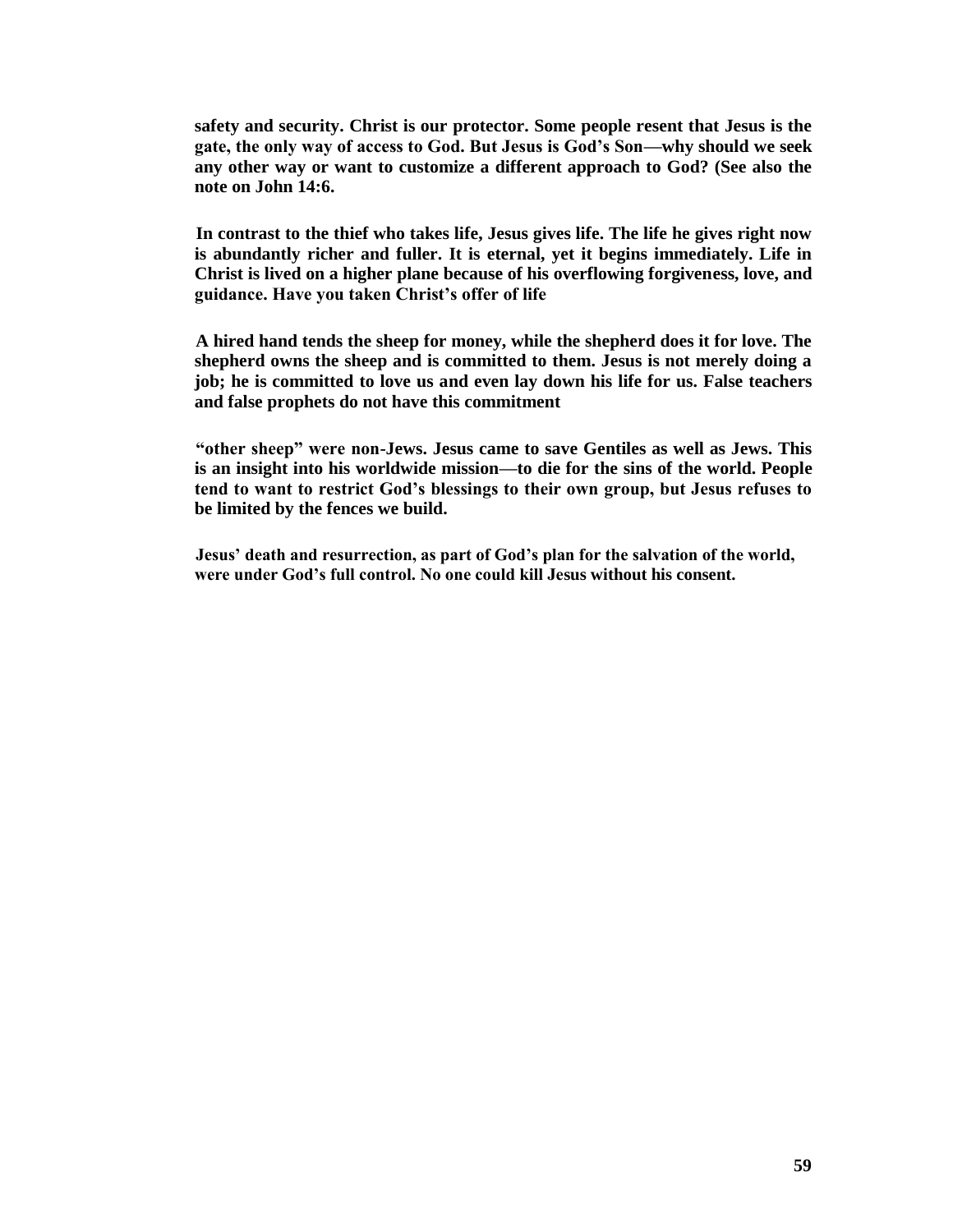## **The Doctor and the Sick**

### **Matthew 9:12**

**When he heard this, Jesus replied, "Healthy people don't need a doctor—sick people do."**

**The Pharisees constantly tried to trap Jesus, and they thought his association with these "lowlifes" was the perfect opportunity. They were more concerned with their own appearance of holiness than with helping people, with criticism than encouragement, with outward respectability than practical help. But God is concerned for all people, including the sinful and hurting ones. The Christian life is not a popularity contest! Following Jesus' example, we should share the gospel with the poor, immoral, lonely, and outcast, not just the rich, moral, popular, and powerful.**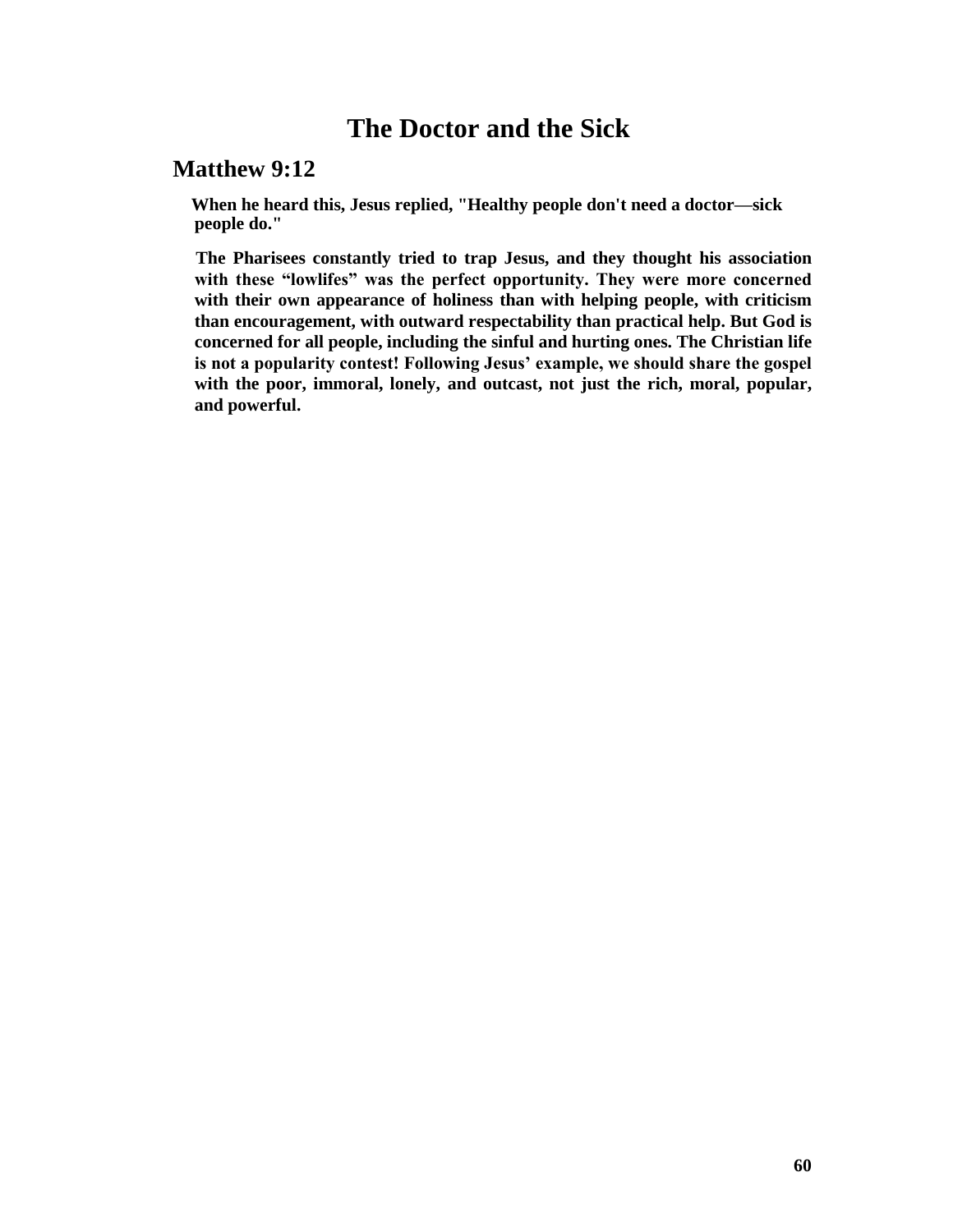### **The Sheep and the Goats**

### **Matthew 25:31-46**

**"But when the Son of Man comes in his glory, and all the angels with him, then he will sit upon his glorious throne. [32] All the nations will be gathered in his presence, and he will separate them as a shepherd separates the sheep from the goats. [33] He will place the sheep at his right hand and the goats at his left. [34] Then the King will say to those on the right, 'Come, you who are blessed by my Father, inherit the Kingdom prepared for you from the foundation of the world. [35] For I was hungry, and you fed me. I was thirsty, and you gave me a drink. I was a stranger, and you invited me into your home. [36] I was naked, and you gave me clothing. I was sick, and you cared for me. I was in prison, and you visited me.'**

**[37] "Then these righteous ones will reply, 'Lord, when did we ever see you hungry and feed you? Or thirsty and give you something to drink? [38] Or a stranger and show you hospitality? Or naked and give you clothing? [39] When did we ever see you sick or in prison, and visit you?' [40] And the King will tell them, 'I assure you, when you did it to one of the least of these my brothers and sisters, you were doing it to me!'**

**[41] "Then the King will turn to those on the left and say, 'Away with you, you cursed ones, into the eternal fire prepared for the Devil and his demons! [42] For I was hungry, and you didn't feed me. I was thirsty, and you didn't give me anything to drink. [43] I was** 

a **stranger, and you didn't invite me into your home. I was naked, and you gave me no clothing. I was sick and in prison, and you didn't visit me.'** 

**[44] "Then they will reply, 'Lord, when did we ever see you hungry or thirsty or a stranger or naked or sick or in prison, and not help you?' [45] And he will answer, 'I assure you, when you refused to help the least of these my brothers and sisters, you were refusing to help me.' [46] And they will go away into eternal punishment, but the righteous will go into eternal life."** 

**God will separate his obedient followers from pretenders and unbelievers. The real evidence of our belief is the way we act. To treat all persons we encounter as if they are Jesus is no easy task. What we do for others demonstrates what we really think about Jesus' words to us—feed the hungry, give the homeless a place to stay, look after the sick. How well do your actions separate you from pretenders and unbelievers?**

**Jesus used sheep and goats to picture the division between believers and unbelievers. Sheep and goats often grazed together but were separated when it came time to shear the sheep. Ezekiel 34:17-24 also refers to the separation of sheep and goats.**

**This parable describes acts of mercy we all can do every day. These acts do not depend on wealth, ability, or intelligence; they are simple acts freely given and freely received. We have no excuse to neglect those who have deep needs, and we cannot hand over this responsibility to the church or government. Jesus demands our personal involvement in caring for others' needs (Isaiah 58:7).**

**There has been much discussion about the identity of the "brothers." Some have said they**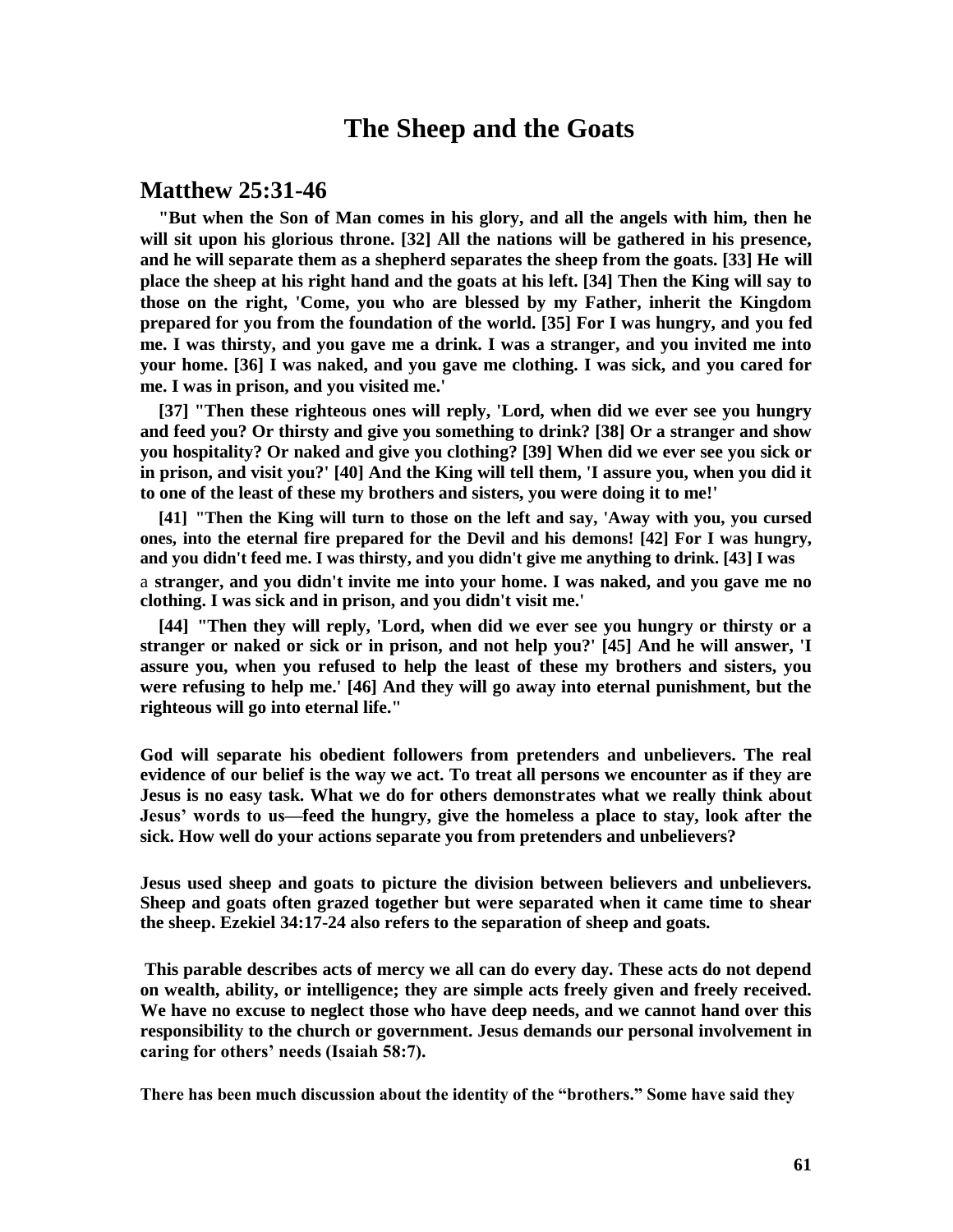**are the Jews; others say they are all Christians; still others say they are suffering people everywhere. Such a debate is much like the lawyer's earlier question to Jesus, "Who is my neighbor?" (Luke 10:29). The point of this parable is not the who, but the what the importance of serving where service is needed. The focus of this parable is that we should love every person and serve anyone we can. Such love for others glorifies God by reflecting our love for him.**

**Eternal punishment takes place in hell (the lake of fire, or Gehenna), the place of punishment after death for all those who refuse to repent. In the Bible, three words are used in connection with eternal punishment.**

**(1) Sheol, or "the grave," is used in the Old Testament to mean the place of the dead, generally thought to be under the earth. (See Job 24:19; Psalm 16:10; Isaiah 38:10.)** 

**(2) Hades is the Greek word for the underworld, the realm of the dead. It is the word used in the New Testament for Sheol. (See Matthew 16:18; Rev. 1:18; Rev. 20:13-14.)** 

**(3) Gehenna, or hell, was named after the Valley of Hinnom near Jerusalem where children were sacrificed by fire to the pagan gods (see 2 Kings 23:10; 2 Chron. 28:3). This is the place of eternal fire (Matthew 5:22; Matthew 10:28; Mark 9:43; Luke 12:5; James 3:6; Rev. 19:20) prepared for the devil, his angels, and all those who do not believe in God (Matthew 25:46; Rev. 20:9-10). This is the final and eternal state of the wicked after the resurrection and the last judgment.** 

**When Jesus warns against unbelief, he is trying to save us from agonizing punishment.**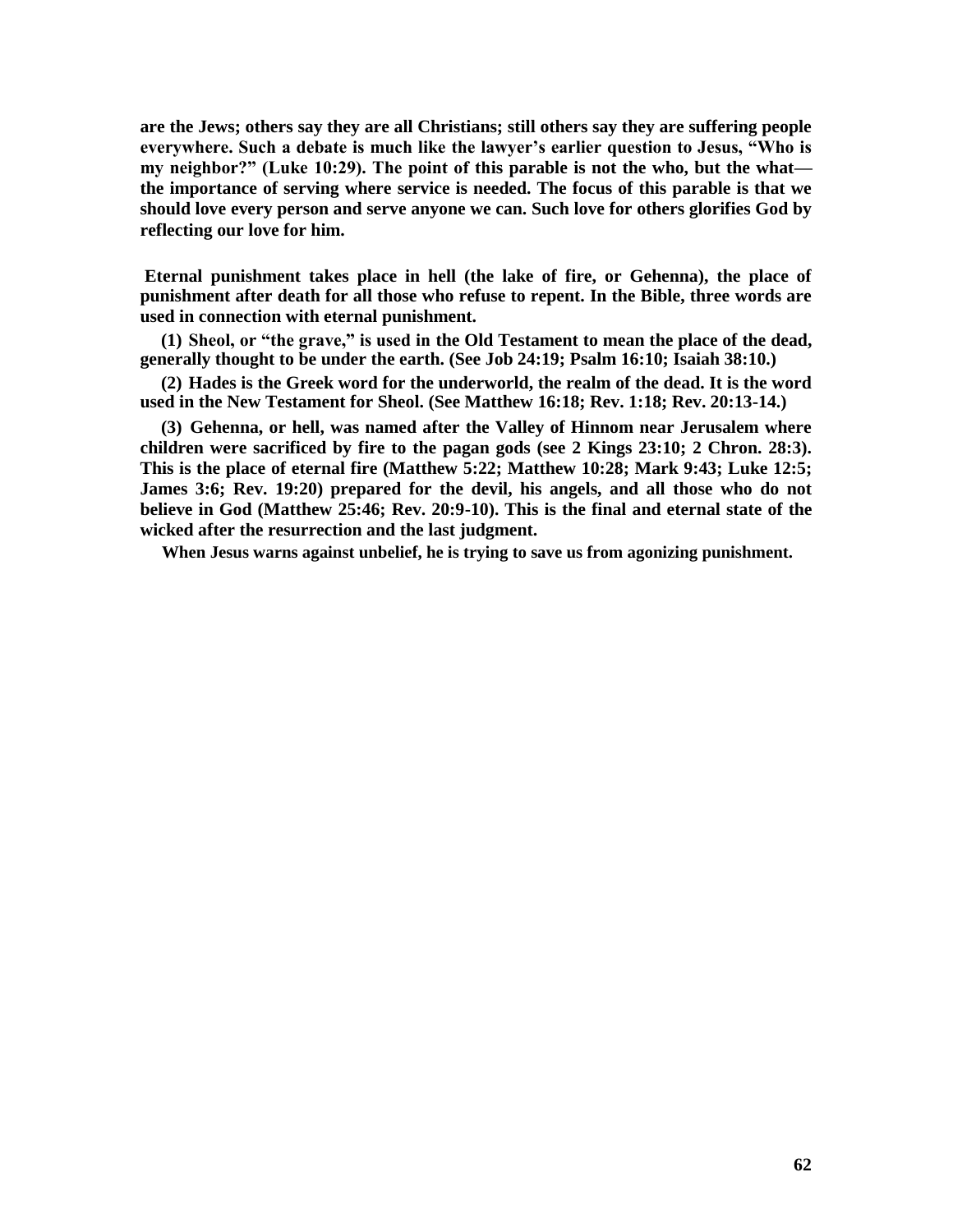# **WEDDINGS AND FEASTS The Children in the Marketplace**

### **Matthew 11:16-19**

**"How shall I describe this generation? These people are like a group of children playing a game in the public square. They complain to their friends, [17] 'We played wedding songs, and you weren't happy, so we played funeral songs, but you weren't sad.' [18] For John the Baptist didn't drink wine and he often fasted, and you say, 'He's demon possessed.' [19] And I, the Son of Man, feast and drink, and you say, 'He's a glutton and a drunkard, and a friend of the worst sort of sinners!' But wisdom is shown to be right by what results from it."**

**Jesus condemned the attitude of his generation. No matter what he said or did, they took the opposite view. They were cynical and skeptical because he challenged their comfortable, secure, and self-centered lives. Too often we justify our inconsistencies because listening to God may require us to change the way we live**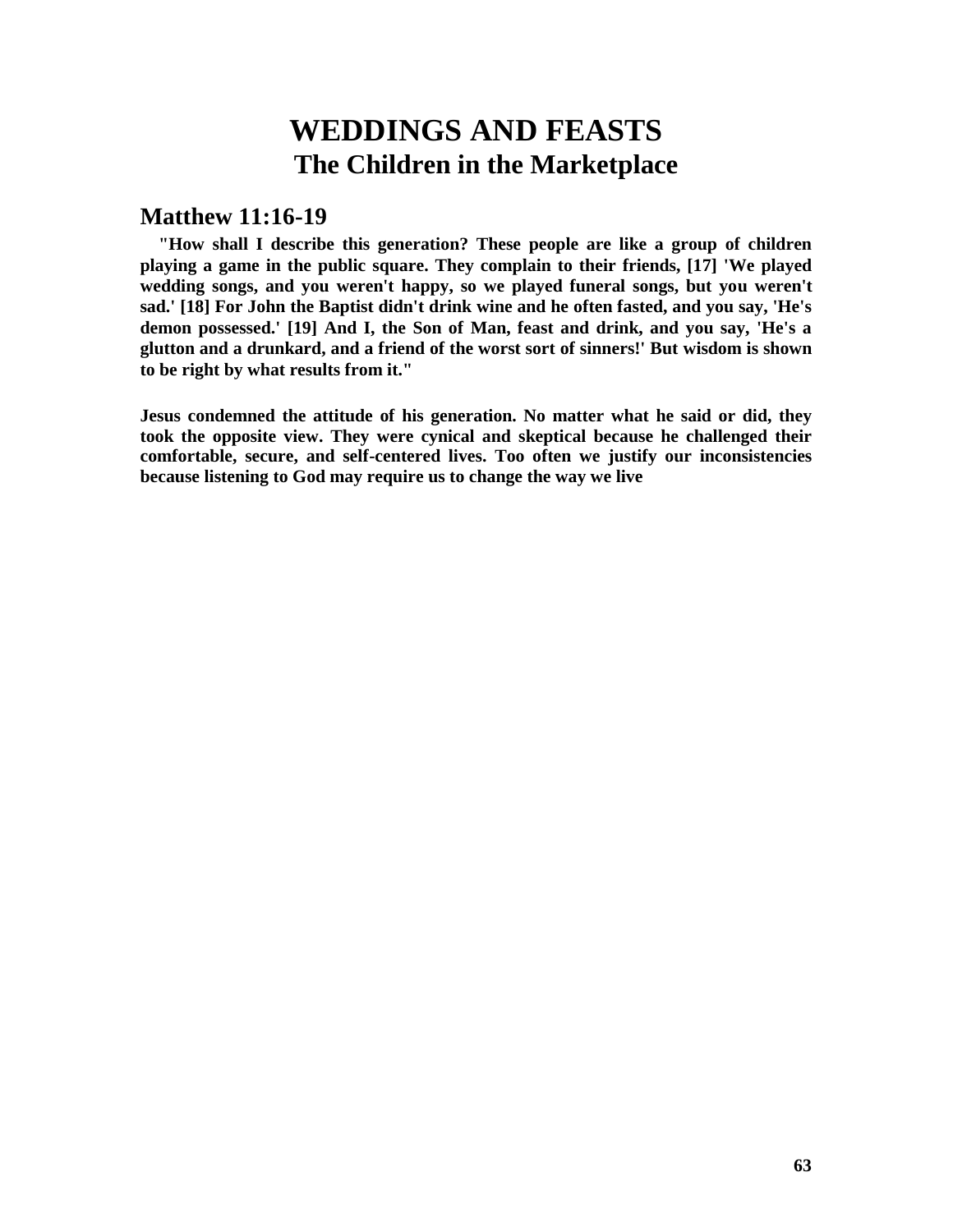## **The Arrogant Guest**

### **Luke 14:7-11**

**When Jesus noticed that all who had come to the dinner were trying to sit near the head of the table, he gave them this advice: [8] "If you are invited to a wedding feast, don't always head for the best seat. What if someone more respected than you has also been invited? [9] The host will say, 'Let this person sit here instead.' Then you will be embarrassed and will have to take whatever seat is left at the foot of the table! [10] "Do this instead—sit at the foot of the table. Then when your host sees you, he will come and say, 'Friend, we have a better place than this for you!' Then you will be honored in front of all the other guests. [11] For the proud will be humbled, but the humble will be honored."**

**Jesus advised people not to rush for the best places at a feast. People today are just as eager to raise their social status, whether by being with the right people, dressing for success, or driving the right car. Whom do you try to impress? Rather than aiming for prestige, look for a place where you can serve. If God wants you to serve on a wider scale, he will invite you to take a higher place.**

**Jesus taught two lessons here. First, he spoke to the guests, telling them not to seek places of honor. Service is more important in God's kingdom than status. Second, he told the host not to be exclusive about whom he invites. God opens his kingdom to everyone.**

**How can we humble ourselves? Some people try to give the appearance of humility in order to manipulate others. Others think that humility means putting themselves down. Truly humble people compare themselves only with Christ, realize their sinfulness, and understand their limitations. On the other hand, they also recognize their gifts and strengths and are willing to use them as Christ directs. Humility is not self-degradation; it is realistic assessment and commitment to serve.**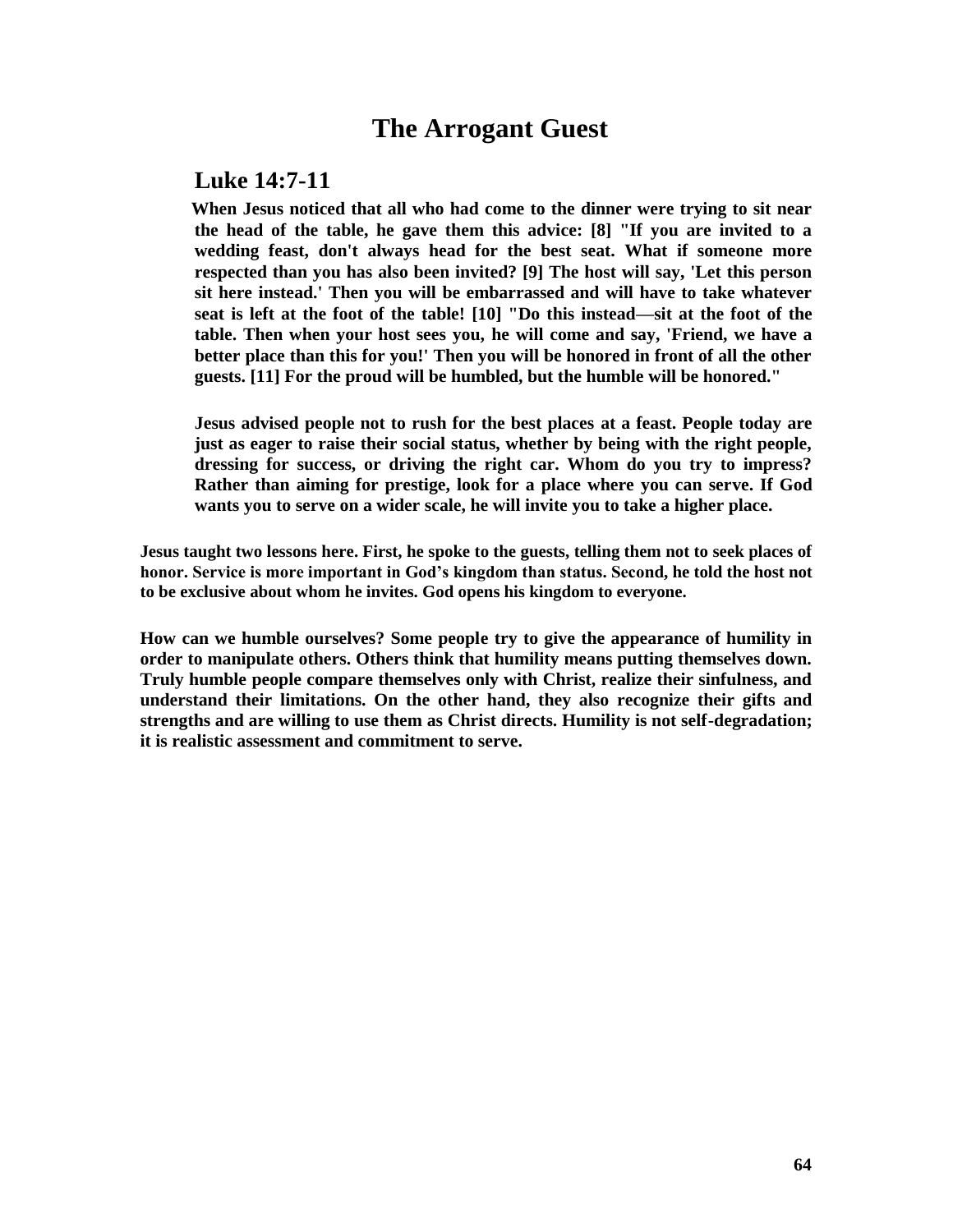# **The Bridegroom's Attendants**

### **Matthew 9:15**

**Jesus responded, "Should the wedding guests mourn while celebrating with the groom? Someday he will be taken from them, and then they will fast.**

**Jesus knew his death was coming. After that time, fasting would be in order. Although he was fully human, Jesus knew he was God and knew why he had come—to die for the sins of the world.**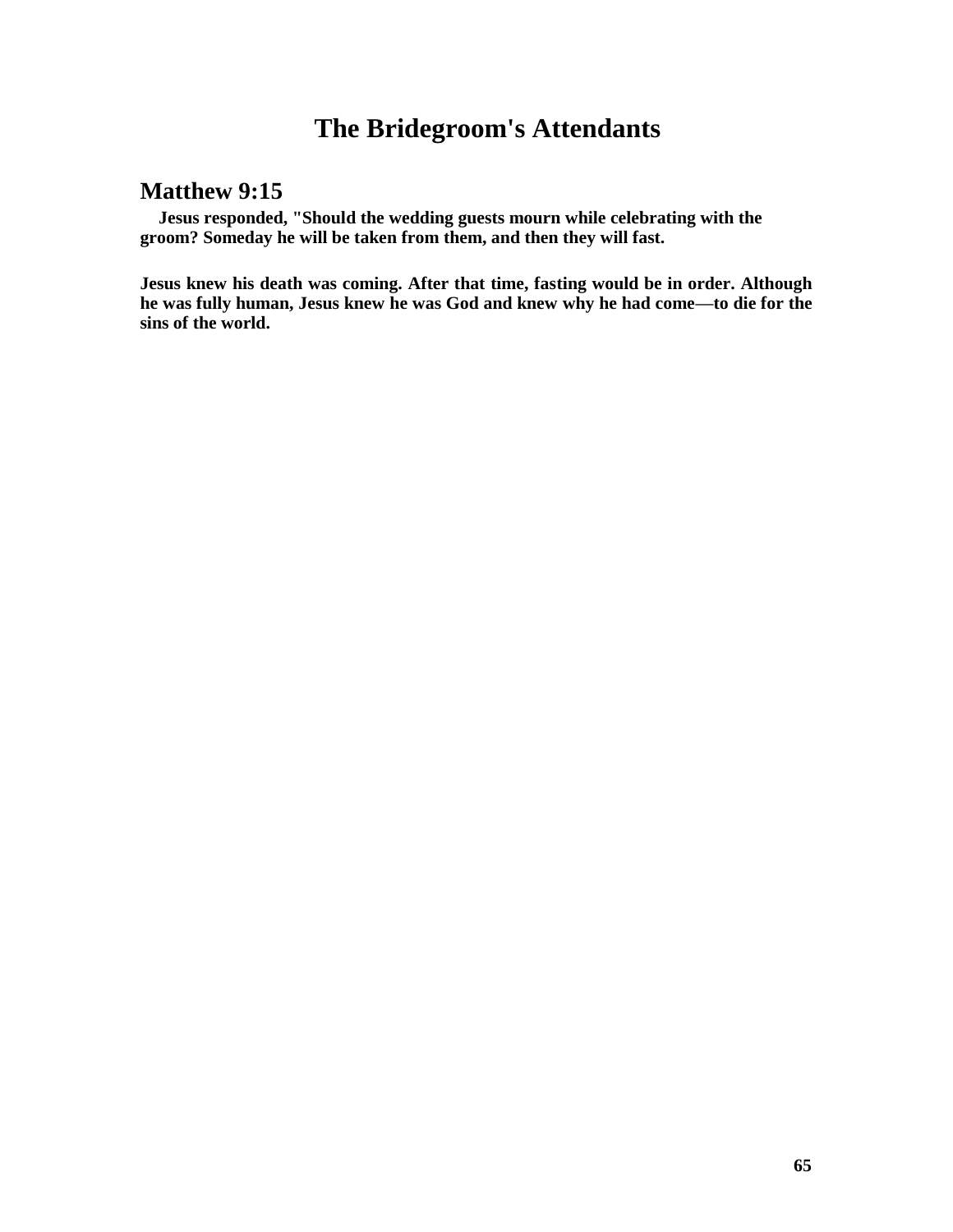# **The Bride's Girlfriends or Ten Virgins**

#### **Matthew 25:1-13**

**"The Kingdom of Heaven can be illustrated by the story of ten bridesmaids who took their lamps and went to meet the bridegroom. [2] Five of them were foolish, and five were wise. [3] The five who were foolish took no oil for their lamps, [4] but the other five were wise enough to take along extra oil. [5] When the bridegroom was delayed, they all lay down and slept. [6] At midnight they were roused by the shout, 'Look, the bridegroom is coming! Come out and welcome him!'**

**[7] "All the bridesmaids got up and prepared their lamps. [8] Then the five foolish ones asked the others, 'Please give us some of your oil because our lamps are going out.' [9] But the others replied, 'We don't have enough for all of us. Go to a shop and buy some for yourselves.'**

**[10] "But while they were gone to buy oil, the bridegroom came, and those who were ready went in with him to the marriage feast, and the door was locked. [11] Later, when the other five bridesmaids returned, they stood outside, calling, 'Sir, open the door for us!'** 

**[12] But he called back, 'I don't know you!'** 

**[13] "So stay awake and be prepared, because you do not know the day or hour of my return.** 

**Jesus told the following parables to clarify further what it means to be ready for his return and how to live until he comes. In the story of the ten virgins (Matthew 25:1-13), we are taught that every person is responsible for his or her own spiritual condition. The story of the talents (Matthew 25:14-30) shows the necessity of using well what God has entrusted to us. The parable of the sheep and goats (Matthew 25:31-46) stresses the importance of serving others in need. No parable by itself completely describes our preparation. Instead, each paints one part of the whole picture.**

**This parable is about a wedding. On the wedding day the bridegroom went to the bride's house for the ceremony; then the bride and groom, along with a great procession, returned to the groom's house where a feast took place, often lasting a full week.**

**These ten virgins were waiting to join the procession, and they hoped to take part in the wedding banquet. But when the groom didn't come at the expected time, five of them were out of lamp oil. By the time they had purchased extra oil, it was too late to join the feast.**

**When Jesus returns to take his people to heaven, we must be ready. Spiritual preparation cannot be bought or borrowed at the last minute. Our relationship with God must be our own.**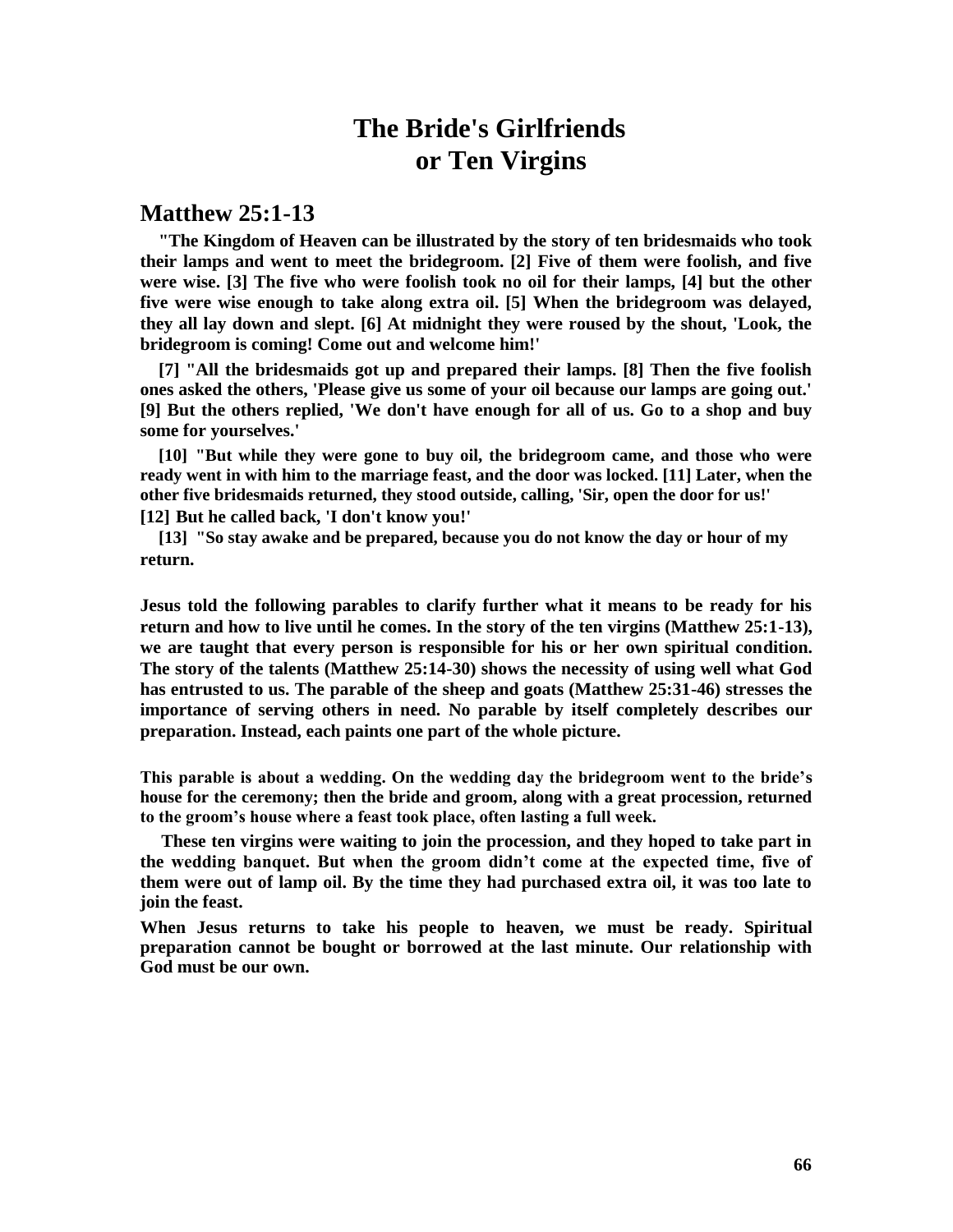# **The Tower Builder and The Warring King**

### **Luke 14:28-32**

**"But don't begin until you count the cost. For who would begin construction of a building without first getting estimates and then checking to see if there is enough money to pay the bills? [29] Otherwise, you might complete only the foundation before running out of funds. And then how everyone would laugh at you! [30] They would say, 'There's the person who started that building and ran out of money before it was finished!'**

**[31] "Or what king would ever dream of going to war without first sitting down with his counselors and discussing whether his army of ten thousand is strong enough to defeat the twenty thousand soldiers who are marching against him? [32] If he is not able, then while the enemy is still far away, he will send a delegation to discuss terms of peace.**

**When a builder doesn't count the cost or estimates it inaccurately, his building may be left half completed. Will your Christian life be only half built and then abandoned because you did not count the cost of commitment to Jesus? What are those costs? Christians may face loss of social status or wealth. They may have to give up control over their money, their time, or their career. They may be hated, separated from their family, and even put to death. Following Christ does not mean a trouble-free life. We must carefully count the cost of becoming Christ's disciples so that we will know what we are getting into and won't be tempted later to turn back**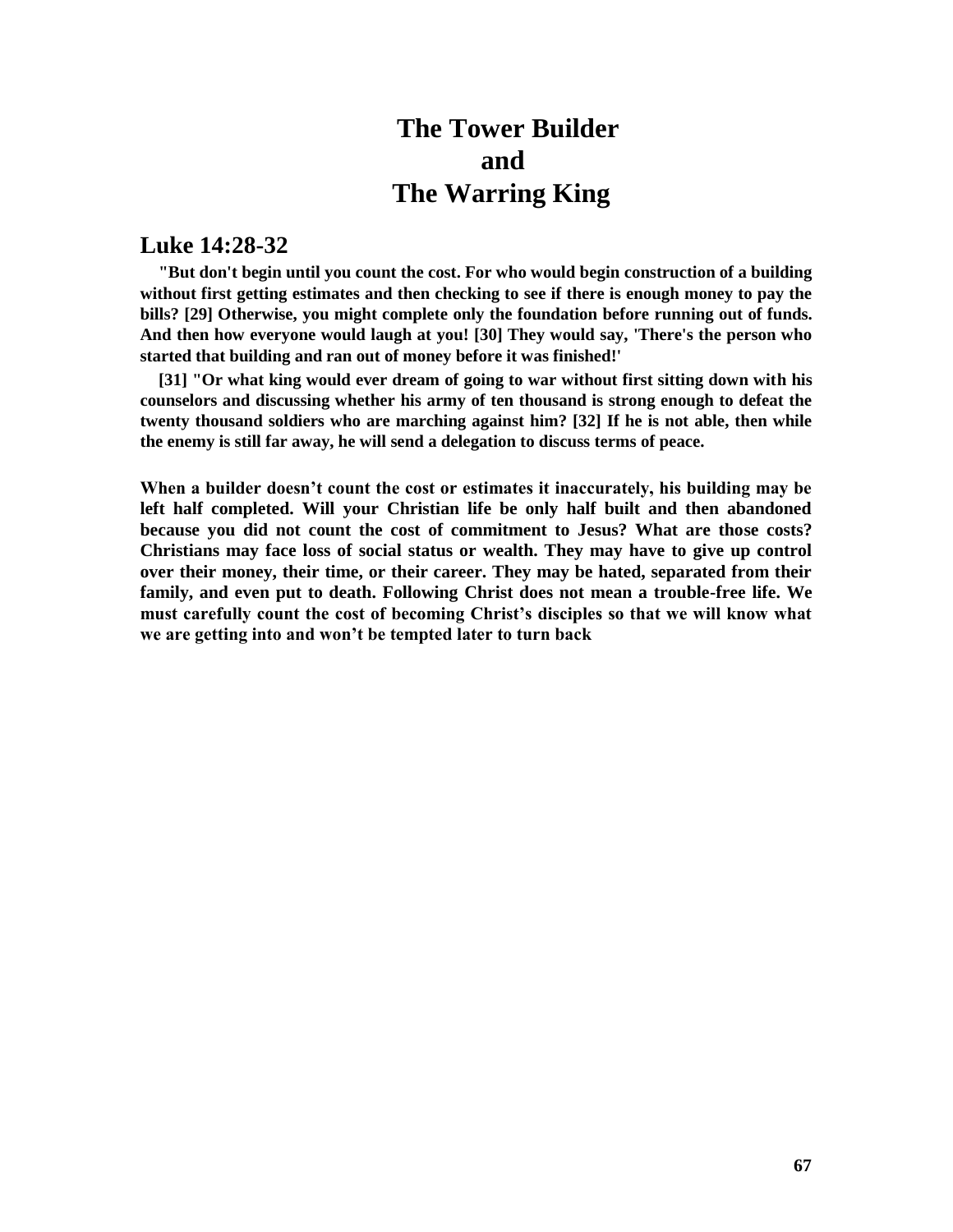# **The Wedding Feast or The Unwilling Guests**

### **Matthew 22:1-10**

**Jesus told them several other stories to illustrate the Kingdom. He said, [2] "The Kingdom of Heaven can be illustrated by the story of a king who prepared a great wedding feast for his son. [3] Many guests were invited, and when the banquet was ready, he sent his servants to notify everyone that it was time to come. But they all refused! [4] So he sent other servants to tell them, 'The feast has been prepared, and choice meats have been cooked. Everything is ready. Hurry!' [5] But the guests he had invited ignored them and went about their business, one to his farm, another to his store.**

**[6] Others seized his messengers and treated them shamefully, even killing some of them.** 

**[7] "Then the king became furious. He sent out his army to destroy the murderers and burn their city. [8] And he said to his servants, 'The wedding feast is ready, and the guests I invited aren't worthy of the honor. [9] Now go out to the street corners and invite everyone you see.'** 

**[10] "So the servants brought in everyone they could find, good and bad alike, and the banquet hall was filled with guests.**

**In this culture, two invitations were expected when banquets were given. The first asked the guests to attend; the second announced that all was ready. In this story the king invited his guests three times—and each time they rejected his invitation. God wants us to join him at his banquet, which will last for eternity. That's why he sends us invitations again and again. Have you accepted his invitation?**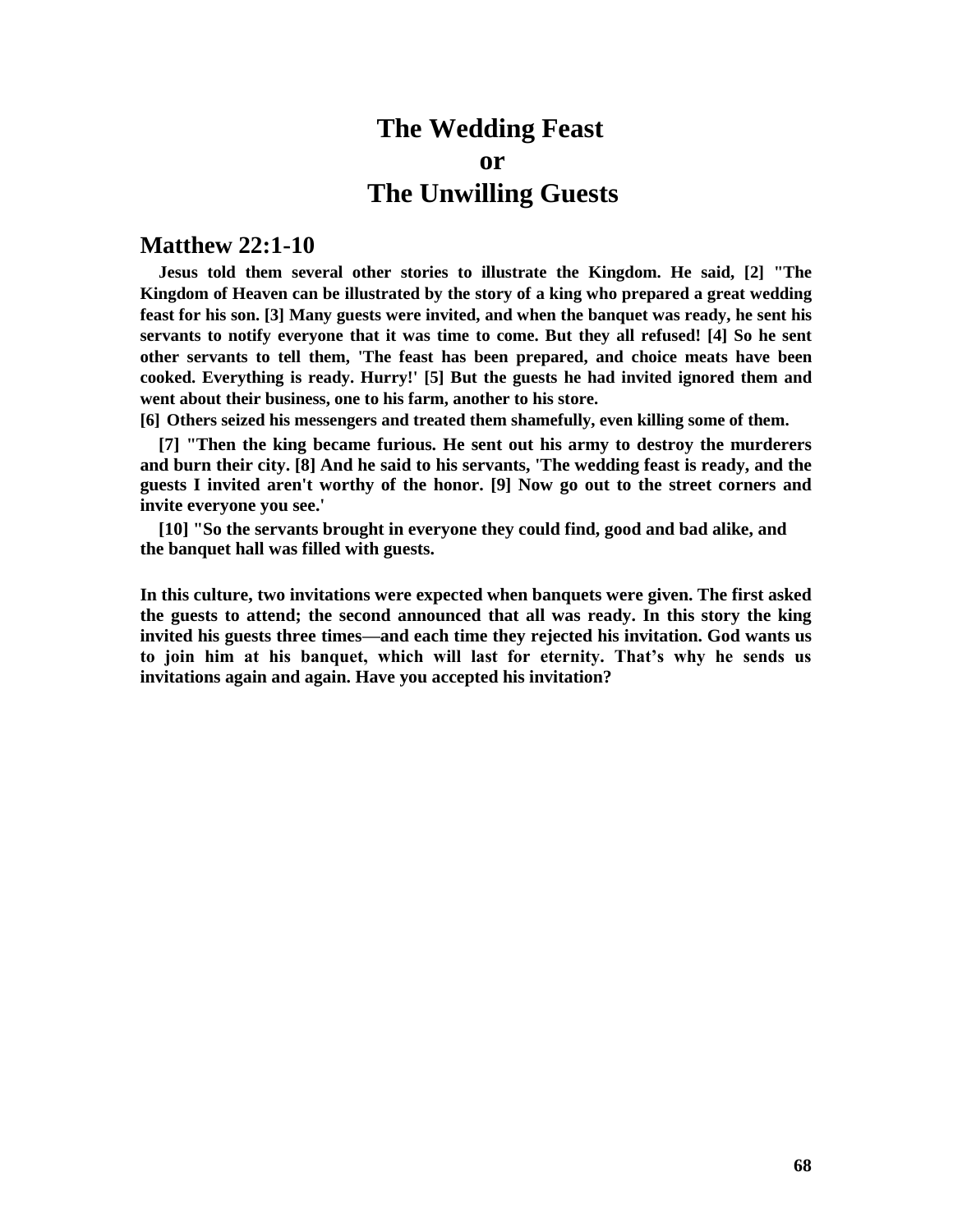## **The Wedding Garment**

### **Matthew 22:11-14**

**But when the king came in to meet the guests, he noticed a man who wasn't wearing the proper clothes for a wedding. [12] 'Friend,' he asked, 'how is it that you are here without wedding clothes?' And the man had no reply. [13] Then the king said to his aides, 'Bind him hand and foot and throw him out into the outer darkness, where there is weeping and gnashing of teeth.' [14] For many are called, but few are chosen."**

**It was customary for wedding guests to be given garments to wear to the banquet. It was unthinkable to refuse to wear these garments. That would insult the host, who could only assume that the guest was arrogant and thought he didn't need these garments, or that he did not want to take part in the wedding celebration. The wedding clothes picture the righteousness needed to enter God's kingdom—the total acceptance in God's eyes that Christ gives every believer. Christ has provided this garment of righteousness for everyone, but each person must choose to put it on in order to enter the King's banquet (eternal life). There is an open invitation, but we must be ready. For more on the imagery of clothes of righteousness and salvation, see Psalm 132:16; Isaiah 61:10; Zech. 3:3-5; Rev. 3:4-5; Rev. 19:7-8.**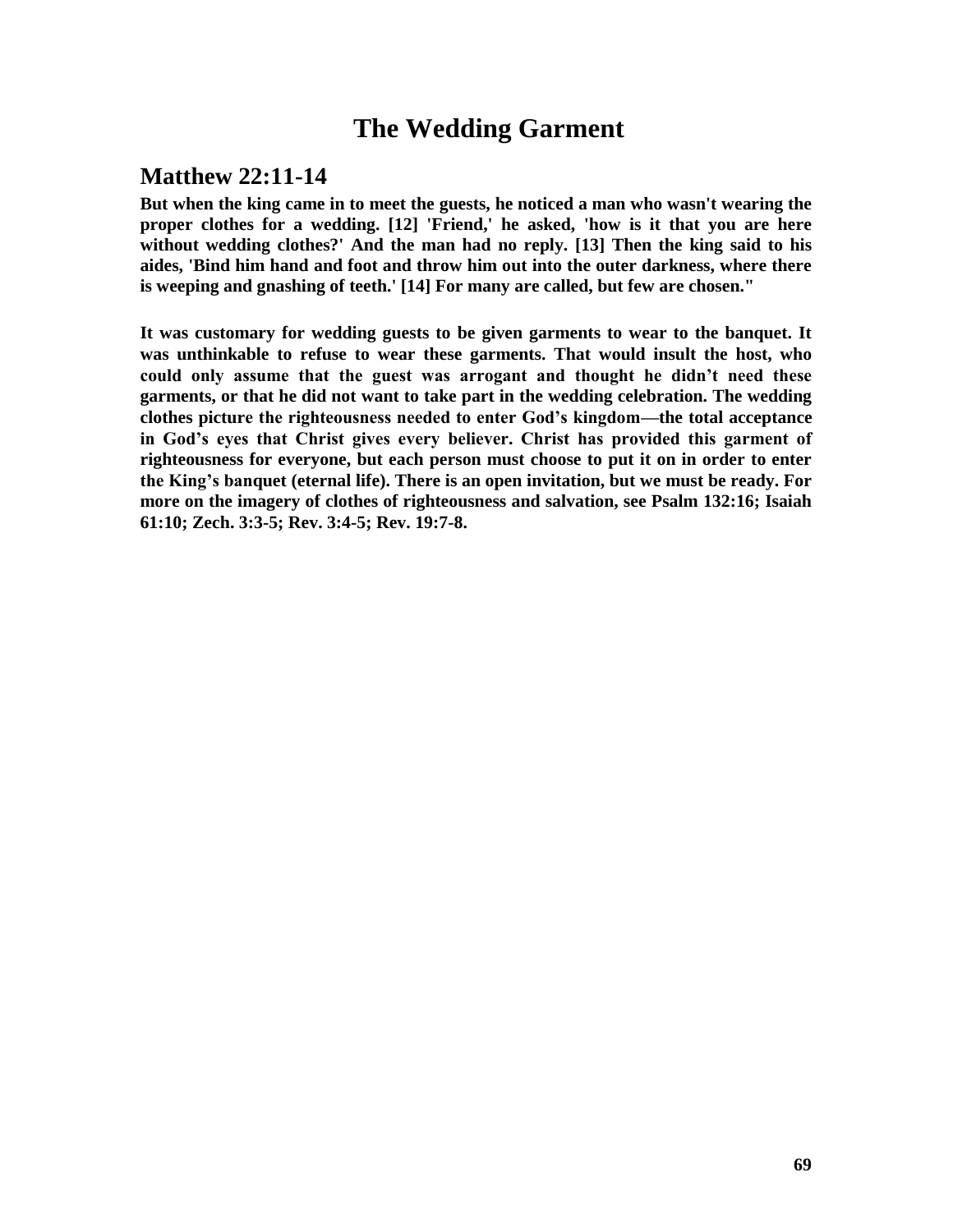## **The Rich Man and Lazarus**

### **Luke 16:19-31**

**Jesus said, "There was a certain rich man who was splendidly clothed and who lived each day in luxury. [20] At his door lay a diseased beggar named Lazarus. [21] As Lazarus lay there longing for scraps from the rich man's table, the dogs would come and lick his open sores. [22] Finally, the beggar died and was carried by the angels to be with Abraham. The rich man also died and was buried, [23] and his soul went to the place of the dead. There, in torment, he saw Lazarus in the far distance with Abraham. [24] "The rich man shouted, 'Father Abraham, have some pity! Send Lazarus over here to dip the tip of his finger in water and cool my tongue, because I am in anguish in these flames.' [25] "But Abraham said to him, 'Son, remember that during your lifetime you had everything you wanted, and Lazarus had nothing. So now he is here being comforted, and you are in anguish. [26] And besides, there is a great chasm separating us. Anyone who wanted to cross over to you from here is stopped at its edge, and no one there can cross over to us.'**

**[27] "Then the rich man said, 'Please, Father Abraham, send him to my father's home.** 

**[28] For I have five brothers, and I want him to warn them about this place of torment so they won't have to come here when they die.' [29] "But Abraham said, 'Moses and the prophets have warned them. Your brothers can read their writings anytime they want to.'**

**[30] "The rich man replied, 'No, Father Abraham! But if someone is sent to them from the dead, then they will turn from their sins.' 31] "But Abraham said, 'If they won't listen to Moses and the prophets, they won't listen even if someone rises from the dead.' "** 

**The Pharisees considered wealth to be a proof of a person's righteousness. Jesus startled them with this story where a diseased beggar is rewarded and a rich man is punished. The rich man did not go to hell because of his wealth but because he was selfish, refusing to feed Lazarus, take him in, or care for him. The rich man was hardhearted in spite of his great blessings. The amount of money we have is not as important as the way we use it. What is your attitude toward your money and possessions? Do you hoard them selfishly, or do you use them to help others?**

**16:20 This Lazarus should not be confused with the Lazarus whom Jesus raised from the dead in John 11.**

**16:29-31 The rich man thought that his five brothers would surely believe a messenger who had been raised from the dead. But Jesus said that if they did not believe Moses and the prophets, who spoke constantly of the duty to care for the poor, not even a resurrection would convince them. Notice the irony in Jesus' statement; on his way to Jerusalem to die, he was fully aware that even when he had risen from the dead, most of the religious leaders would not accept him. They were set in their ways, and neither Scripture nor God's Son himself would shake them loose.**

**The Bible says in Roman 10:9-10,13 how to come to Christ as our Saviour and Lord.**

#### **Romans 10:9-10**

**That if thou shalt confess with thy mouth the Lord Jesus, and shalt believe in thine**